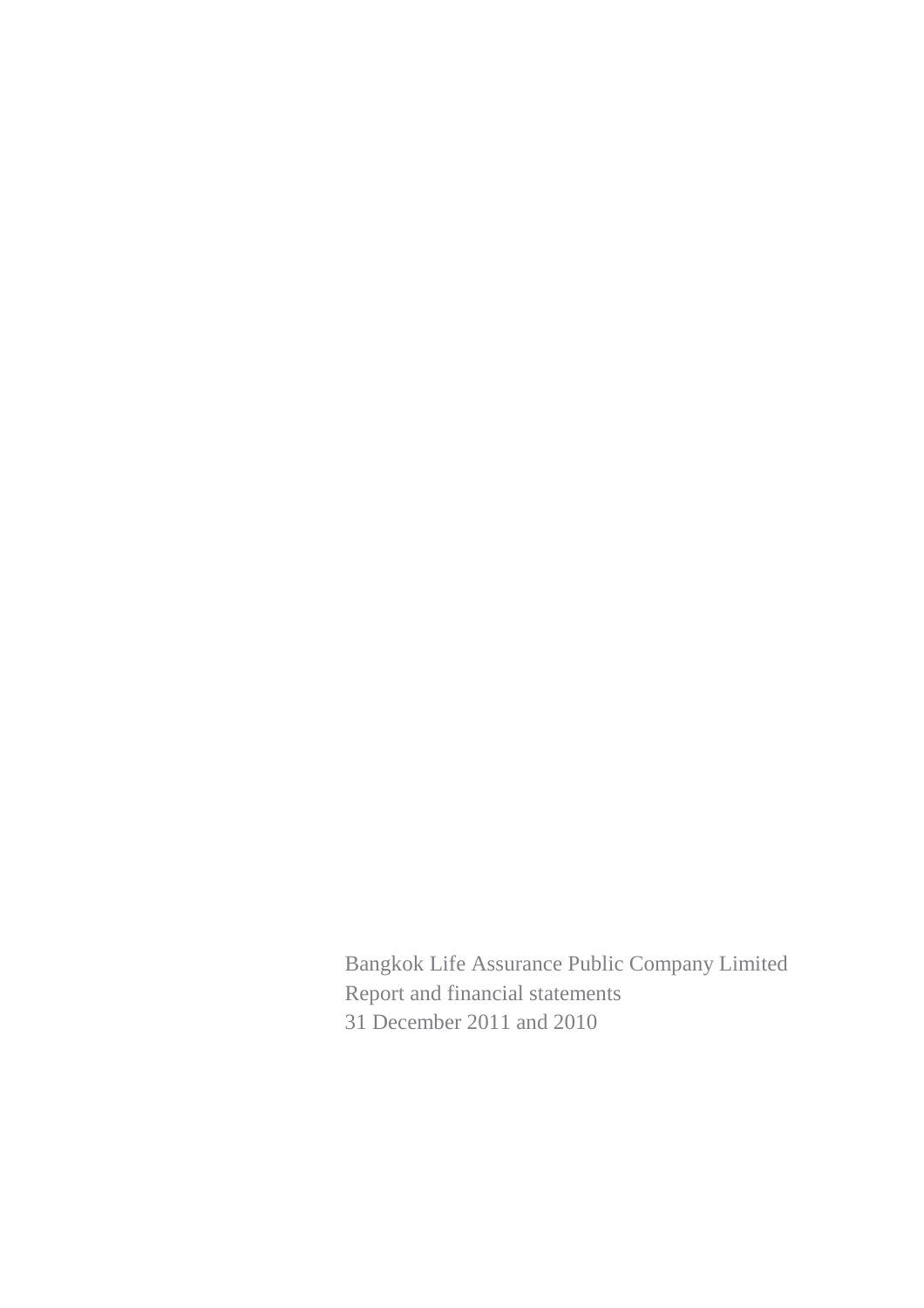#### **Report of Independent Auditor**

To the Shareholders of Bangkok Life Assurance Public Company Limited

I have audited the statements of financial position of Bangkok Life Assurance Public Company Limited as at 31 December 2011 and 2010, and the related statements of income, comprehensive income, changes in equity and cash flows for the years then ended. These financial statements are the responsibility of the Company's management as to their correctness and the completeness of the presentation. My responsibility is to express an opinion on these financial statements based on my audits.

I conducted my audits in accordance with generally accepted auditing standards. Those standards require that I plan and perform the audit to obtain reasonable assurance about whether the financial statements are free of material misstatement. An audit includes examining, on a test basis, evidence supporting the amounts and disclosures in the financial statements. An audit also includes assessing the accounting principles used and significant estimates made by management, as well as evaluating the overall financial statement presentation. I believe that my audits provide a reasonable basis for my opinion.

In my opinion, the financial statements referred to above present fairly, in all material respects, the financial position of Bangkok Life Assurance Public Company Limited as at 31 December 2011 and 2010, and the result of its operations and its cash flows for the years then ended in accordance with generally accepted accounting principles.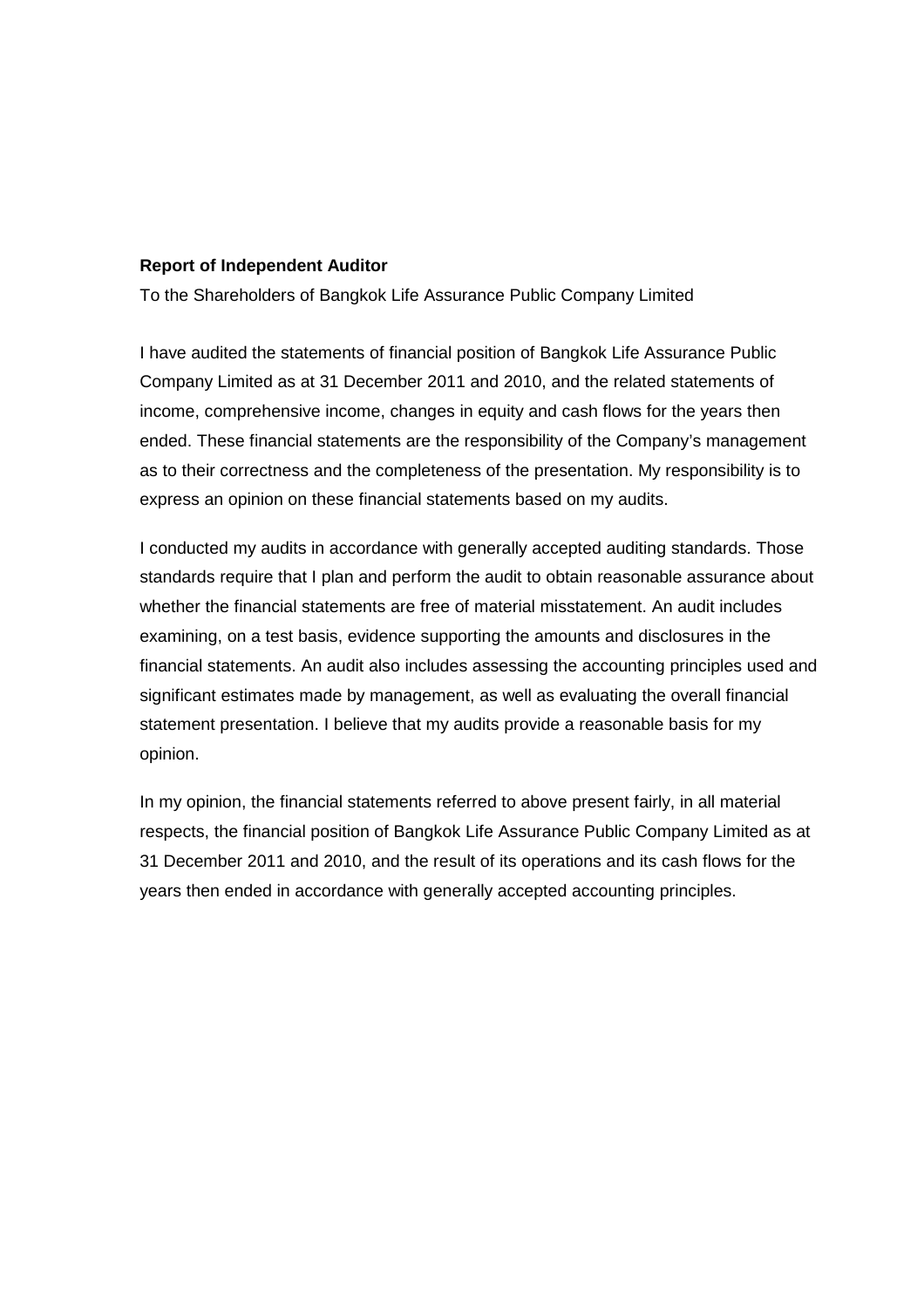Without qualifying my opinion on the aforementioned financial statements, I draw attention to Note 3 to the financial statements, during the current year the Company adopted a number of revised and new accounting standards as issued by the Federation of Accounting Professions, and as described in Note 2 to the financial statements, the Company presented the financial statements in compliance with the Declaration of the Insurance Commission. The Company has applied them in the preparation and presentation of its financial statements.

Nonglak Pumnoi Certified Public Accountant (Thailand) No. 4172

Ernst & Young Office Limited Bangkok: 22 February 2012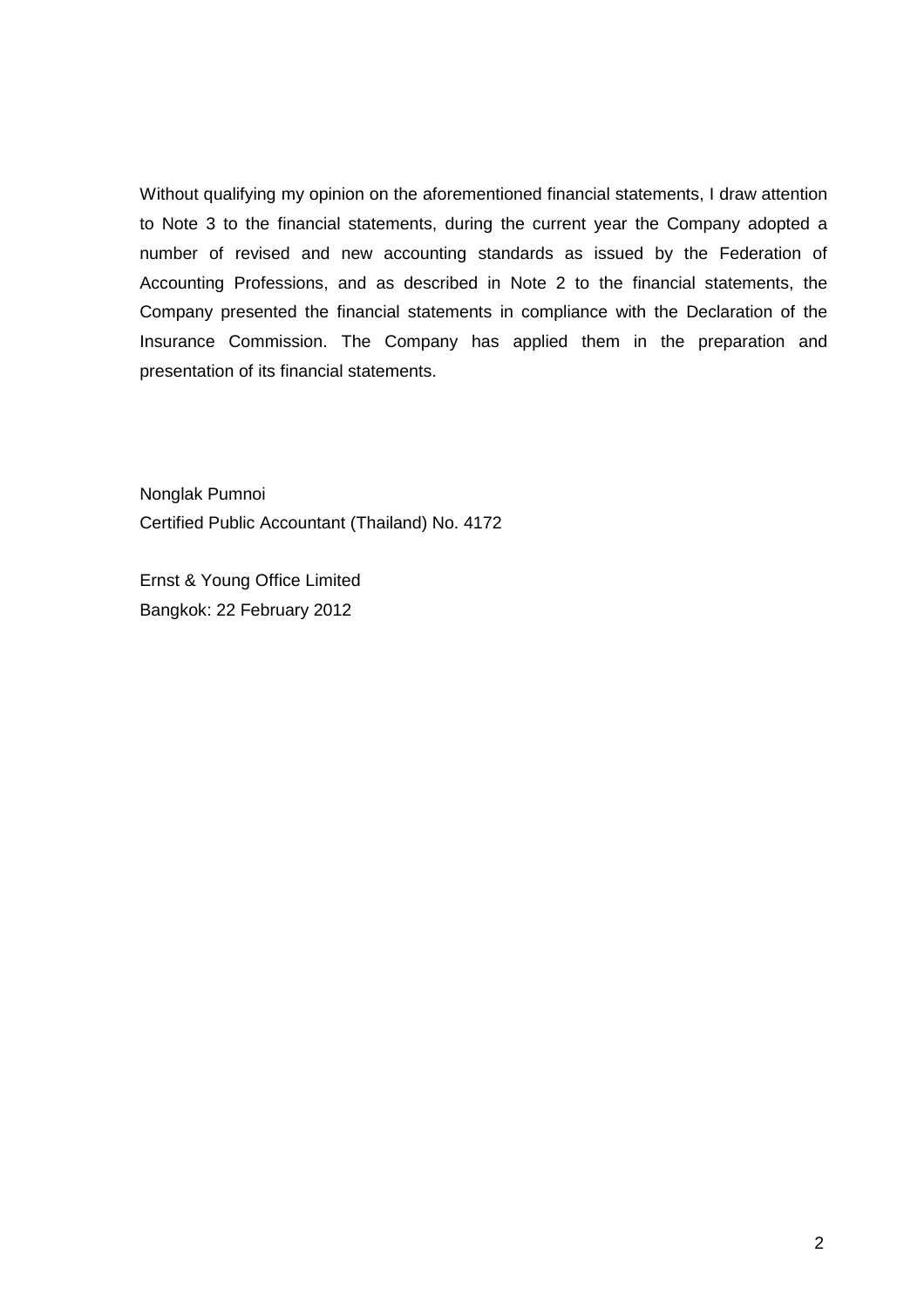# **Statements of financial position**

## **As at 31 December 2011 and 2010**

|                                |              |                 | (Unit: Baht)   |
|--------------------------------|--------------|-----------------|----------------|
|                                | Note         | <u>2011</u>     | 2010           |
| <b>Assets</b>                  |              |                 |                |
| Cash and cash equivalent       | 8, 31        | 2,736,720,476   | 3,579,532,959  |
| Accrued investment income      |              | 1,375,597,931   | 987,293,818    |
| Premium receivables, net       | 9            | 2,312,647,445   | 1,310,540,738  |
| Reinsurance assets             | 10, 31       | 332,055,036     | 239, 172, 543  |
| Investment assets              |              |                 |                |
| Investments in securities      | 31           |                 |                |
| <b>Trading investments</b>     | 11.1         | 299,019,595     | 391,114,010    |
| Available-for-sale investments | 11.2         | 13,358,947,452  | 12,916,792,267 |
| Held-to-maturity investments   | 11.3, 32, 33 | 89,394,339,476  | 66,789,113,478 |
| Other investments              | 11.4         | 29,587,830      | 29,587,830     |
| Loans, net                     | 12, 31       | 2,113,082,452   | 2,158,045,731  |
| Property and equipment, net    | 13           | 306,415,271     | 339,047,772    |
| Intangible assets, net         | 14           | 21,390,815      | 18,949,031     |
| Other assets                   | 15, 31       | 179,608,126     | 183,685,558    |
| <b>Total assets</b>            |              | 112,459,411,905 | 88,942,875,735 |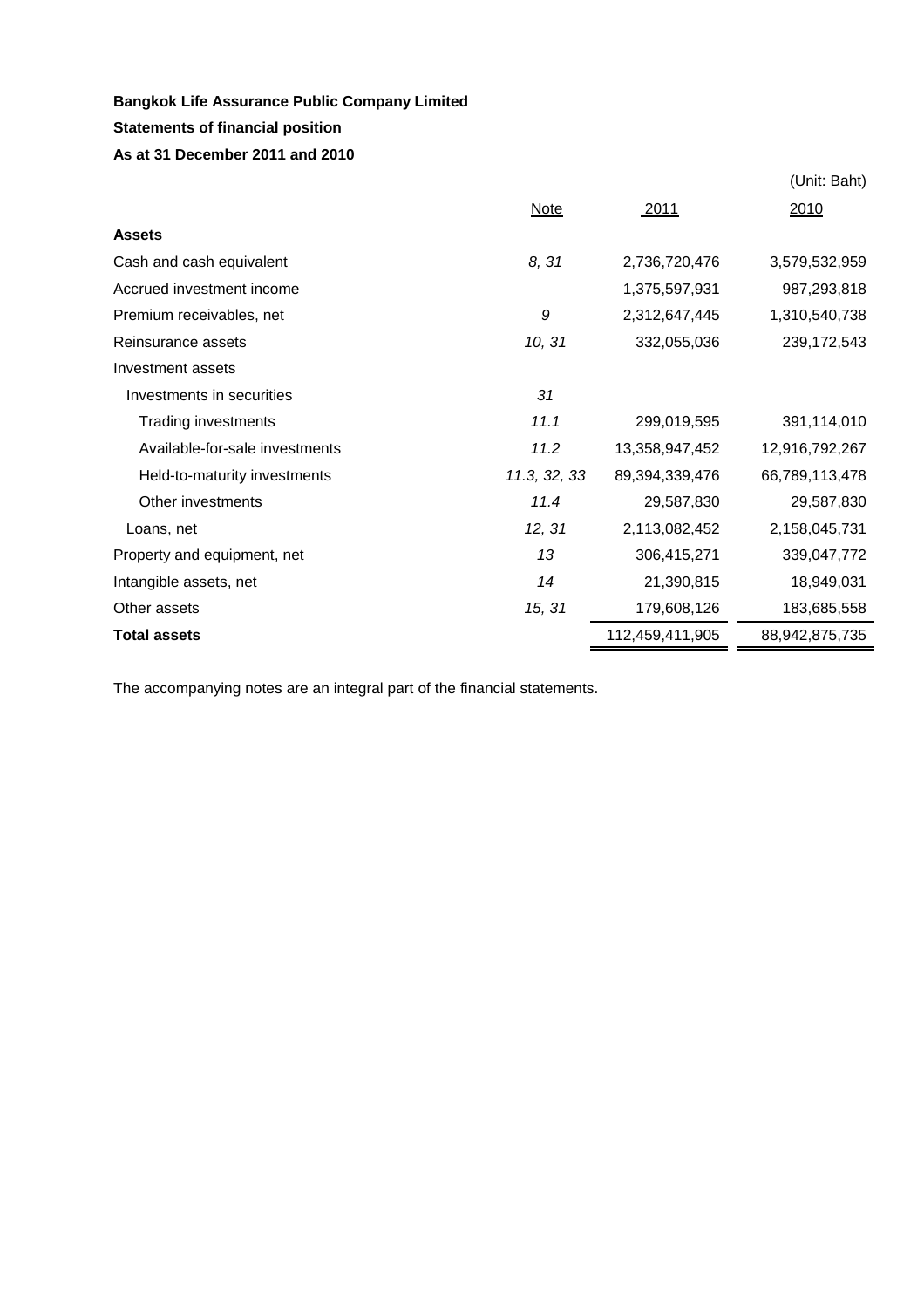# **Statements of financial position (Continued)**

**As at 31 December 2011 and 2010**

|                                      |        |                | (Unit: Baht)   |
|--------------------------------------|--------|----------------|----------------|
|                                      | Note   | 2011           | 2010           |
| <b>Liabilities and equity</b>        |        |                |                |
| <b>Liabilities</b>                   |        |                |                |
| Income tax payable                   |        | 738,563,265    | 501,204,734    |
| Amount due to reinsurers             | 16, 31 | 266,778,378    | 237, 341, 227  |
| Insurance contract liabilities       |        |                |                |
| Life policy reserve                  | 17     | 88,386,403,850 | 68,189,797,590 |
| Unpaid policy benefits               | 18     | 82,588,130     | 77,579,880     |
| Loss reserves and outstanding claims | 19, 31 | 333,830,276    | 320,619,427    |
| Premium reserve                      | 20     | 1,085,196,967  | 1,013,363,551  |
| Other insurance liabilities          |        | 6,852,174,216  | 6,343,444,654  |
| Employee benefit obligations         | 21     | 233,793,703    | 108,392,538    |
| <b>Other liabilities</b>             | 22, 31 | 1,048,861,404  | 1,234,428,064  |
| <b>Total liabilities</b>             |        | 99,028,190,189 | 78,026,171,665 |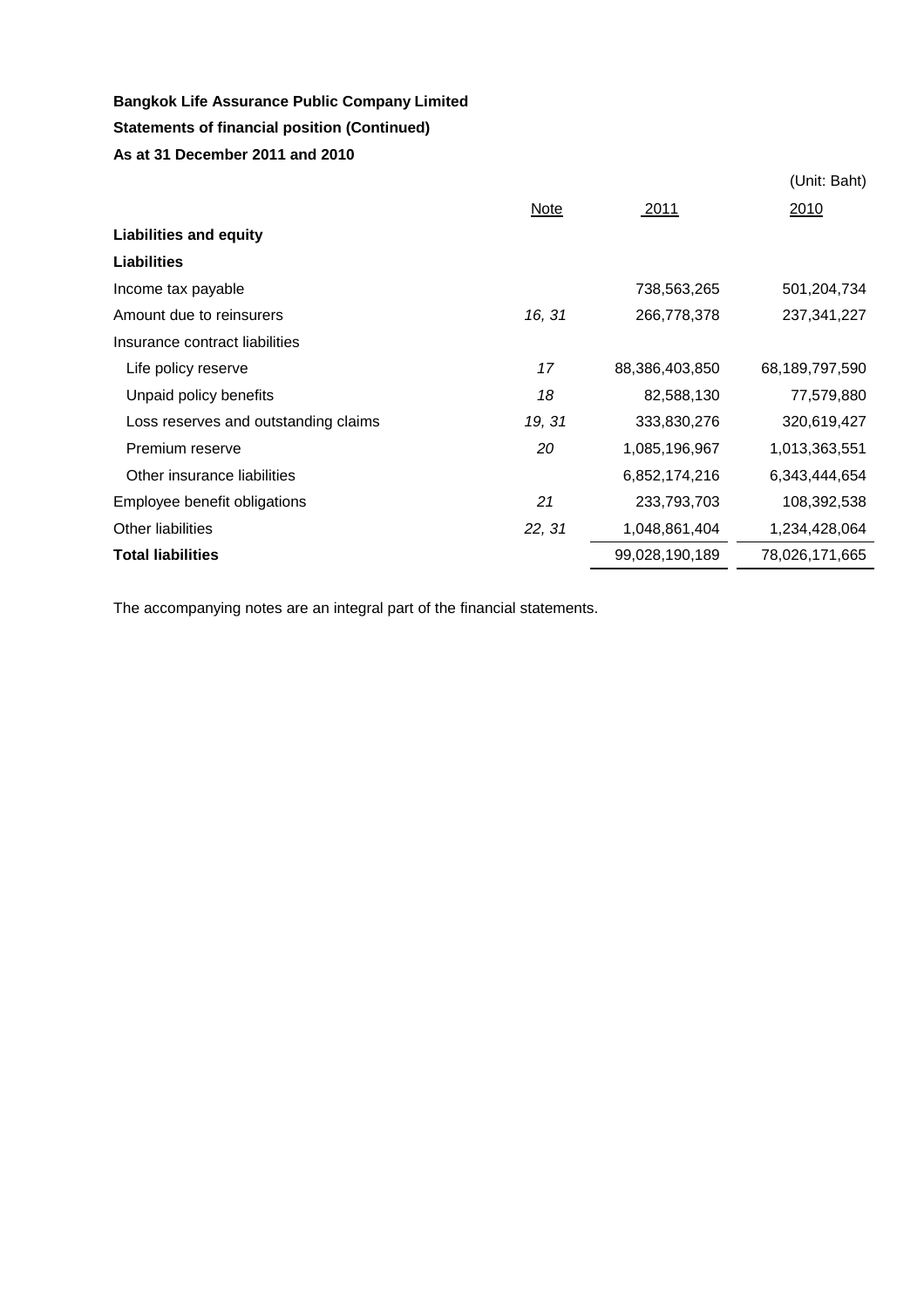## **Statements of financial position (Continued)**

## **As at 31 December 2011 and 2010**

|                                              |      |                 | (Unit: Baht)     |
|----------------------------------------------|------|-----------------|------------------|
|                                              | Note | 2011            | 2010             |
| <b>Equity</b>                                |      |                 |                  |
| Share capital                                |      |                 |                  |
| Registered                                   |      |                 |                  |
| 1,220,000,000 ordinary shares of Baht 1 each |      | 1,220,000,000   | 1,220,000,000    |
| Issued and fully paid up                     |      |                 |                  |
| 1,200,000,000 ordinary shares of Baht 1 each |      | 1,200,000,000   | 1,200,000,000    |
| Premium on share capital                     |      | 2,699,821,268   | 2,699,821,268    |
| Retained earnings                            |      |                 |                  |
| Appropriated                                 |      |                 |                  |
| Legal reserve                                | 25   | 122,000,000     | 122,000,000      |
| General reserve                              |      | 400,000,000     | 400,000,000      |
| Unappropriated                               |      | 6,531,692,293   | 4, 154, 178, 577 |
| Other components of equity                   |      | 2,477,708,155   | 2,340,704,225    |
| <b>Total equity</b>                          |      | 13,431,221,716  | 10,916,704,070   |
| <b>Total liabilities and equity</b>          |      | 112,459,411,905 | 88,942,875,735   |

The accompanying notes are an integral part of the financial statements.

**Directors** 

- -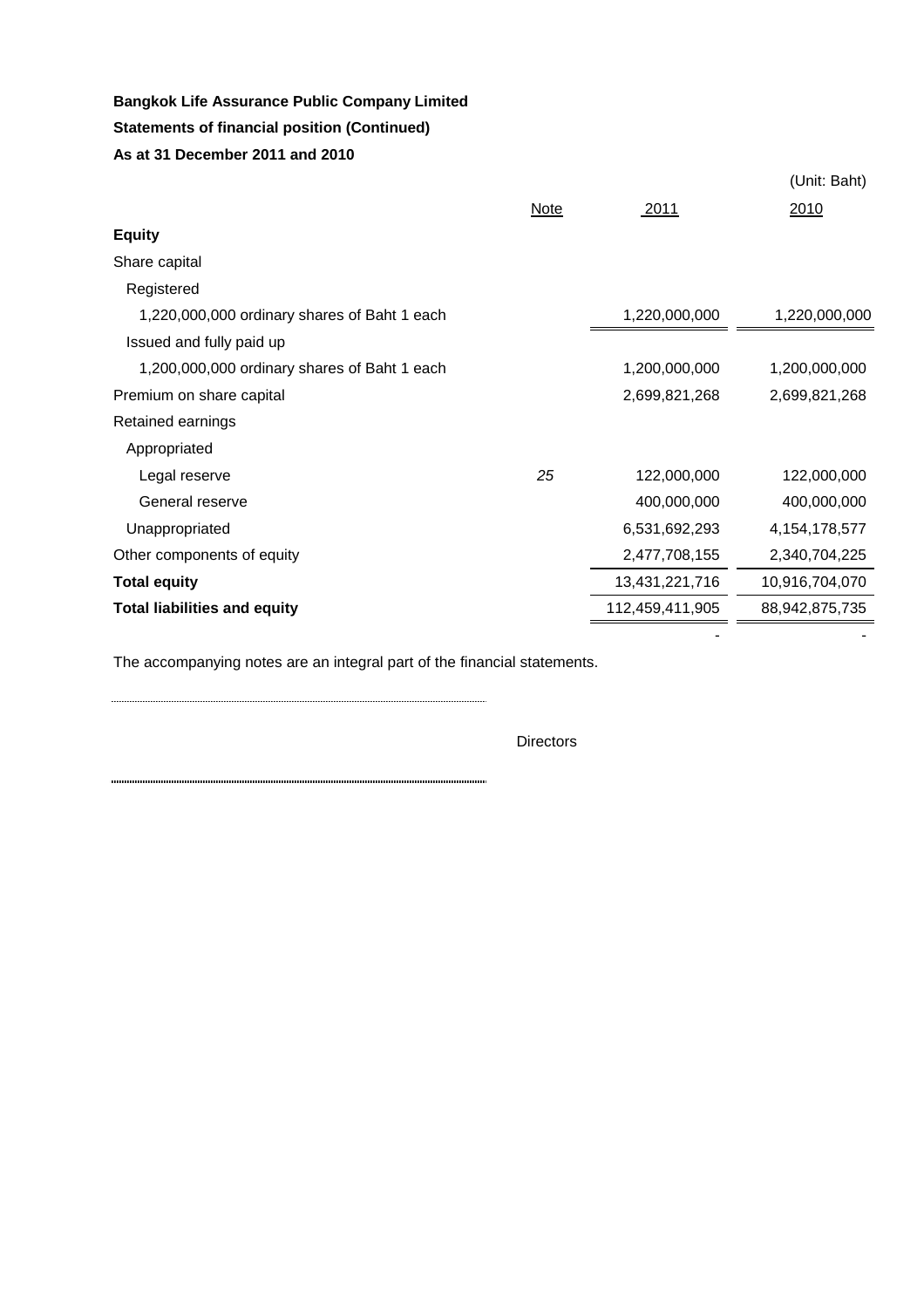**Statements of income** 

#### **For the years ended 31 December 2011 and 2010**

|                                                    |             |                | (Unit: Baht)   |
|----------------------------------------------------|-------------|----------------|----------------|
|                                                    | <b>Note</b> | 2011           | 2010           |
| <b>Income</b>                                      |             |                |                |
| Net earned premium                                 | 26, 31      | 31,066,702,999 | 25,872,748,492 |
| Net investment income                              | 31          | 4,697,720,065  | 3,465,087,526  |
| <b>Total income</b>                                |             | 35,764,423,064 | 29,337,836,018 |
| <b>Expenses</b>                                    |             |                |                |
| Underwriting                                       |             |                |                |
| Life policy reserve increase from previous year    | 26          | 20,196,606,260 | 15,535,905,435 |
| Benefit payments to life policies and              |             |                |                |
| benefit adjustment expenses                        | 26          | 5,380,207,311  | 4,873,985,599  |
| Claims and losses adjustment expenses              | 26, 31      | 1,559,104,914  | 1,555,339,556  |
| Commissions and brokerages expenses                | 26, 31      | 2,439,192,599  | 2,701,496,515  |
| Sales promotion expenses                           | 26          | 328,773,706    | 301,603,224    |
| Other underwriting expenses                        | 26, 31      | 20,784,146     | 24,852,630     |
| Operating expenses                                 | 27, 31      | 1,250,099,832  | 1,120,048,791  |
| <b>Total underwriting expenses</b>                 |             | 31,174,768,768 | 26,113,231,750 |
| <b>Profit from underwriting</b>                    |             | 4,589,654,296  | 3,224,604,268  |
| Profit from investments                            | 11          | 326,486,406    | 448,694,262    |
| Fair value gains (losses) on trading investments   | 11          | (13, 216, 817) | 2,139,007      |
| Other income                                       |             | 16,290,869     | 22,047,398     |
| Gains (losses) on exchange                         |             | 12,507,829     | (29, 424, 950) |
| <b>Profit from operations</b>                      |             | 4,931,722,583  | 3,668,059,985  |
| Contribution to the Office of Insurance Commission |             | 57,709,635     | 51, 153, 105   |
| Contribution to Life Guarantee Fund                |             | 31,556,169     | 26,351,944     |
| Profit before income tax                           |             | 4,842,456,779  | 3,590,554,936  |
| Corporate income tax                               | 29          | 1,425,358,620  | 794,070,558    |
| Profit for the year                                |             | 3,417,098,159  | 2,796,484,378  |
| <b>Earnings per share</b>                          | 30          |                |                |
| Basic earnings per share                           |             |                |                |
| Profit for the year                                |             | 2.848          | 2.330          |
| Diluted earnings per share                         |             |                |                |
| Profit for the year                                |             | 2.827          | 2.318          |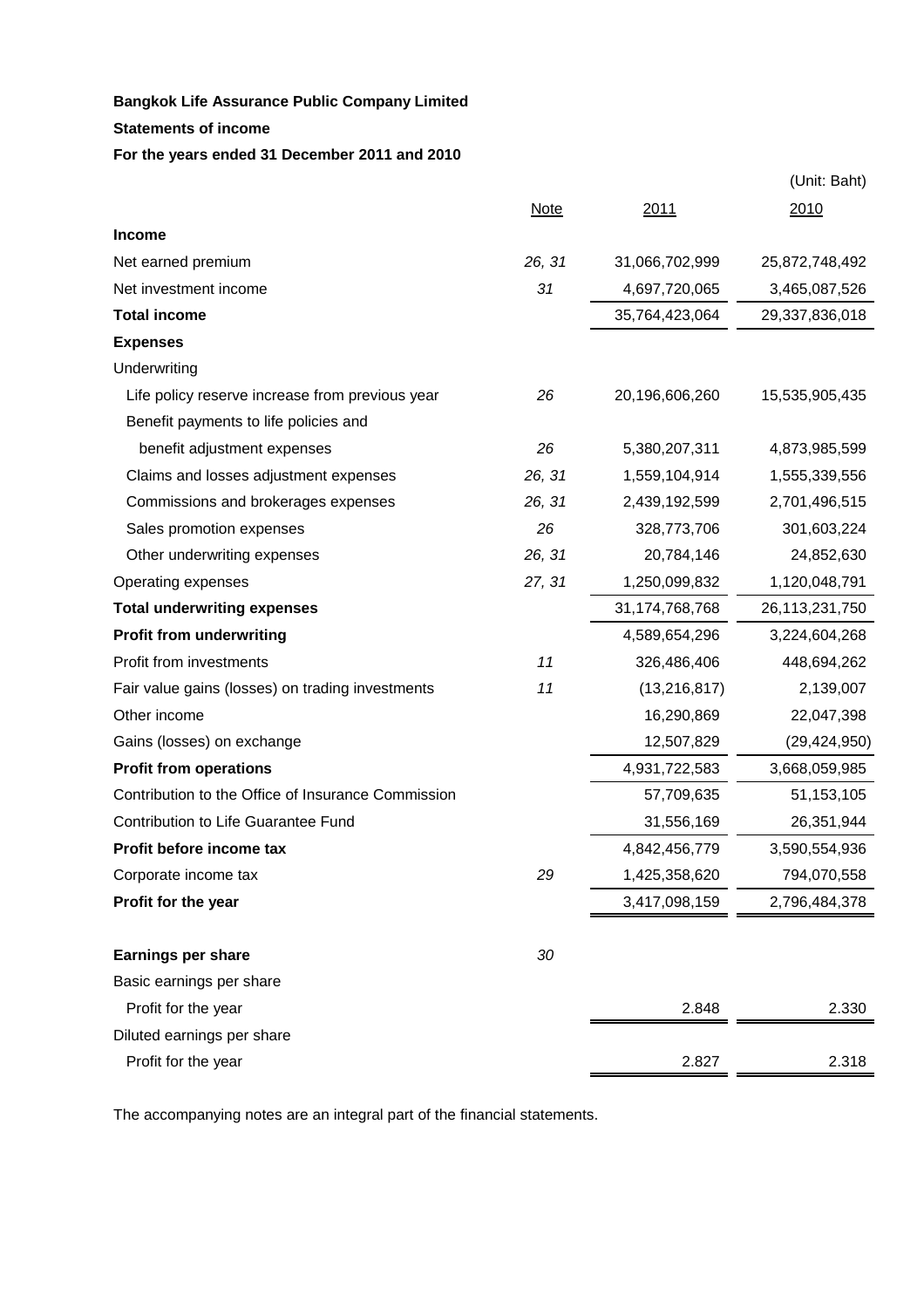#### **Statements of comprehensive income**

#### **For the years ended 31 December 2011 and 2010**

|                                                              |               | (Unit: Baht)  |
|--------------------------------------------------------------|---------------|---------------|
|                                                              | 2011          | 2010          |
| Profit for the year                                          | 3,417,098,159 | 2,796,484,378 |
| Other comprehensive income:                                  |               |               |
| Gains on changes in values of available-for-sale investments | 137,003,930   | 1,307,291,974 |
| Other comprehensive income for the year                      | 137,003,930   | 1,307,291,974 |
| Total comprehensive income for the year                      | 3,554,102,089 | 4,103,776,352 |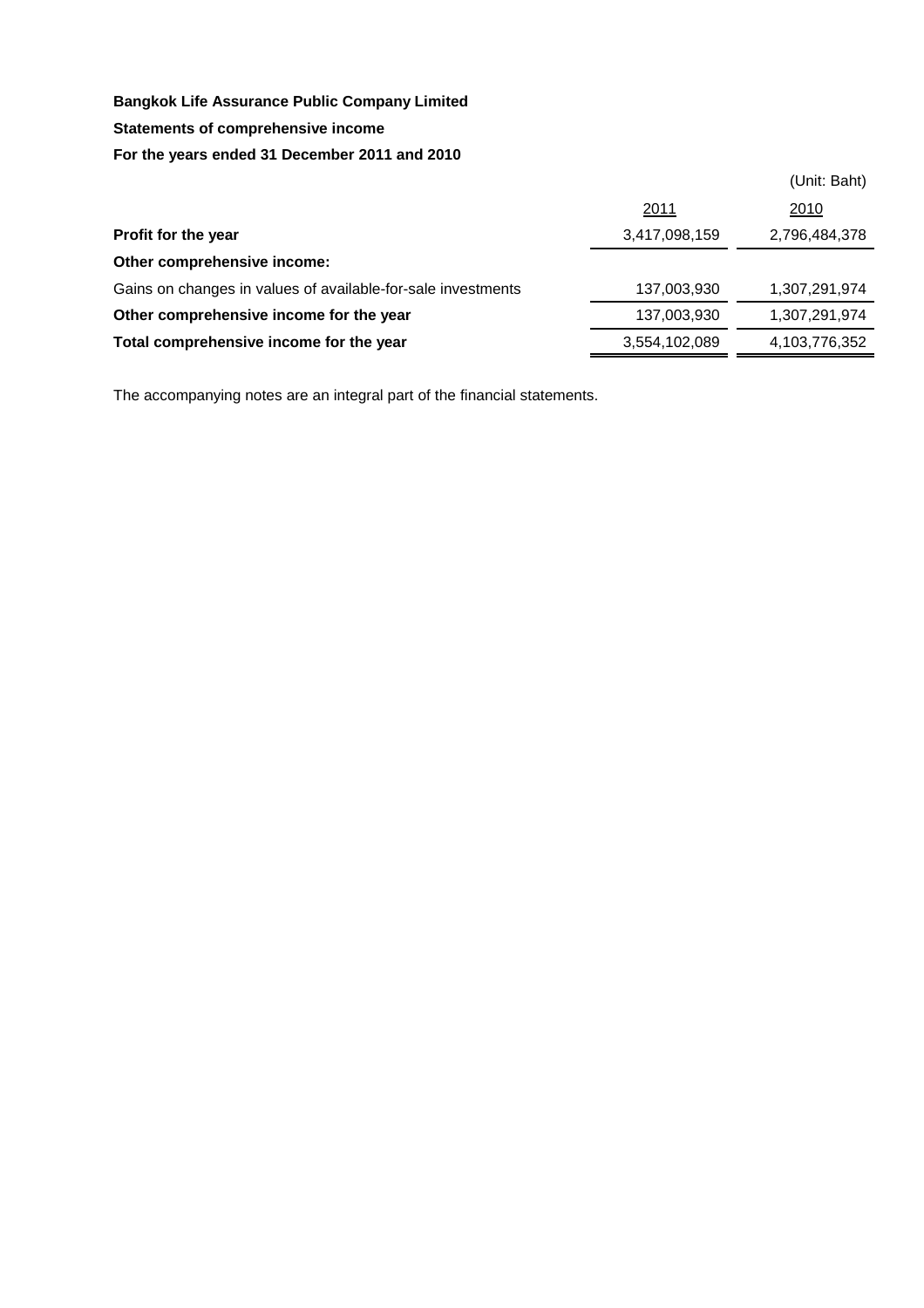# **Statements of cash flows Bangkok Life Assurance Public Company Limited**

**For the years ended 31 December 2011 and 2010**

|                                                   | 2011                 | 2010                 |
|---------------------------------------------------|----------------------|----------------------|
| Cash flows from operating activities              |                      |                      |
| Direct premium written                            | 29,742,780,760       | 25,490,017,827       |
| Interest income                                   | 3,775,208,609        | 2,864,024,506        |
| Dividend income                                   | 534,207,344          | 472,420,996          |
| Other investment income                           | 395,567,503          | 538,788,611          |
| Other income                                      | 16,768,826           | 18,414,388           |
| Benefit payments to life policies during the year | (6,331,418,362)      | (5,637,080,256)      |
| Dividends to policyholders                        | (44, 776, 600)       | (40,711,000)         |
| Commissions and brokerages                        | (2,623,444,010)      | (2,645,158,944)      |
| Other underwriting expenses                       | (462, 396, 505)      | (307, 254, 390)      |
| Operating expenses                                | (1,085,544,368)      | (1,026,660,999)      |
| Other expenses                                    | (90, 467, 707)       | (65, 865, 046)       |
| Corporate income tax                              | (1, 188, 000, 089)   | (516, 558, 231)      |
| Net cash flows from operating activities          | 22,638,485,401       | 19,144,377,462       |
| Cash flows from investing activities              |                      |                      |
| Cash flows from                                   |                      |                      |
| Investments in securities                         | 128,580,469,709      | 158,388,075,564      |
| Loans                                             | 916,754,630          | 452,948,452          |
| Deposits at financial institutions                |                      | 405,000,000          |
| Property and equipment                            | 104,406              | 4,548,070            |
| Net cash flows from investing activities          | 129,497,328,745      | 159,250,572,086      |
| Cash flows used in                                |                      |                      |
| Investments in securities                         | (149, 812, 723, 167) | (177, 446, 434, 437) |
| Loans                                             | (615, 166, 001)      | (542, 665, 807)      |
| Deposits at financial institutions                | (1,575,000,000)      |                      |
| Property and equipment                            | (44, 341, 164)       | (75, 714, 993)       |
| Net cash flows used in investing activities       | (152, 047, 230, 332) | (178,064,815,237)    |
| Net cash flows used in investing activities       | (22, 549, 901, 587)  | (18, 814, 243, 151)  |
| Cash flows used in financing activities           |                      |                      |
| Dividends paid                                    | (931, 396, 297)      | (418, 666, 204)      |
| Net cash flows used in financing activities       | (931, 396, 297)      | (418, 666, 204)      |
| Net decrease in cash and cash equivalents         | (842, 812, 483)      | (88, 531, 893)       |
| Cash and cash equivalents at beginning of year    | 3,579,532,959        | 3,668,064,852        |
| Cash and cash equivalents at end of year (Note 8) | 2,736,720,476        | 3,579,532,959        |
| Supplemental cash flows information               |                      |                      |
| Non-cash item                                     |                      |                      |
| Gains on changes in values of                     |                      |                      |
| available-for-sale investments                    | 137,003,930          | 1,307,291,974        |

(Unit: Baht)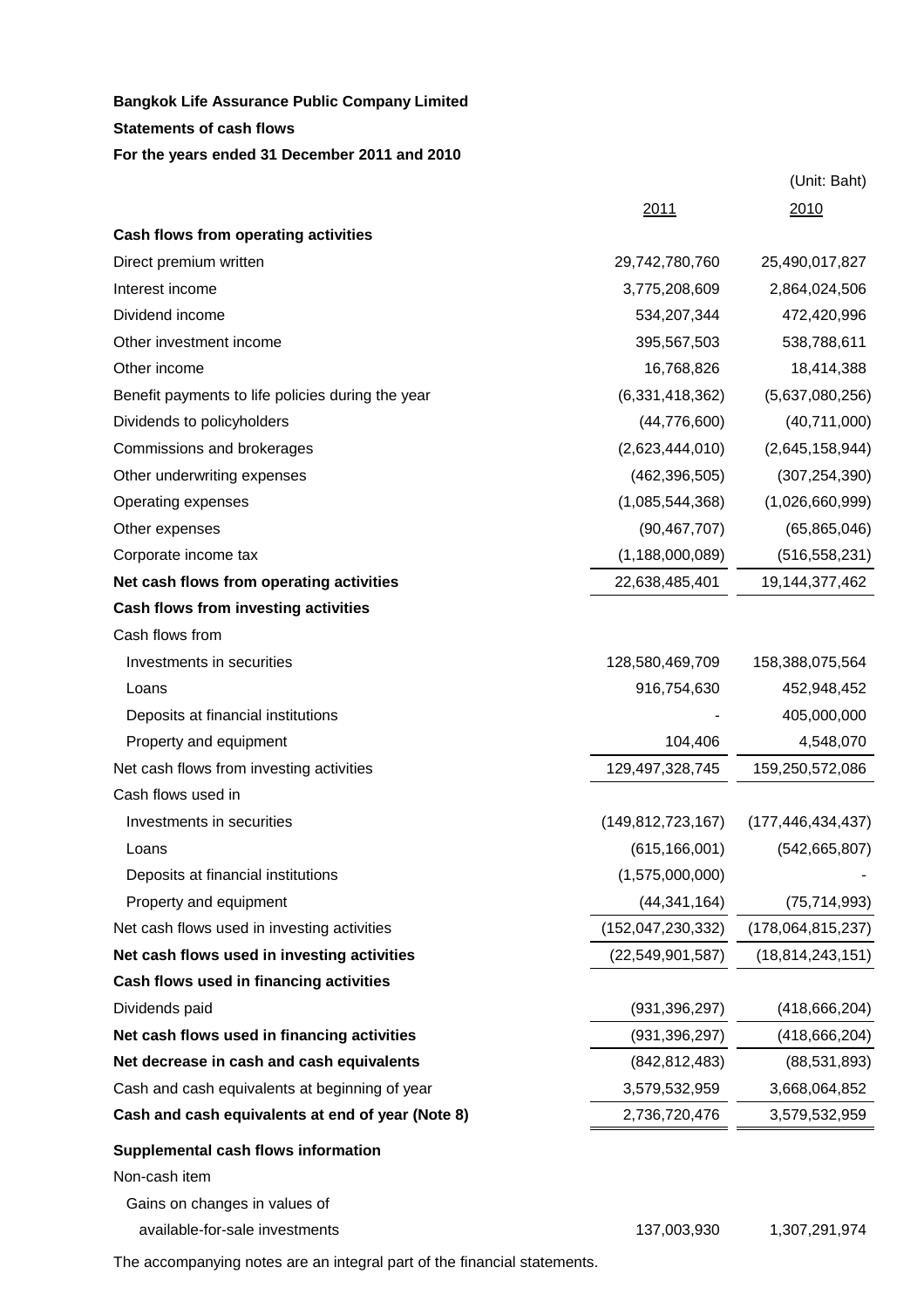#### **Statements of changes in equity**

**For the years ended 31 December 2011 and 2010**

|                                                  |      |                          |                          |                          | Other components of equity |                  |                            |                          |                 |
|--------------------------------------------------|------|--------------------------|--------------------------|--------------------------|----------------------------|------------------|----------------------------|--------------------------|-----------------|
|                                                  |      |                          |                          |                          |                            |                  | Other comprehensive income | Total other              |                 |
|                                                  |      | Issued and               |                          | Retained earnings        |                            |                  | Surplus on changes         | components of            |                 |
|                                                  |      | fully paid-up            |                          | Appropriated             |                            |                  | in value of available-     | shareholders'            |                 |
|                                                  | Note | share capital            | Share premium            | Legal reserve            | General reserve            | Unappropriated   | for-sale investments       | equity                   | Total           |
| Balance as at 31 December 2009                   |      | 1,200,000,000            | 2,699,821,268            | 122,000,000              | 400,000,000                | 1,776,360,403    | 1,033,412,251              | 1,033,412,251            | 7,231,593,922   |
| Dividend paid                                    | 24   |                          |                          |                          | $\sim$                     | (418, 666, 204)  |                            | $\overline{\phantom{a}}$ | (418, 666, 204) |
| Total comprehensive income for the year          |      |                          | $\overline{\phantom{a}}$ |                          | $\overline{\phantom{a}}$   | 2,796,484,378    | 1,307,291,974              | 1,307,291,974            | 4,103,776,352   |
| Balance as at 31 December 2010                   |      | 1,200,000,000            | 2,699,821,268            | 122,000,000              | 400,000,000                | 4, 154, 178, 577 | 2,340,704,225              | 2,340,704,225            | 10,916,704,070  |
| Balance as at 31 December 2010                   |      | 1,200,000,000            | 2,699,821,268            | 122,000,000              | 400,000,000                | 4,154,178,577    | 2,340,704,225              | 2,340,704,225            | 10,916,704,070  |
| Cumulative effect of change in accounting policy |      |                          |                          |                          |                            |                  |                            |                          |                 |
| for employee benefits                            | 5    |                          |                          |                          | $\overline{\phantom{a}}$   | (108, 188, 146)  |                            |                          | (108, 188, 146) |
| Dividend paid                                    | 24   | $\overline{\phantom{a}}$ | $\overline{\phantom{a}}$ | $\overline{\phantom{a}}$ | $\overline{a}$             | (931, 396, 297)  |                            | $\overline{\phantom{a}}$ | (931, 396, 297) |
| Total comprehensive income for the year          |      |                          | $\overline{\phantom{a}}$ |                          | $\overline{\phantom{a}}$   | 3,417,098,159    | 137,003,930                | 137,003,930              | 3,554,102,089   |
| Balance as at 31 December 2011                   |      | 1,200,000,000            | 2,699,821,268            | 122,000,000              | 400,000,000                | 6,531,692,293    | 2,477,708,155              | 2,477,708,155            | 13,431,221,716  |
|                                                  |      |                          |                          |                          |                            |                  |                            |                          |                 |
|                                                  |      |                          |                          |                          |                            |                  |                            |                          |                 |

(Unit: Baht)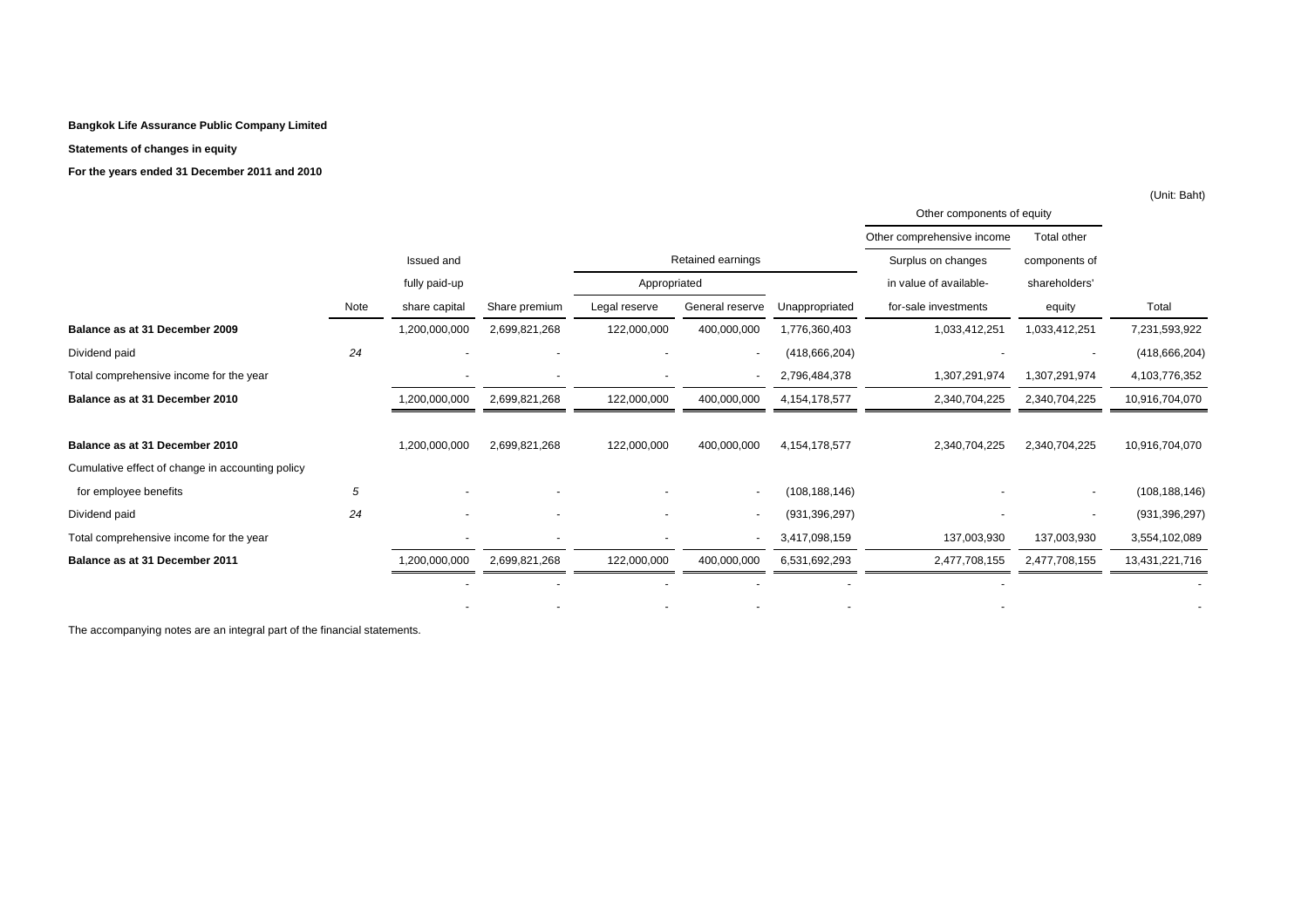# **Bangkok Life Assurance Public Company Limited Notes to financial statements For the years ended 31 December 2011 and 2010**

# **1. General information**

Bangkok Life Assurance Public Company Limited ("the Company") is a public company incorporated and domiciled in Thailand. Its major shareholder is Nippon Life Insurance Company, which was incorporated in Japan. The Company is principally engaged in the provision of life insurance business. The registered office of the Company is at 23/115-121, Royal City Avenue, Rama 9 Road, Bangkapi, Huaykwang, Bangkok. As at 31 December 2011, the Company has 74 branches (2010: 74 branches).

# **2. Basis of preparation**

The financial statements have been prepared in accordance with accounting standards enunciated under the Accounting Profession Act B.E. 2547, and where applicable Thai accounting practices related to life insurance and the accounting and reporting guidelines prescribed by the Office of Insurance Commission ("OIC"). The presentation of the financial statements has been made in compliance with the Declaration of the Insurance Commission dated 27 May 2010. The Company has presented the statements of financial position, income, comprehensive income, changes in equity and cash flows for the current year and reclassified the 2010 financial statements in accordance with the Declaration without the effect to the Company's equity.

The financial statements in Thai language are the official statutory financial statements of the Company. The financial statements in English language have been translated from the Thai language financial statements.

The financial statements have been prepared on a historical cost basis except where otherwise disclosed in the accounting policies.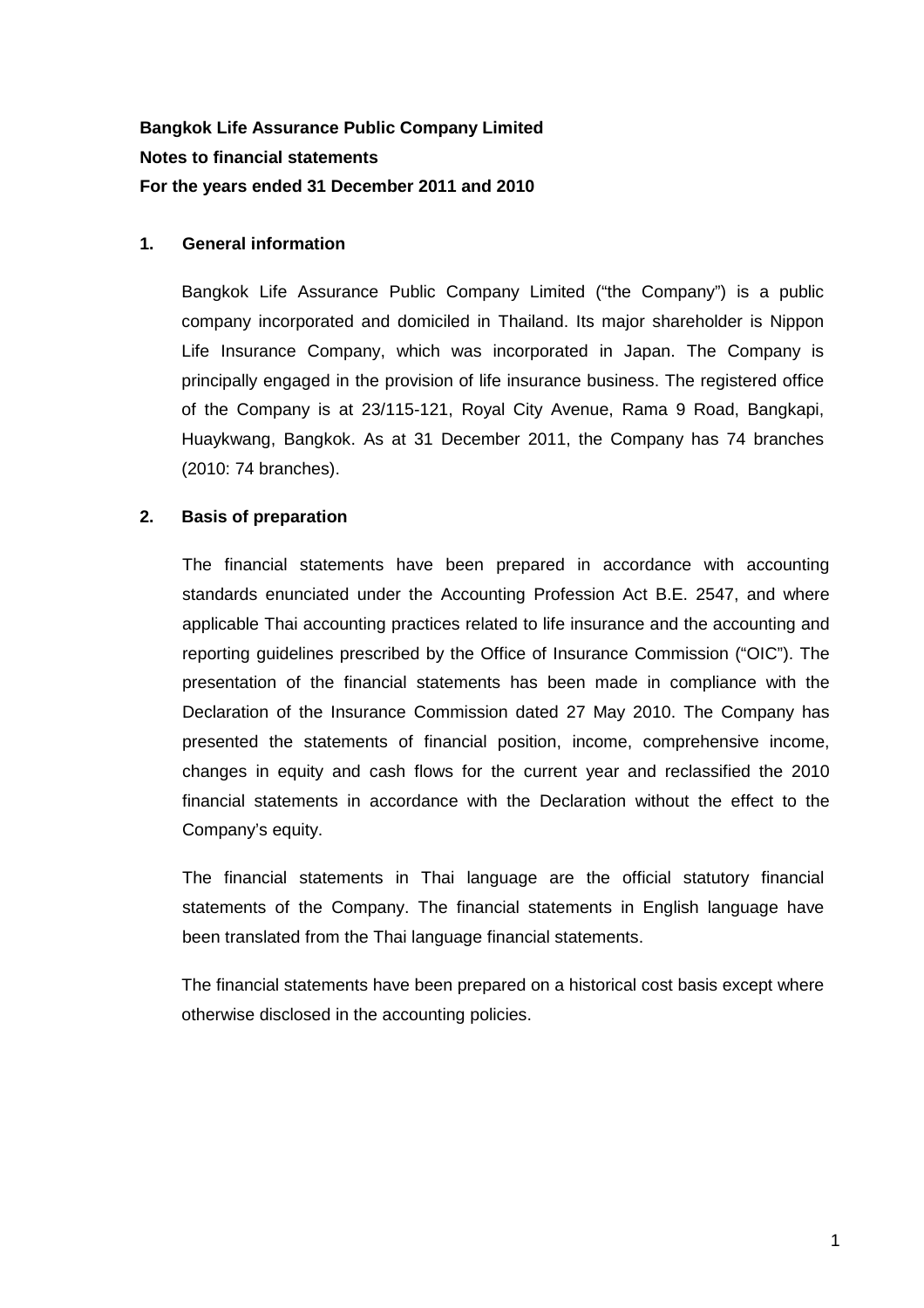# **3. Adoption of new accounting standards during the year**

During the current year, the Company adopted a number of revised and new accounting standards, issued by the Federation of Accounting Professions, as listed below.

Accounting standards:

| TAS 1 (revised 2009)         | <b>Presentation of Financial Statements</b>               |
|------------------------------|-----------------------------------------------------------|
| <b>TAS 2 (revised 2009)</b>  | Inventories                                               |
| TAS 7 (revised 2009)         | <b>Statement of Cash Flows</b>                            |
| <b>TAS 8 (revised 2009)</b>  | Accounting Policies, Changes in Accounting Estimates      |
|                              | and Errors                                                |
| TAS 10 (revised 2009)        | Events after the Reporting Period                         |
| TAS 11 (revised 2009)        | <b>Construction Contracts</b>                             |
| TAS 16 (revised 2009)        | Property, Plant and Equipment                             |
| TAS 17 (revised 2009)        | Leases                                                    |
| TAS 18 (revised 2009)        | Revenue                                                   |
| <b>TAS 19</b>                | <b>Employee Benefits</b>                                  |
| TAS 23 (revised 2009)        | <b>Borrowing Costs</b>                                    |
| <b>TAS 24 (revised 2009)</b> | <b>Related Party Disclosures</b>                          |
| <b>TAS 26</b>                | Accounting and Reporting by Retirement Benefit Plans      |
| TAS 27 (revised 2009)        | <b>Consolidated and Separate Financial Statements</b>     |
| TAS 28 (revised 2009)        | <b>Investments in Associates</b>                          |
| <b>TAS 29</b>                | <b>Financial Reporting in Hyperinflationary Economies</b> |
| TAS 31 (revised 2009)        | Interests in Joint Ventures                               |
| TAS 33 (revised 2009)        | Earnings per Share                                        |
| TAS 34 (revised 2009)        | Interim Financial Reporting                               |
| TAS 36 (revised 2009)        | <b>Impairment of Assets</b>                               |
| TAS 37 (revised 2009)        | Provisions, Contingent Liabilities and Contingent Assets  |
| TAS 38 (revised 2009)        | Intangible Assets                                         |
| TAS 40 (revised 2009)        | <b>Investment Property</b>                                |

Financial reporting standards:

| TFRS 2                | <b>Share-Based Payment</b>                                 |
|-----------------------|------------------------------------------------------------|
| TFRS 3 (revised 2009) | <b>Business Combinations</b>                               |
| TFRS 5 (revised 2009) | Non-current Assets Held for Sale and Discontinued          |
|                       | <b>Operations</b>                                          |
| TFRS 6                | <b>Exploration for and Evaluation of Mineral Resources</b> |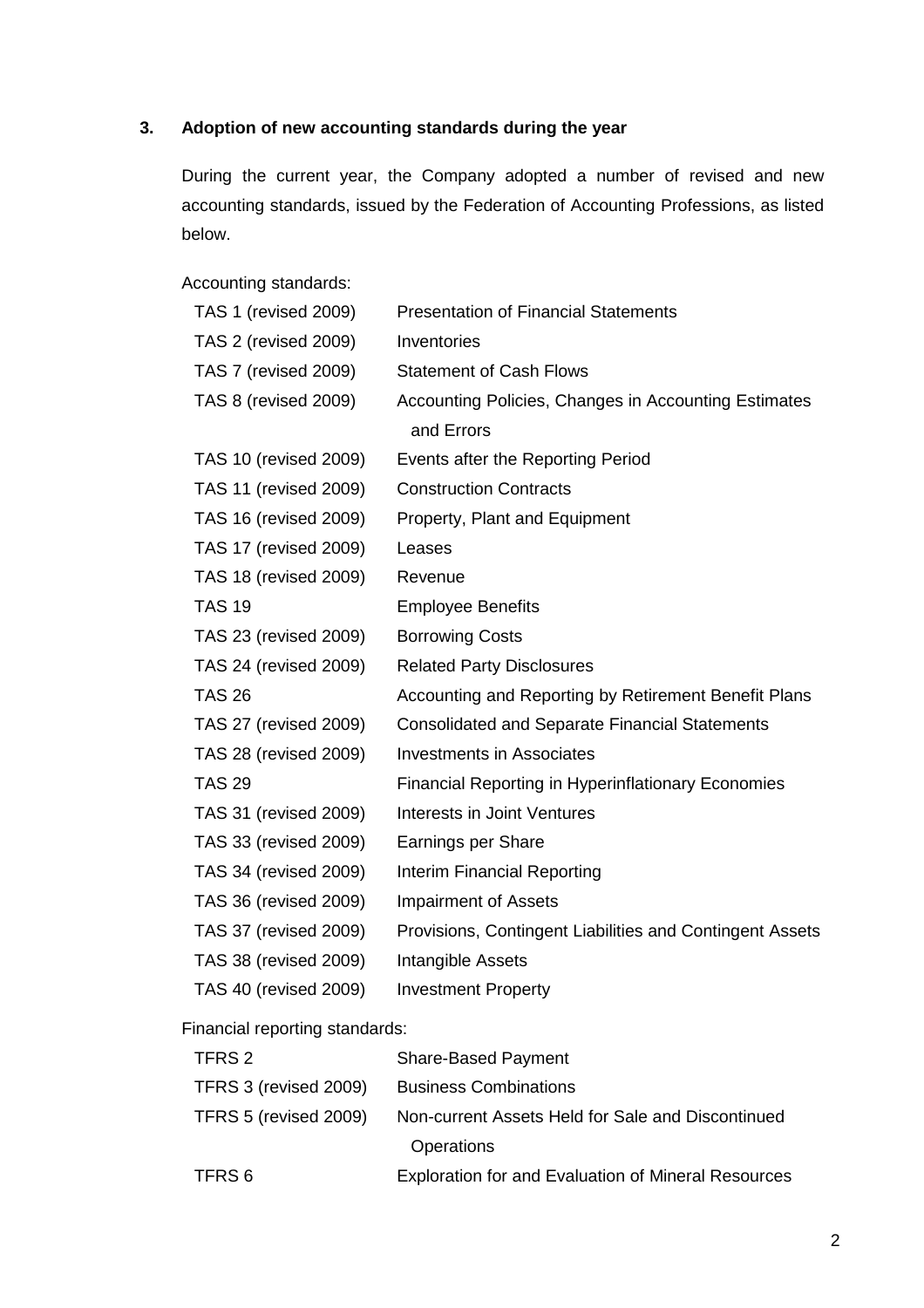Financial Reporting Standard Interpretations:

TFRIC 15 Agreements for the Construction of Real Estate

Accounting Standard Interpretations:

SIC 31 Revenue-Barter Transactions Involving Advertising Services These accounting standards do not have any significant impact on the financial statements, except for the following accounting standard.

# **TAS 19 Employee Benefits**

This accounting standard requires employee benefits to be recognised as expense in the period in which the service is performed by the employee. In particular, an entity has to evaluate and make a provision for post-employment benefits and other long-term employee benefits using actuarial techniques. The Company previously accounted for such employee benefits when they were incurred.

The Company has changed this accounting policy in the current year and recognise the liability in the transition period through an adjustment to the beginning balance of retained earnings in the current year. The change has the effect of decreasing the profit of the Company for the year 2011 by Baht 12.93 million, (0.01 Baht per share). The cumulative effect of the change in the accounting policy has been presented in Note 5 to the financial statements.

# **4. New accounting standards issued during the years not yet effective**

The Federation of Accounting Professions issued the following new/revised accounting standards that are effective for fiscal years beginning on or after 1 January 2013.

Accounting standards:

| <b>TAS 12</b>                | Income Taxes                                     |  |                                                    |  |  |  |  |
|------------------------------|--------------------------------------------------|--|----------------------------------------------------|--|--|--|--|
| <b>TAS 20 (revised 2009)</b> |                                                  |  | Accounting for Government Grants and Disclosure of |  |  |  |  |
|                              | Government Assistance                            |  |                                                    |  |  |  |  |
| <b>TAS 21 (revised 2009)</b> | The Effects of Changes in Foreign Exchange Rates |  |                                                    |  |  |  |  |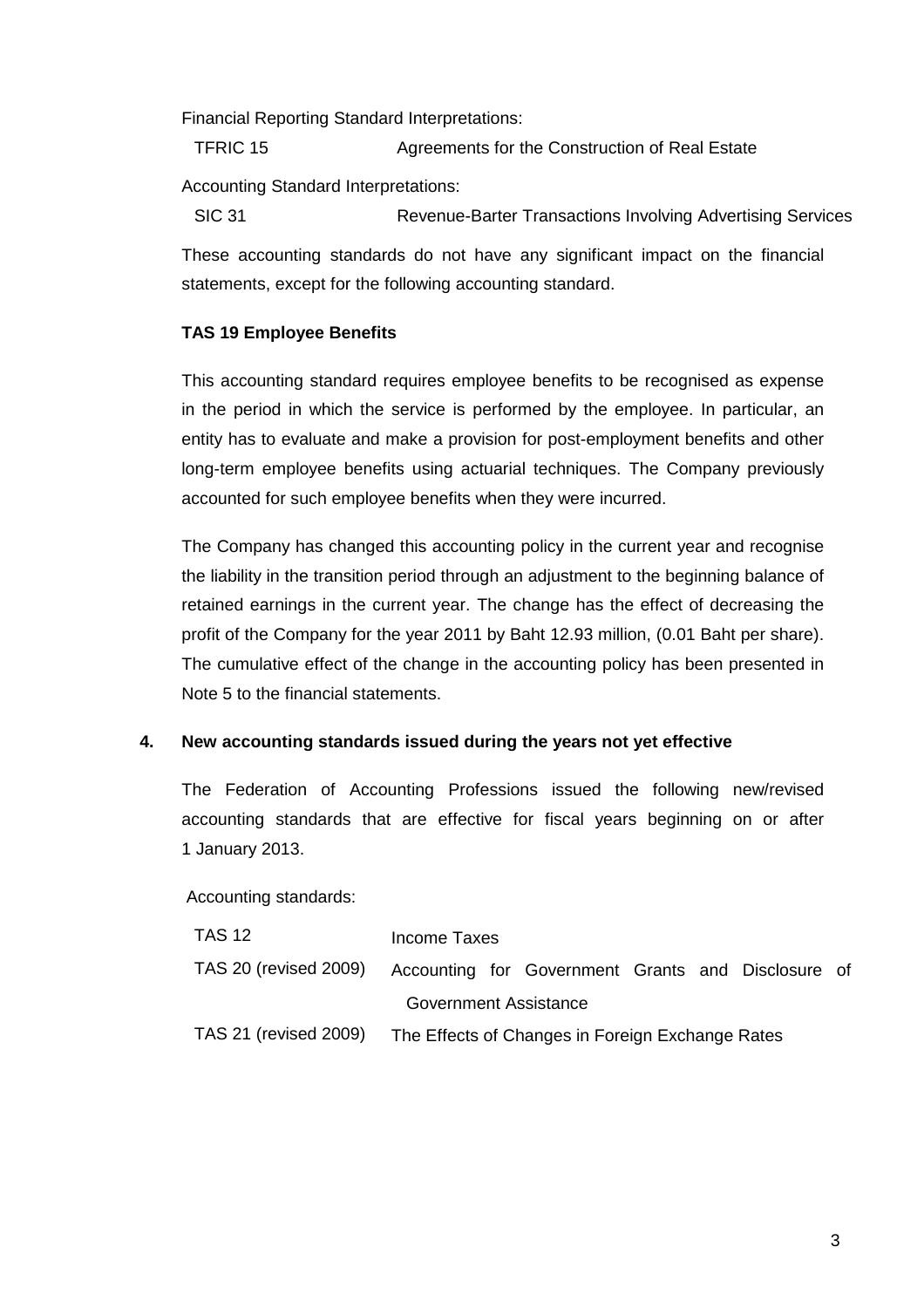Accounting Standard Interpretations:

- SIC 10 Government Assistance No Specific Relation to Operating Activities
- SIC 21 Income Taxes Recovery of Revalued Non-Depreciable Assets
- SIC 25 Income Taxes Changes in the Tax Status of an Entity or its **Shareholders**

The Company's management believes that these accounting standards will not have any significant impact on the financial statements for the year when they are initially applied, except for the following accounting standard.

# **TAS 12 Income Taxes**

This accounting standard requires an entity to identify temporary differences, which are differences between the carrying amount of an asset or liability in the accounting records and its tax base, and to recognise deferred tax assets and liabilities under the stipulated guidelines.

At present, the management is evaluating the impact on the financial statements in the year when this standard is adopted.

# **5. Cumulative effect of changes in accounting policy due to the adoption of new accounting standard**

During the current year, the Company made the change to its significant accounting policy described in Note 3 to the financial statements, as a result of the adoption of new accounting standard. The cumulative effect of the changes in the accounting policy has been separately presented in the statements of changes in equity.

The amounts of adjustments affecting the statement of financial position as at 31 December 2011 are summarised below.

|                                              | (Unit: Million Baht) |
|----------------------------------------------|----------------------|
| Increase in employee benefits obligations    | 121.12               |
| Decrease in unappropriated retained earnings | 108.19               |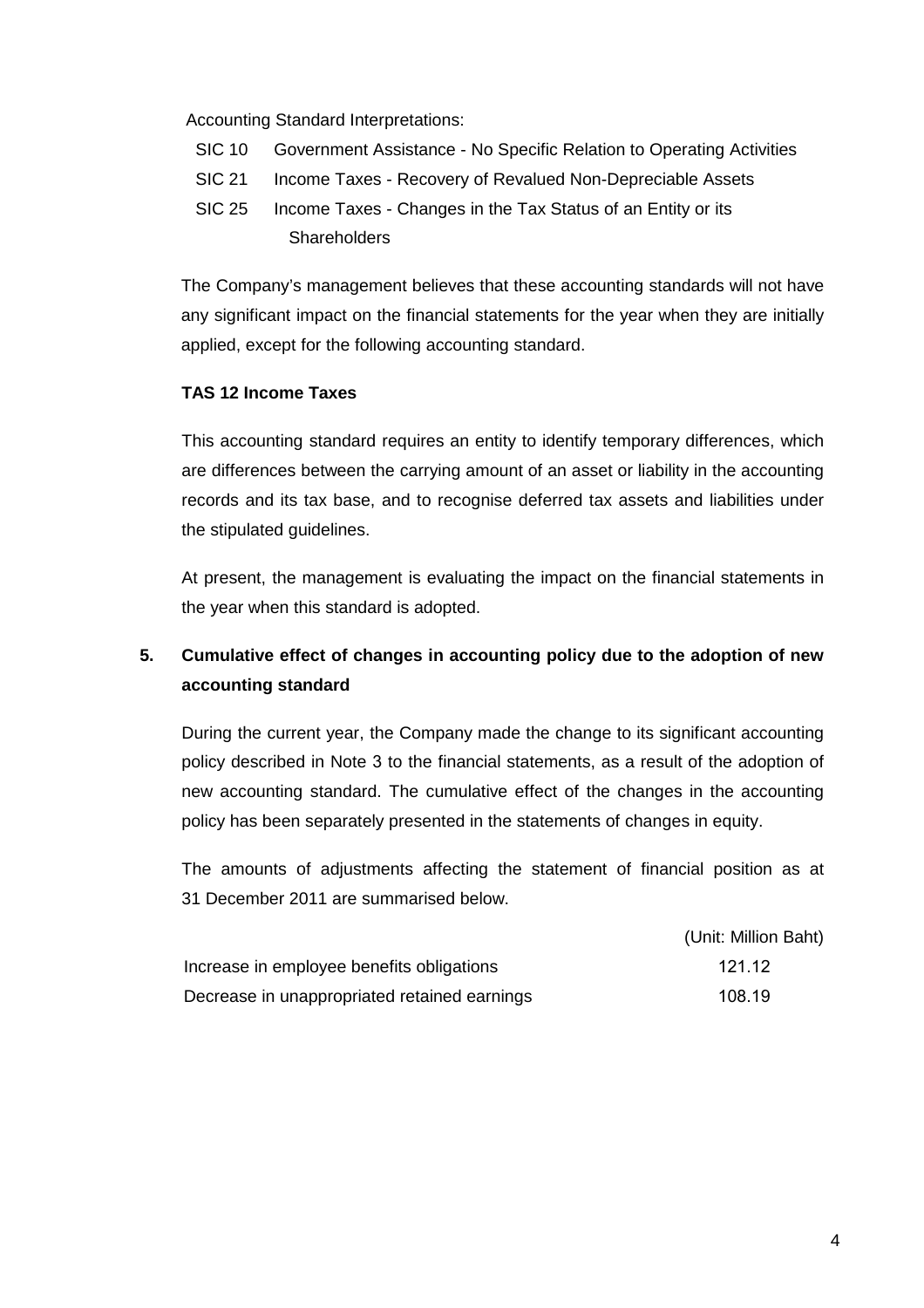The amounts of adjustments affecting the statement of income for the year ended 31 December 2011 are summarised below.

| Increase in personal expenses (Million Baht)  | 12.93 |
|-----------------------------------------------|-------|
| Decrease in basic earnings per share (Baht)   | 0.01  |
| Decrease in diluted earnings per share (Baht) | 0.01  |

## **6. Significant accounting policies**

## **6.1 Revenue recognition**

(a) Premium income

 Premium income is recognised as income on the effective date less premium ceded and refund. For renewal premium income is recognised when the premium is dued, and if the policy is still in force at the end of reporting period.

(b) Interest income and dividends on investments

 Interest income is recognised on an accrual basis based on the effective interest rate. Dividends are recognised as income when the right to receive the dividend is established.

(c) Interest incomes on loans

 Interest income is recognised over the term of the loans based on the amount of principal outstanding, except for interest of past due over six months recognised based on cash basis.

(d) Income (expenses) on investments

 Income (expenses) on investments is recognised as income or expenses when incurred.

## **6.2 Expenses recognition**

(a) Ceded premium

Ceded premium are recognised as expenses when the risks is transfer to the reinsurer.

(b) Commissions and brokerages

Commission and brokerage fees are expended when incurred.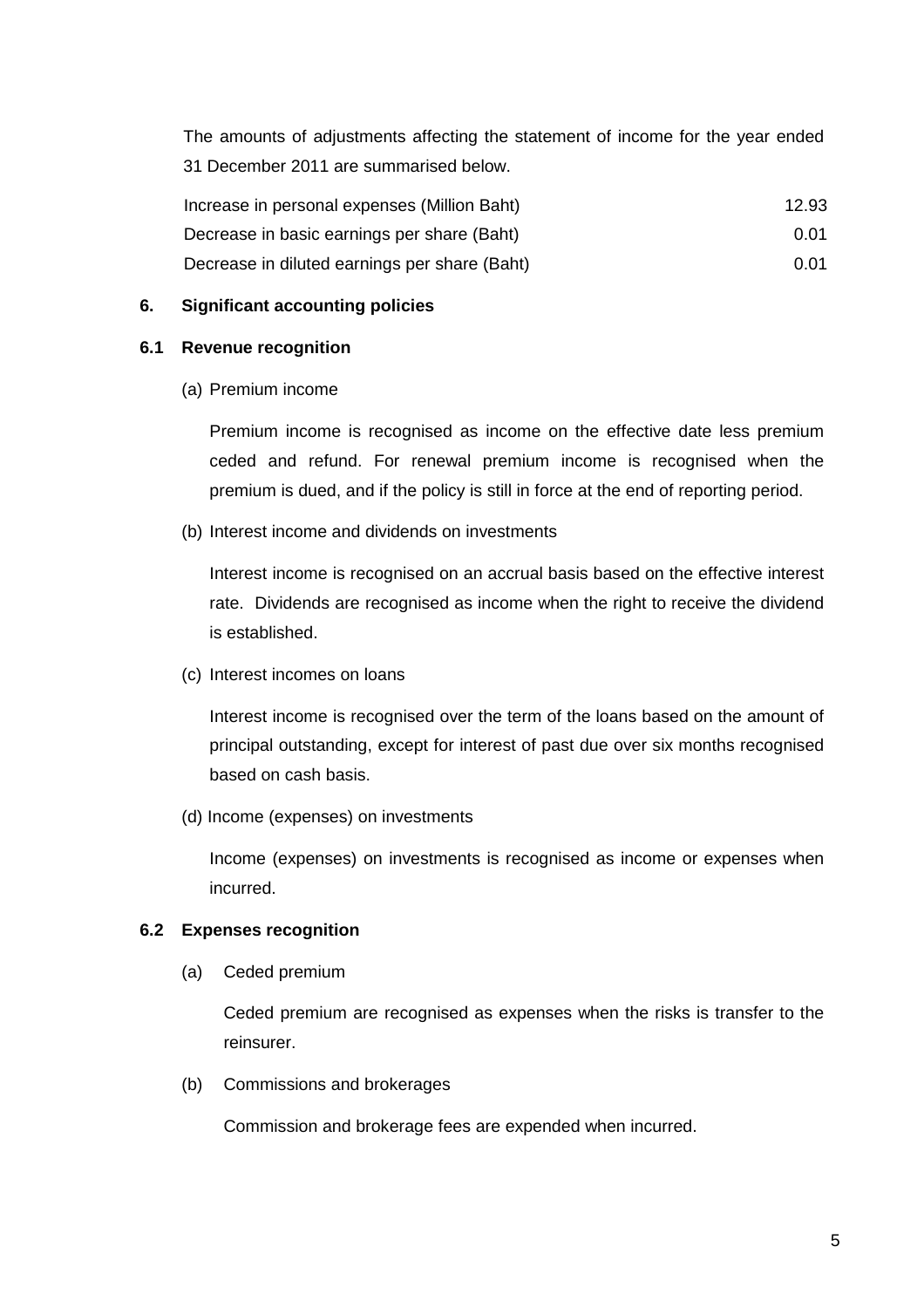#### (c) Claims and losses adjustment expenses

Claims and losses adjustment expenses consist of claims and losses adjustment expenses of insurance, and include the amounts of the claims, related expenses, and loss adjustments of the current and prior period incurred during the year, and less claims refundable from reinsurers.

Claims and losses adjustment expenses of insurance are recognised upon the receipt of the claims advice from the insured, based on the claims notified by the insured and estimates made by the Company's management. The maximum value of claims estimated is not however, to exceed the sum-insured under the relevant policy.

(d) Benefit payments to life policies

Benefit payments to life policies are recorded when notices of claims have been received or when policies reach maturity.

#### **6.3 Cash and cash equivalents**

 Cash and cash equivalents include cash on hand and at banks, and all highly liquid investments with an original maturity of 3 months or less and not subject to withdrawal restrictions.

#### **6.4 Premium receivables and allowance for doubtful accounts**

Premium receivable is stated at net realisable value. Allowance for doubtful accounts is provided for the estimated losses that may be incurred in collection of receivables. The allowance is generally based on collection experience and a review of current status of the premium receivables as at the end of reporting period.

## **6.5 Reinsurance assets and due to reinsurers**

(a) Reinsurance assets are stated at the outstanding balance of amount due from reinsurers and insurance reserve refundable from reinsurers.

Amounts due from reinsurers consist of accrued commission and brokerage income, claims and various other items receivable from reinsurers, excluding reinsurance premium receivable, less allowance for doubtful accounts. The Company records allowance for doubtful accounts for the estimated losses that may be incurred due to inability to make collection, taking into account collection experience and the status of receivables from reinsurers as at the end of the reporting period.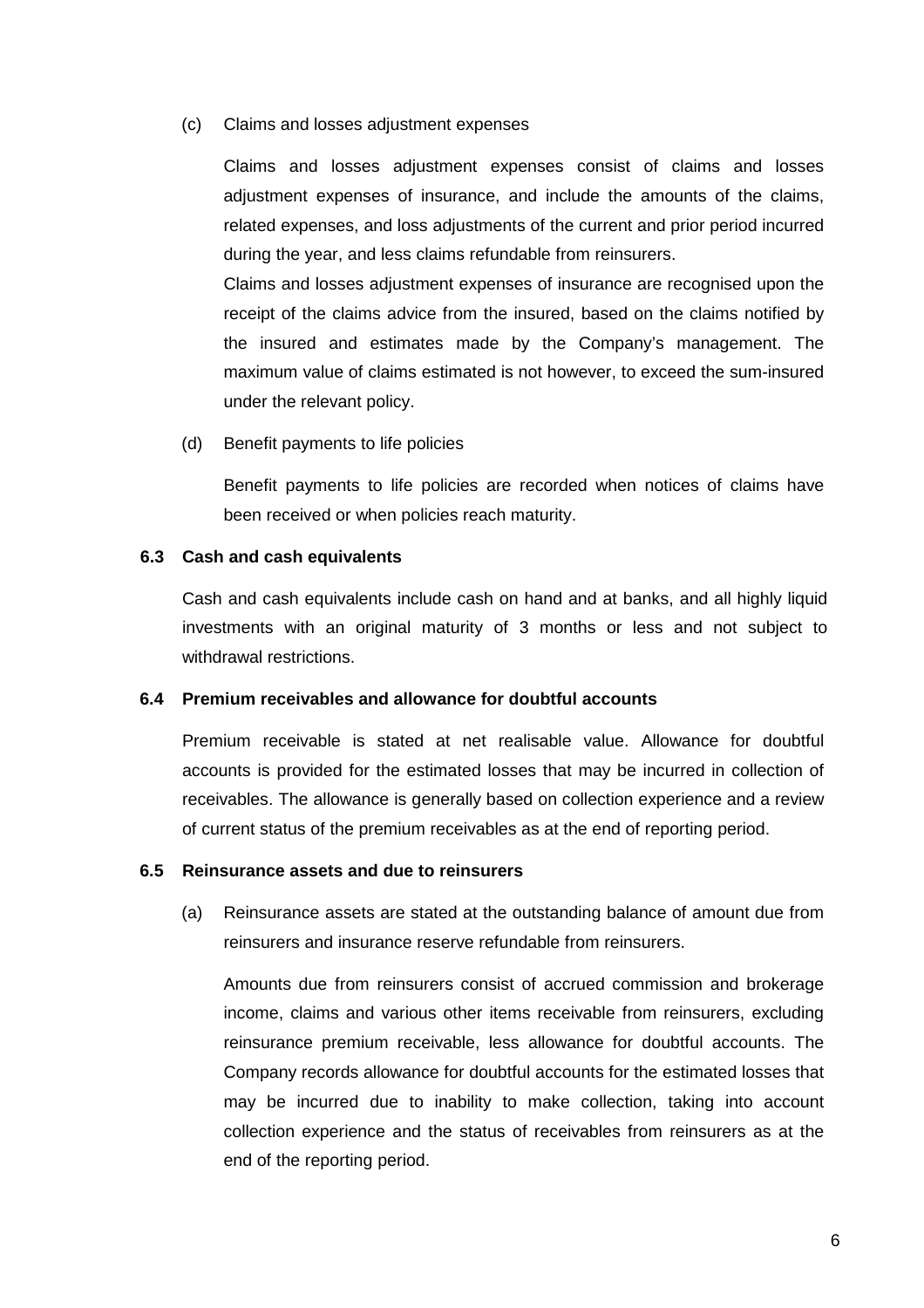Insurance reserve refundable from reinsurers is estimated based on the related reinsurance contract of loss reserve and outstanding claims in accordance with the law regarding insurance reserve calculation.

(b) Amounts due from reinsurers are stated at the outstanding balance payable from reinsurance.

Amount due to reinsurers consist of reinsurance premiums and other items payable to reinsurers, excluding claims.

The Company presents net of reinsurance to the same entity (reinsurance assets or amounts due to reinsurers) when the following criteria for offsetting are met.

- (1) The entity has a legal right to offset amounts presented in the statements of financial position, and
- (2) The entity intends to receive or pay the net amount recognised in the statements of financial position, or to realise the asset at the same time as it pays the liability.

## **6.6 Investments in securities**

- (a) Investments in securities held for trading are stated at fair value. Changes in the fair value of these securities are recorded in profit or loss. Investments are classified as held for trading if they are acquired for the purpose of selling in the near term.
- (b) Investments in available-for-sale securities are stated at fair value. Changes in the fair value of these securities are recorded as a separate item in equity, and will be recorded in profit or loss when the securities are sold.
- (c) Investments in debt securities, both due within one year and expected to be held to maturity, are recorded at amortised cost. The premium/discount on debt securities is amortised/accreted by the effective rate method with the amortised/accreted amount presented as an adjustment to the interest income. The debt securities are classified as held to maturity when the Company has the positive intention and ability to hold them to maturity.
- (d) Investments in non-marketable equity securities, which the Company classifies as other investments, are stated at cost net of allowance for impairment (if any).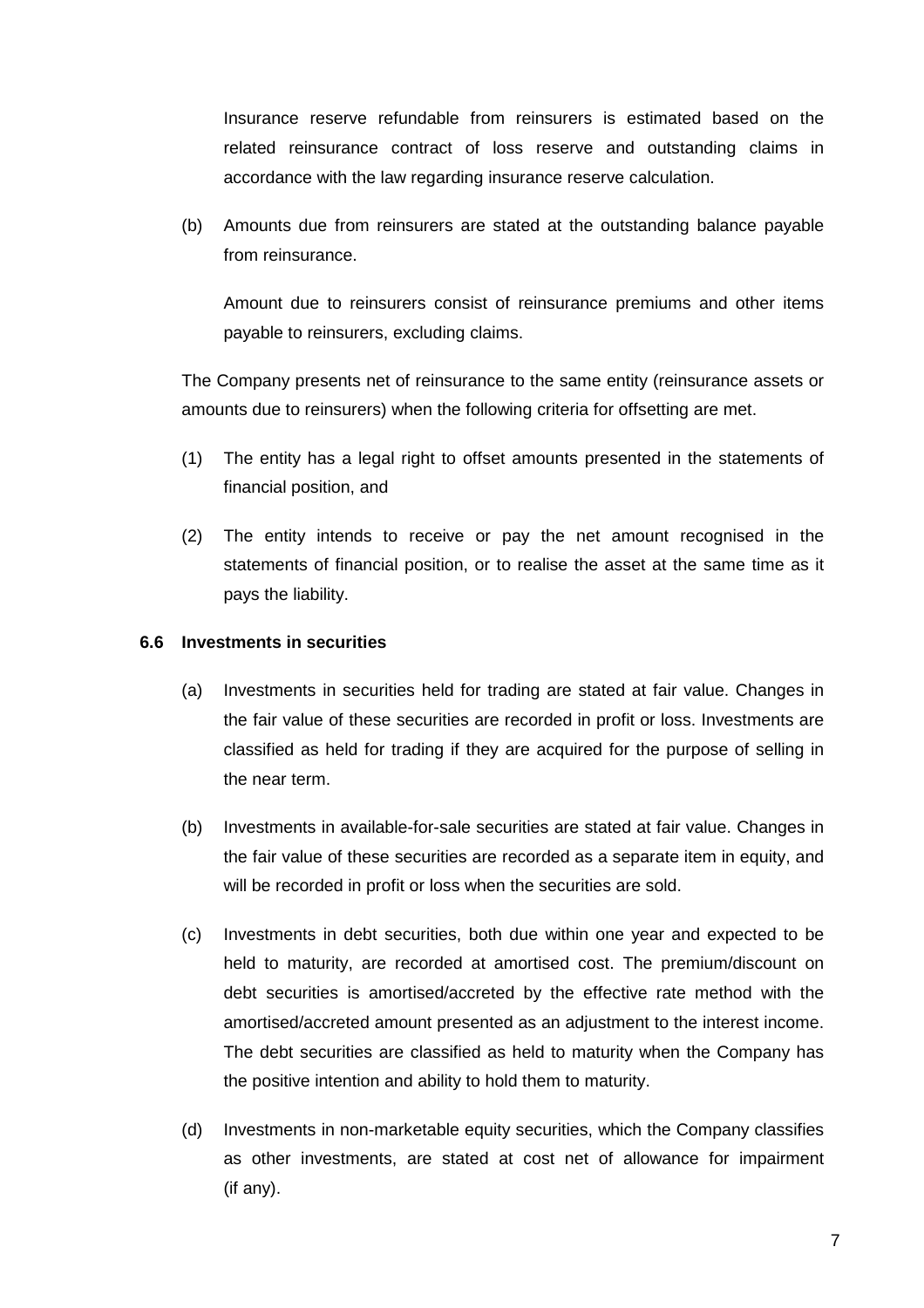The fair value of marketable securities is based on the latest bid price of the last working day of the year. The fair value of debt instruments is determined based on yield rates quoted by the Thai Bond Market Association. The fair value of unit trusts is determined from their net asset value.

The weighted average method is used for computation of the cost of investments.

In the event the Company reclassifies investments from one type to another, such investments will be readjusted to their fair value as at the reclassification date. The difference between the carrying amount of the investments and the fair value on the date of reclassification are recorded in profit or loss or recorded as surplus (deficit) from changes in the value of investments in equity, depending on the type of investment that is reclassified.

 On disposal of an investment, the difference between net disposal proceeds and the carrying amount of the investment is recognised in profit or loss.

# **6.7 Loans and allowance for doubtful accounts**

Loans are stated at net realisable value. Allowance for doubtful accounts is provided for the estimated losses that may be incurred in collection of receivables. The allowance is generally based on collection experience, analysis of debt aging and the appraisal value of the collateral of each debt.

# **6.8 Property, buildings and equipment and depreciation**

 Land is stated at cost. Buildings and equipment are stated at cost less accumulated depreciation and allowance for loss on impairment of assets (if any).

 Depreciation of buildings and equipment are calculated by reference to their costs on a straight-line basis over the following estimated useful lives, or the period of the lease.

| Buildings                                   | - 20 | vears                 |
|---------------------------------------------|------|-----------------------|
| Condominium                                 | - 20 | vears                 |
| <b>Building improvements</b>                |      | - Period of lease     |
| Furniture and fixtures and office equipment |      | - 3 years and 5 years |
| Motor vehicles                              | - 5  | years                 |

Depreciation is included in determining income.

No depreciation is provided for land and construction in progress.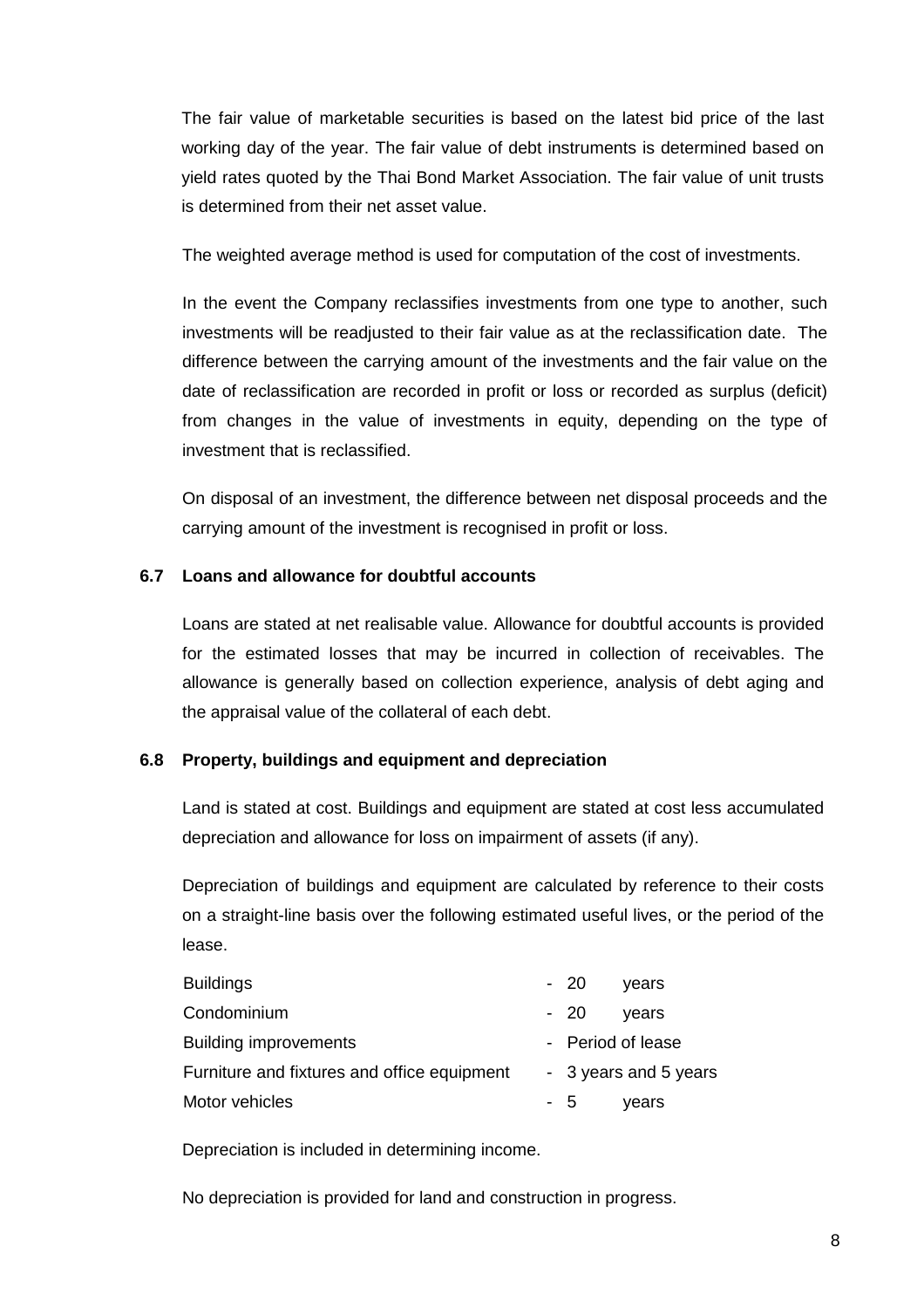An item of property, buildings and equipment is derecognised upon disposal or when no future economic benefits are expected from its use or disposal. Any gain or loss arising on disposal of an asset is included in profit or loss when the asset is derecognised.

#### **6.9 Intangible assets and amortisation**

Intangible assets are carried at cost less any accumulated amortisation and any accumulated impairment losses (if any).

Intangible assets with finite lives are amortised on a systematic basis over the economic useful life and tested for impairment whenever there is an indication that the intangible asset may be impaired. The amortisation period and the amortisation method of such intangible assets are reviewed at least at each financial year end. The amortisation expense is charged to profit or loss.

The useful lives of intangible assets with finite useful lives which are computer software are expected to generate economic benefit within 3 years, 5 years and 10 years.

## **6.10 Related party transactions**

Related parties comprise enterprises and individuals that control, or are controlled by, the Company, whether directly or indirectly, or which are under common control with the Company.

 They also include individuals which directly or indirectly own a voting interest in the Company that gives them significant influence over the Company, key management personnel, directors and officers with authority in the planning and direction of the Company's operations.

## **6.11 Life premium reserve**

 Life assurance policy reserve represents the accumulated total liability for policies in force as at the end of the reporting period. Such reserves are set aside for estimated future claims under all life insurance policies in force. The Company calculates reserve under long-term policies with reference to net level premium reserve ("NPV"), which is an actuarial method, and assumptions as to mortality rate, morbidity rate, age and discount rate.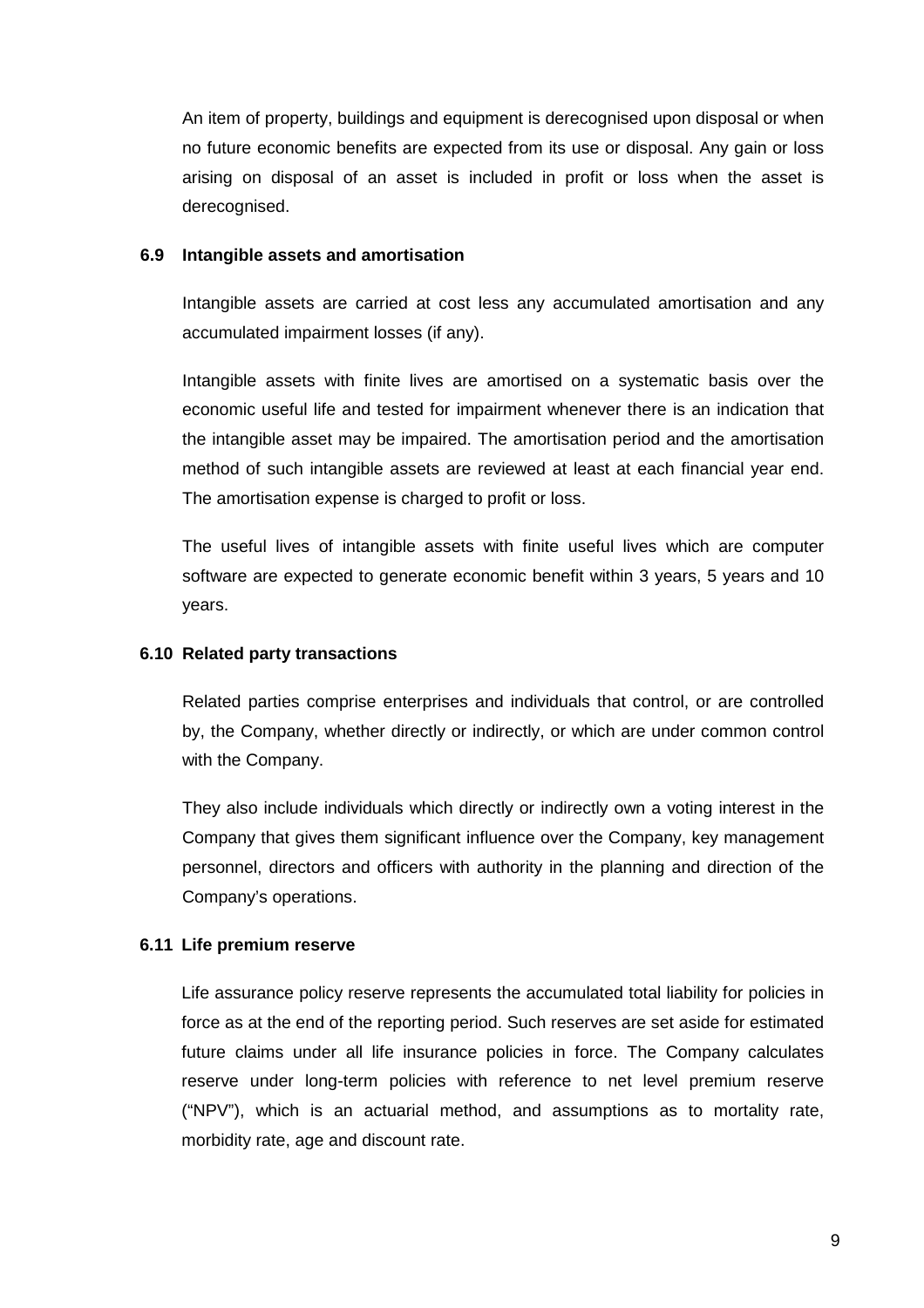#### **6.12 Loss reserve and outstanding claims**

Outstanding claims are recorded at the amount to be actually paid. Loss reserve is provided upon receipt of claim advices from the insured based on the claims notified by the insured, and estimates made by the Company's management. The Company has to allocate IBNR, which is calculated by the actuarial method. The maximum value of claims estimate is not however, to exceed the sum-insured under the relevant policy.

#### **6.13 Premium reserve**

Premium reserve consists of unearned premium reserve and unexpired risks reserve.

- (a) Unearned premium reserve for other insurance and group insurance is set aside at the rate of 40% of net premium written for the year.
- (b) Unexpired risks reserve

Since 2011, unexpired risks reserve is the reserve for the claims, which may occur, of the in-force policy. Unexpired risks reserve is set aside using an actuarial method. The reserve is calculated as the best estimate of the claims, which are expected to occur during the remained coverage period, by based on the historical claims data.

As at the end of reporting period, the Company compares the amounts of unexpired risks reserve with unearned premium reserve, and if unexpired risks reserve is higher than unearned premium reserve, the difference is recognised as unexpired risks reserve in the financial statements.

## **6.14 Long-term lease**

 Leases of property, buildings or equipment which transfer substantially all the risks and rewards of ownership are classified as finance leases. Finance leases are capitalised at the lower of the fair value of the leased assets and the present value of the minimum lease payments. The outstanding rental obligations, net of finance charges, are included in other long-term payables, while the interest element is charged to profit or loss over the lease period. The asset acquired under finance leases is depreciated over the shorter of the useful life of the asset and the lease period.

Operating lease payments are recognised as an expense in profit or loss on a straight line basis over the lease term.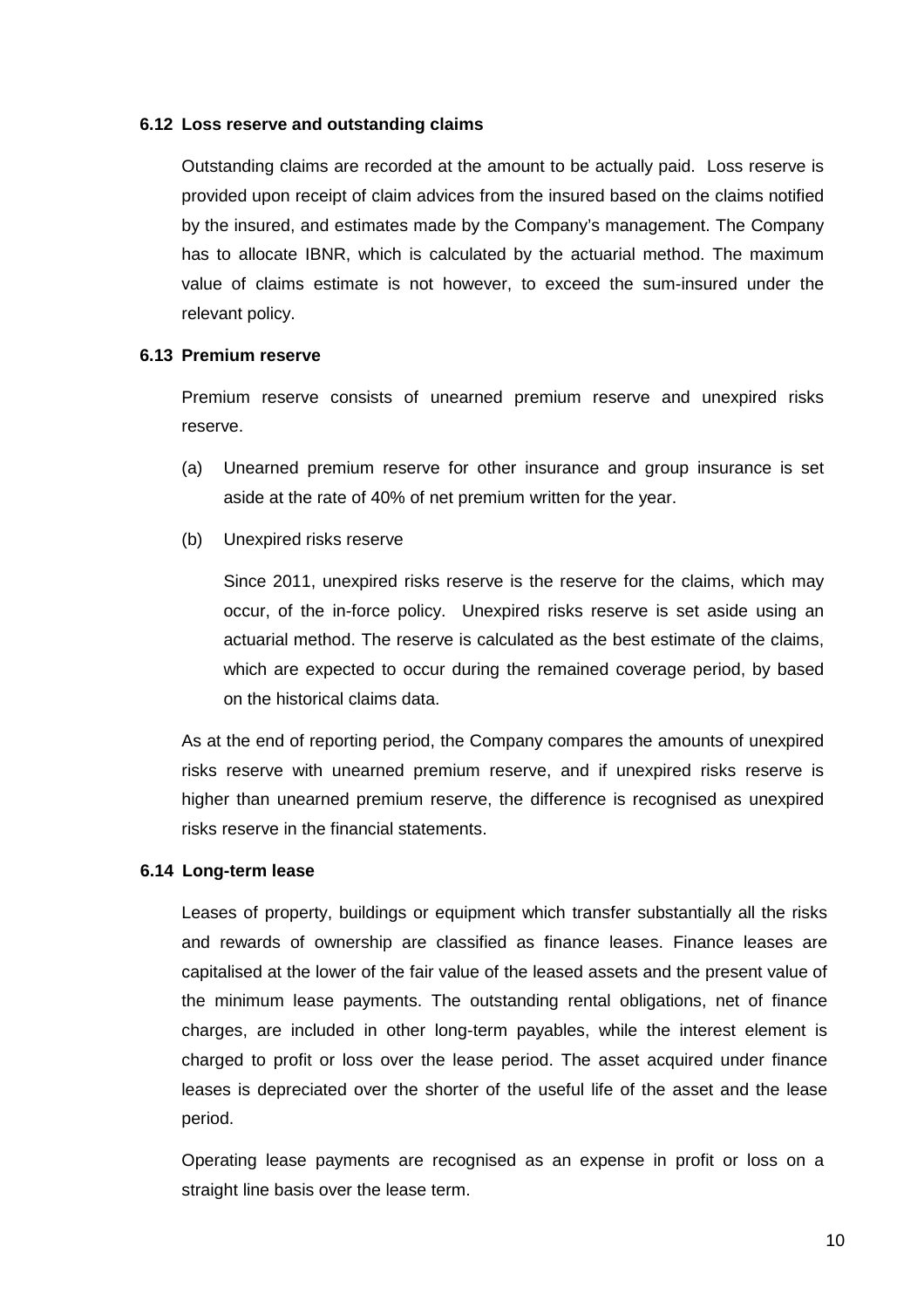#### **6.15 Foreign currencies**

 Transactions in foreign currencies are translated into Baht at the exchange rate ruling at the date of the transaction. Monetary assets and liabilities denominated in foreign currencies are translated into Baht at the exchange rate ruling at the end of reporting period. Gains and losses on exchange are included in determining income.

#### **6.16 Impairment of assets**

 At the end of each reporting period, the Company performs impairment reviews in respect of property, buildings and equipment and intangible assets whenever events or changes in circumstances indicate that an asset may be impaired. An impairment loss is recognised when the recoverable amount of an asset, which is the higher of the asset's fair value less costs to sell and its value in use, is less than the carrying amount.

An impairment loss is recognised in profit or loss.

 In the assessment of asset impairment if there is any indication that previously recognised impairment losses may no longer exist or may have decreased, the Company estimates the asset's recoverable amount. A previously recognised impairment loss is reversed only if there has been a change in the assumptions used to determine the asset's recoverable amount since the last impairment loss was recognised. The increased carrying amount of the asset attributable to a reversal of an impairment loss shall not exceed the carrying amount that would have been determined had no impairment loss been recognised for the asset in prior years. Such reversal is recognised in profit or loss in which case the reversal.

#### **6.17 Employee benefits**

#### **Short-term employee benefits**

 Salaries, wages, bonuses and contributions to the social security fund are recognised as expenses when incurred.

#### **Post-employment benefits and other long-term employee benefits**

#### Defined contribution plans

 The Company and its employees have jointly established a provident fund. The fund is monthly contributed by employees and by the Company. The fund's assets are held in a separate trust fund and the Company's contributions are recognised as expenses when incurred.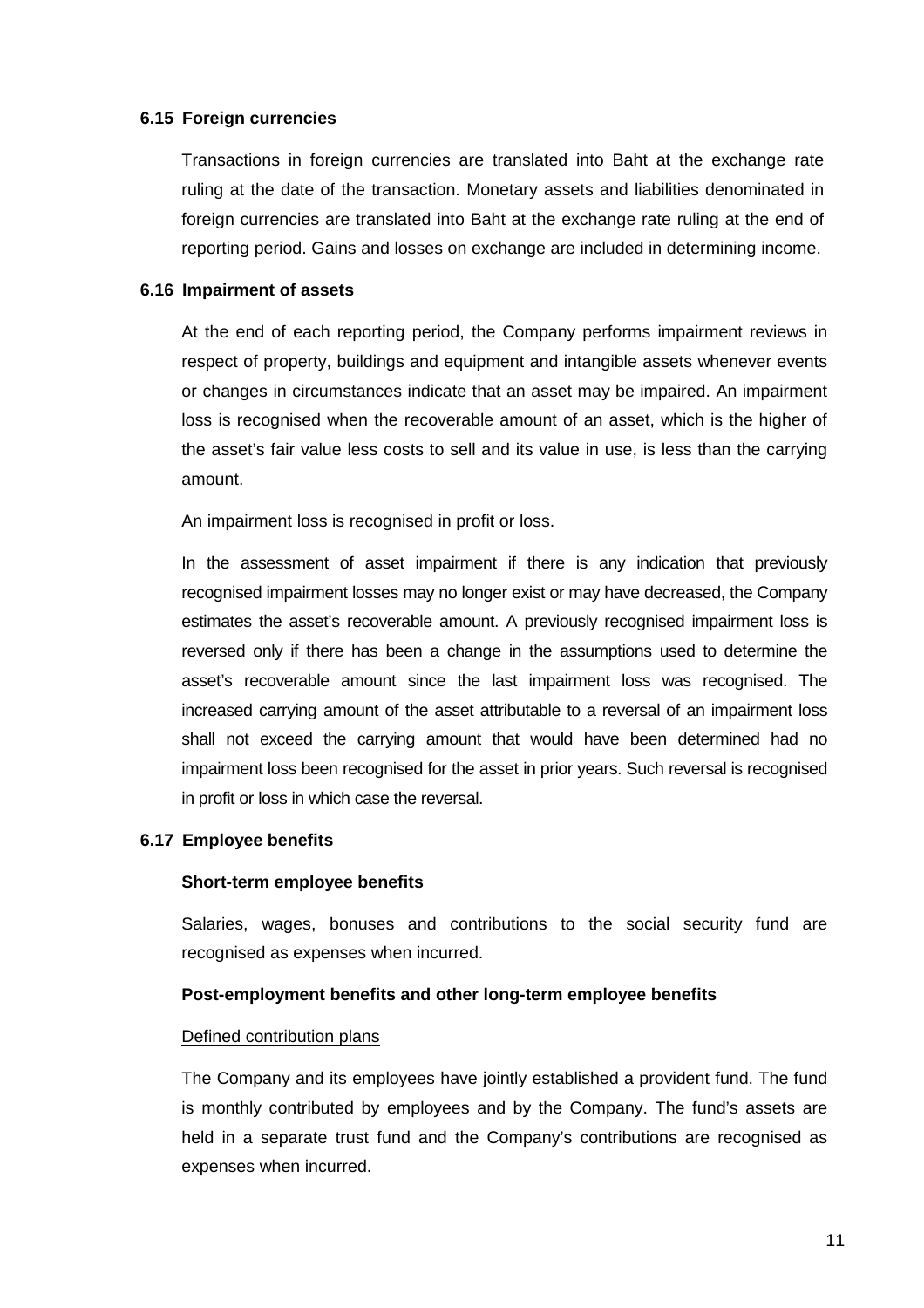## Defined benefit plans and other long-term employee benefits

 The Company has obligations in respect of the severance payments it must make to employees upon retirement under labor law and other employee benefit plans. The Company treats these severance payment obligations as a defined benefit plan. In addition, the Company provides other long-term employee benefit plan, namely long service awards.

 The obligation under the defined benefit plan and other long-term employee benefit plans is determined based on actuarial techniques, using the projected unit credit method.

 Actuarial gains and losses arising from post-employment benefits and other longterm benefits are recognised immediately in profit or loss.

 The defined benefits liability and other long-term benefit liabilities comprise the present value of the defined benefit obligation less unrecognised past service cost and unrecognised actuarial gains or losses.

 For the first-time adoption of TAS 19 Employee Benefits, the Company elected to recognise the transitional liability, which exceeds the liability that would have been recognised at the same date under the previous accounting policy, through an adjustment to the beginning balance of retained earnings in the current year.

# **6.18 Provisions**

 Provisions are recognised when the Company has a present obligation as a result of a past event, it is probable that an outflow of resources embodying economic benefits will be required to settle the obligation, and a reliable estimate can be made of the amount of the obligation.

## **6.19 Income tax**

 Income tax is provided in the accounts at the amount expected to be paid to the taxation authorities, based on taxable profits determined in accordance with tax legislation.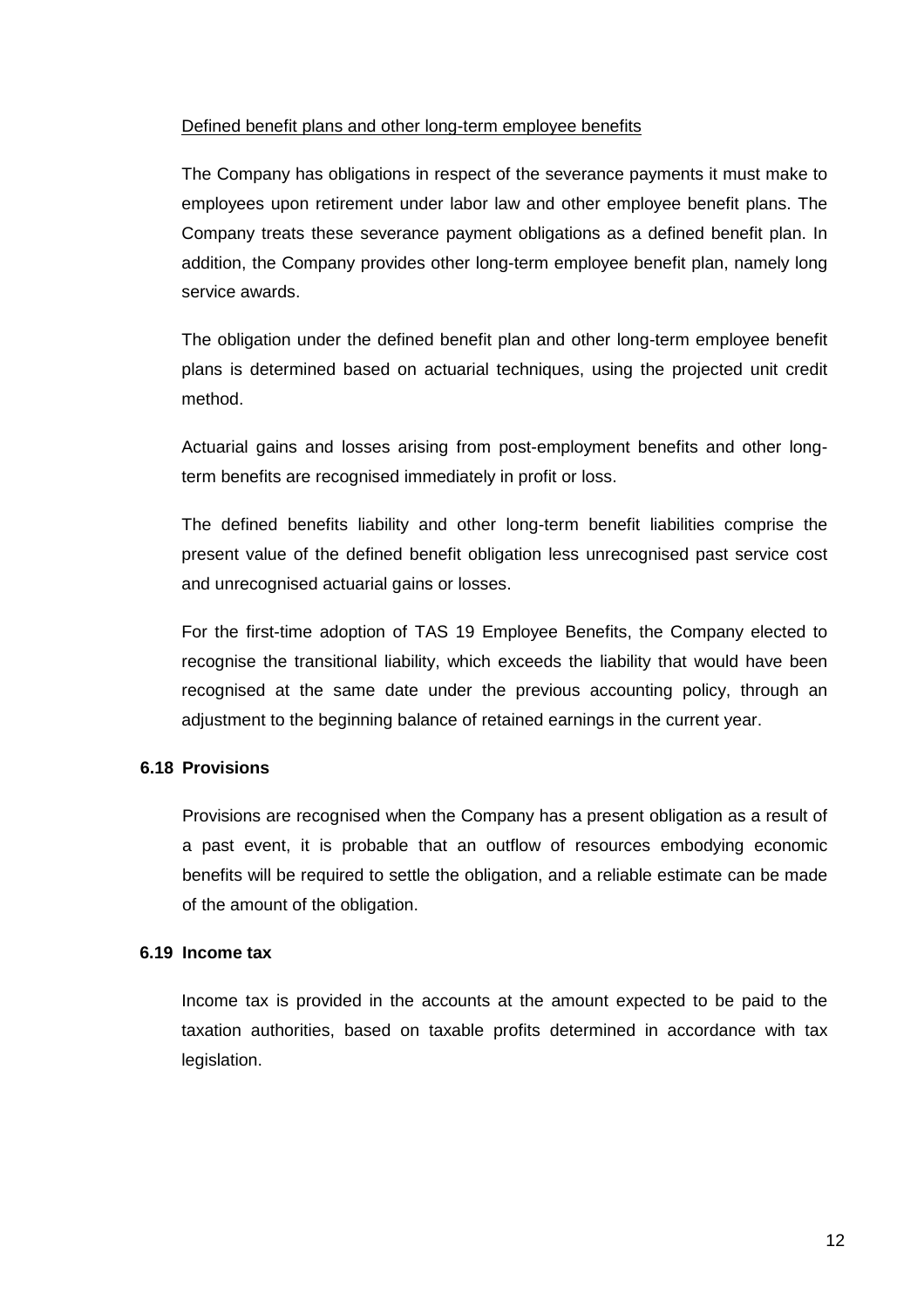## **6.20 Derivatives**

#### **Forward exchange contracts**

 Receivables and payables arising from forward exchange contracts are translated into Baht at the rates of exchange ruling at the end of reporting period. Unrecognised gains and losses from the translation are included in determining income. Premium or discounts on forward exchange contracts are amortised on a straight-line basis over the contract periods.

## **Cross currency swap agreement**

 Payables and receivables arising from cross currency swap agreements are translated into Baht at the rates of exchange ruling at the end of reporting period. Unrecognised gains and losses from the translation are recognised in profit or loss.

## **7. Significant accounting judgments and estimates**

 The preparation of financial statements in conformity with generally accepted accounting principles at times requires management to make subjective judgments and estimates regarding matters that are inherently uncertain. These judgments and estimates affect reported amounts and disclosures; and actual results could differ from these estimates. Significant judgments and estimates are as follows:

## **Leases**

In determining whether a lease is to be classified as an operating lease or finance lease, the management is required to use judgment regarding whether significant risk and rewards of ownership of the leased asset has been transferred, taking into consideration terms and conditions of the arrangement.

## **Allowance for doubtful accounts**

 In determining an allowance for doubtful accounts, the management needs to make judgment and estimates based upon, among other things, past collection history, aging profile of outstanding debts and the prevailing economic condition.

## **Impairment of equity investments**

 The Company treats available-for-sale equity investments and other investments as impaired when there has been a significant or prolonged decline in the fair value below their cost or where other objective evidence of impairment exists. The determination of what is "significant" or "prolonged" requires judgment of the management.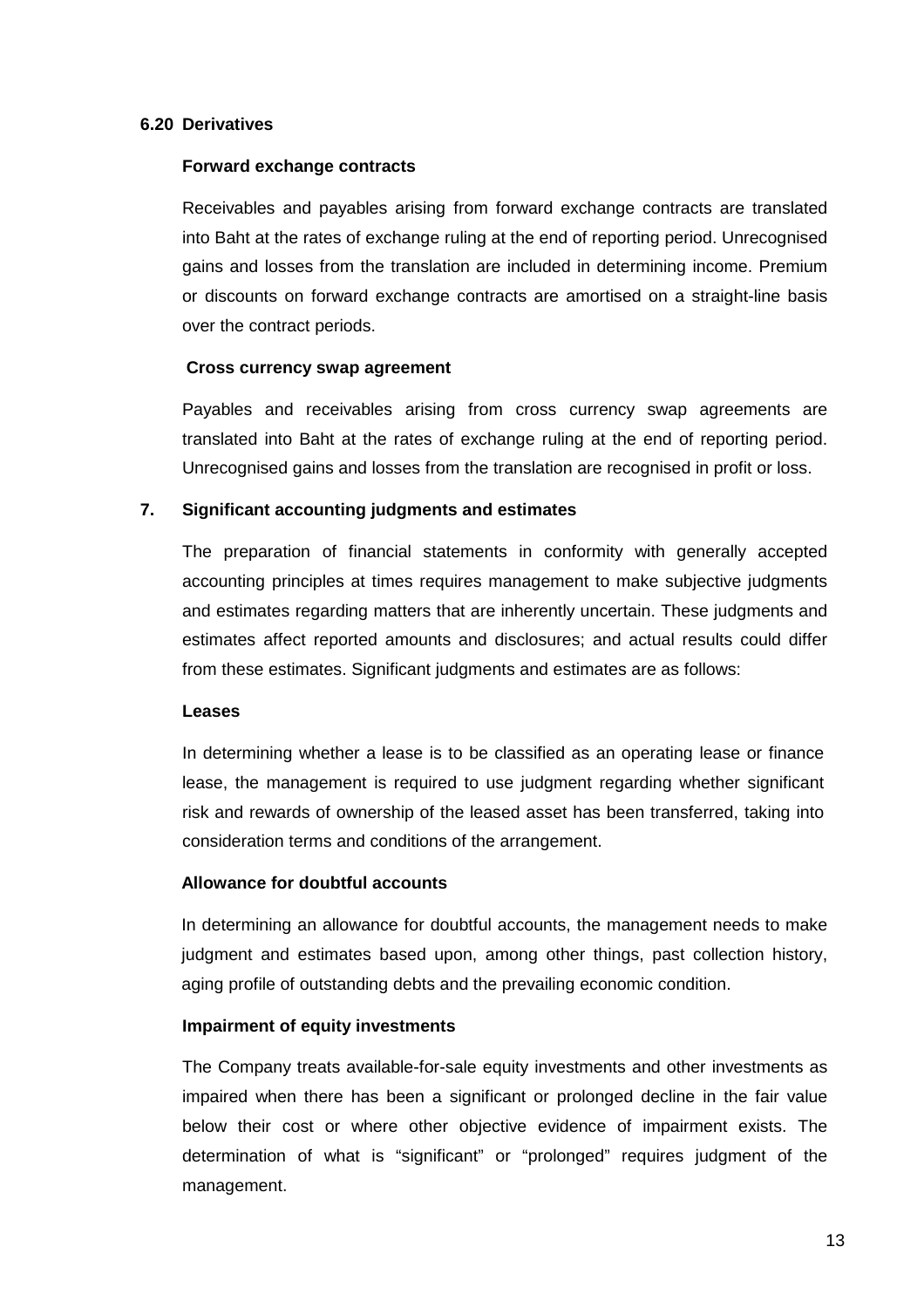### **Property, buildings and equipment/Depreciation**

 In determining depreciation of buildings and equipment, the management is required to make estimates of the useful lives and residual values of the Company's, buildings and equipment and to reviews estimated useful lives and residual values when there are any changes.

In addition, the management is required to review property, buildings and equipment for impairment on a periodical basis and record impairment losses when it is determined that their recoverable amount is lower than the carrying amount. This requires judgements regarding forecast of future revenues and expenses relating to the assets subject to the review.

#### **Intangible assets**

The initial recognition and measurement of intangible assets, and subsequent impairment testing, require management to make estimates of cash flows to be generated by the asset and to choose a suitable discount rate in order to calculate the present value of those cash flows.

#### **Life insurance premium reserve**

Life insurance premium reserve is calculated under the actuarial method, based on the current assumptions or on assumptions established at inception of the contract which reflect the best estimate at the time increased with a margin for risk and adverse deviation. The main assumptions used relate to mortality, morbidity, longevity, and discount rates.

#### **Loss reserve and outstanding claims**

At each reporting period, the Company has to estimate loss reserve and outstanding claims taking into account two parts. These are the claims incurred and reported at the reporting date, and the claims incurred but not reported (IBNR) at the reporting date. The main assumptions underlying these actuarial techniques relate to historical experience, including the development of claims estimates, paid and incurred losses, average costs per claim and claim numbers, etc.

Nevertheless, such estimates are forecasts of future outcomes, and actual results could differ.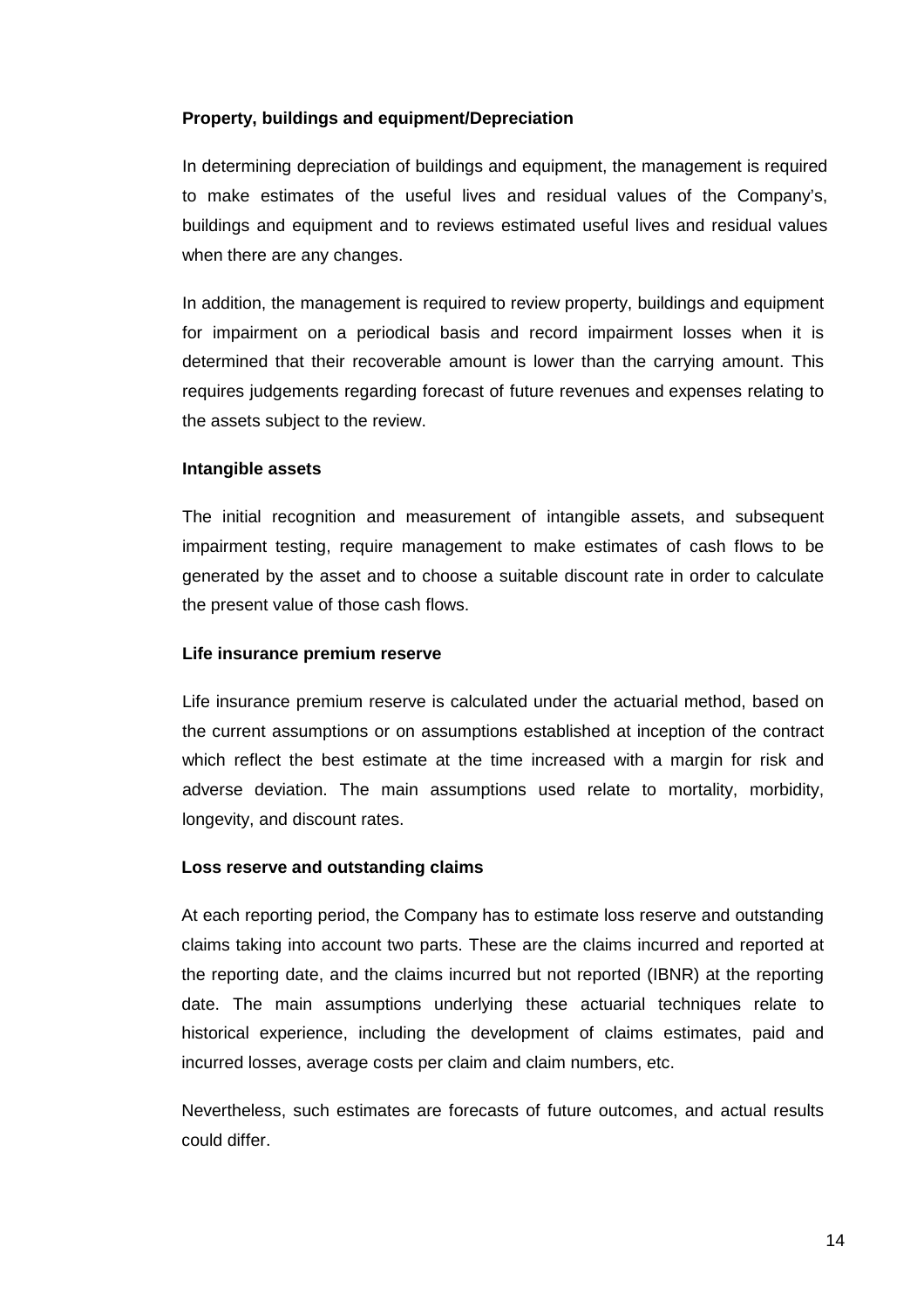### **Unexpired risk reserve**

Unexpired risk reserve is calculated using an actuarial method, based on a best estimate of the claims expected to be paid over the remaining term of the insurance. Estimating the reserve requires the management to exercise judgment, with reference to historical data and the best estimates available at the time.

# **Post-employment benefits under defined benefit plans and other long-term employee benefits**

The obligation under the defined benefit plan and other long-term employee benefit plans is determined based on actuarial techniques. Such determination is made based on various assumptions, including discount rate, future salary increase rate, mortality rate and staff turnover rate.

#### **Litigation**

 The Company has contingent liabilities as a result of litigation. The Company's management has used judgment to assess of the results of the litigation and believes that no loss will result. Therefore no contingent liabilities are recorded as at the end of reporting period.

## **8. Cash and cash equivalents**

|                                                |                 | (Unit: Baht)  |
|------------------------------------------------|-----------------|---------------|
|                                                | 2011            | 2010          |
| Cash on hand                                   | 5,741,220       | 4,934,607     |
| Deposits at banks with no fixed maturity date  | 710,979,256     | 554,598,352   |
| Deposits at banks with fixed maturity date     | 1,875,000,000   | 300,000,000   |
| Total cash and financial institutions          | 2,591,720,476   | 859,532,959   |
| Short-term investment which amounts maturing   |                 |               |
| within 3 months                                | 2,020,000,000   | 3,020,000,000 |
| Less: Deposits at banks which amounts maturing |                 |               |
| in over 3 months                               | (1,875,000,000) | (300,000,000) |
| Cash and cash equivalents                      | 2,736,720,476   | 3,579,532,959 |
|                                                |                 |               |

 As at 31 December 2011, interest rates of saving account, fixed account and promissory notes are 0.75% - 6.10% per annum (2010: 0.25% - 6.10% per annum).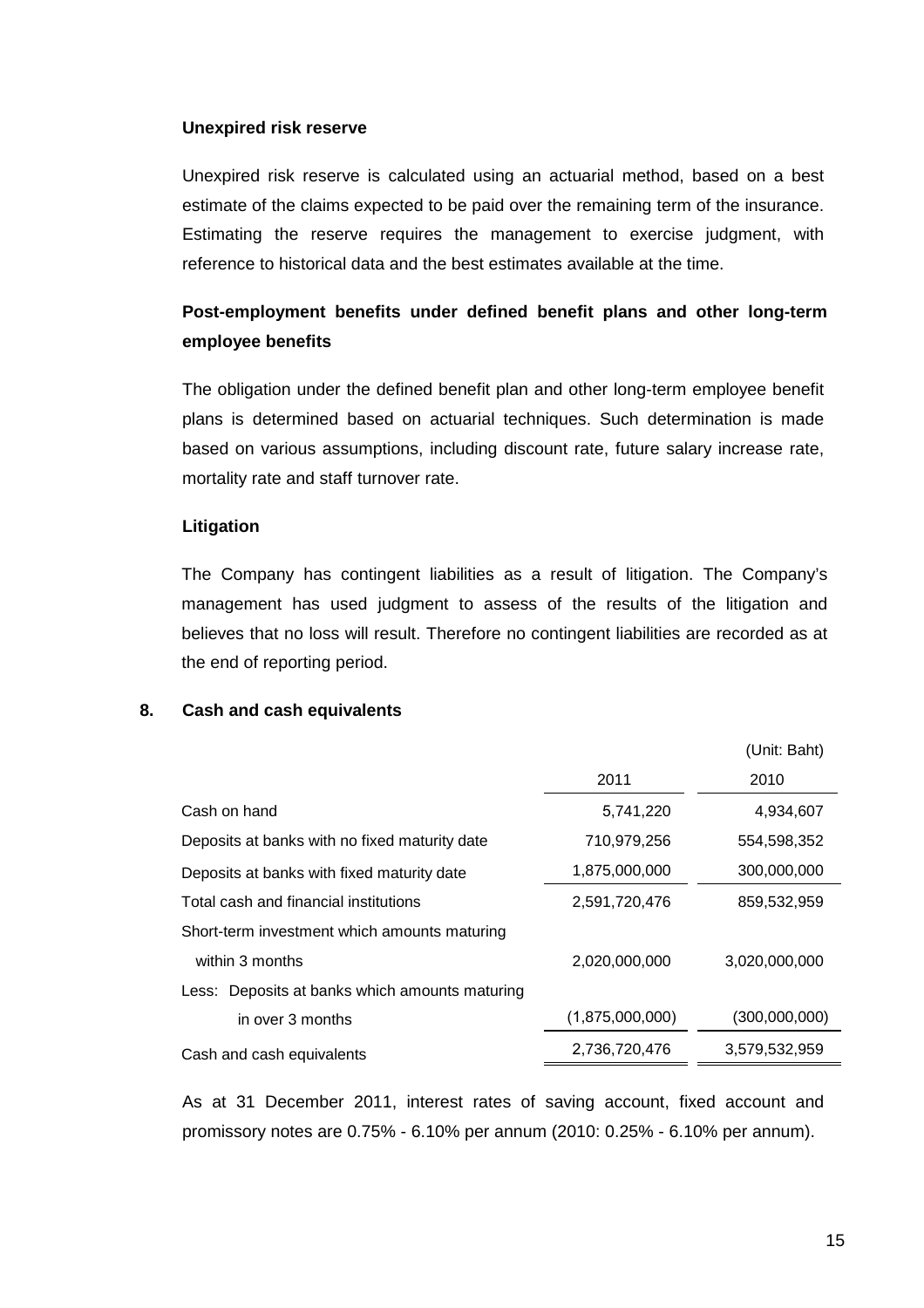#### **9. Premium receivables**

 The balances as at 31 December 2011 and 2010 of premium receivables are classified by aging from the maturity date under the stipulated credit terms as follows:

|                           |               |                 | (Unit: Baht)  |
|---------------------------|---------------|-----------------|---------------|
|                           |               | 2011            |               |
|                           | Due from      | Due from agents |               |
|                           | insured       | and brokers     | Total         |
| Not yet due               | 2,243,833,205 | 28,594,810      | 2,272,428,015 |
| Not over 30 days          | 1,633,290     | 13,826,807      | 15,460,097    |
| Over 30 days to 60 days   | 2,678,410     | 3,149,146       | 5,827,556     |
| Over 60 days to 90 days   | 1,223,199     | 2,970,963       | 4,194,162     |
| Over 90 days to 1 year    | 799,176       | 13,565,635      | 14,364,811    |
| Over 1 year               | 10,315        | 362,489         | 372,804       |
| Total premium receivables | 2,250,177,595 | 62,469,850      | 2,312,647,445 |

(Unit: Baht)

|                           | 2010          |                 |               |  |  |  |
|---------------------------|---------------|-----------------|---------------|--|--|--|
|                           | Due from      | Due from agents |               |  |  |  |
|                           | insured       | and brokers     | Total         |  |  |  |
| Not yet due               | 1,227,106,501 |                 | 1,227,106,501 |  |  |  |
| Not over 30 days          | 6,037,540     | 24,053,591      | 30,091,131    |  |  |  |
| Over 30 days to 60 days   | 418,283       | 7,754,414       | 8,172,697     |  |  |  |
| Over 60 days to 90 days   | 885,201       | 18,523,585      | 19,408,786    |  |  |  |
| Over 90 days to 1 year    | 3,656,206     | 21,949,049      | 25,605,255    |  |  |  |
| Over 1 year               | 19,837        | 136,531         | 156,368       |  |  |  |
| Total premium receivables | 1,238,123,568 | 72,417,170      | 1,310,540,738 |  |  |  |

 For premium receivables due form agents and brokers, the Company has stipulated credit term. For overdue premium receivables, the Company has the legal process with such agents and brokers.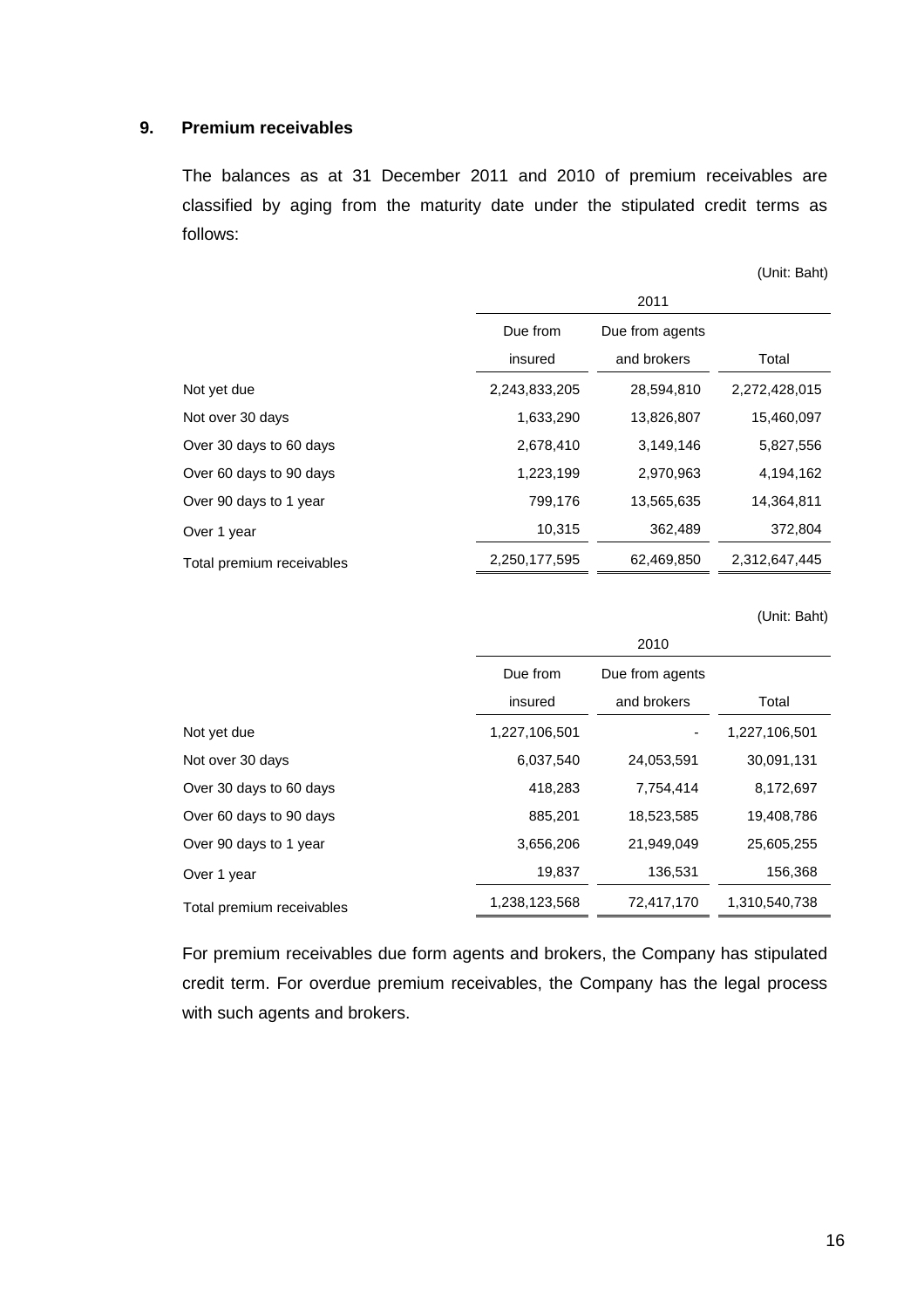#### **10. Reinsurance assets**

|                                              |             | (Unit: Baht) |
|----------------------------------------------|-------------|--------------|
|                                              | 2011        | 2010         |
| Insurance reserve refundable from reinsurers | 44,362,258  | 34,186,315   |
| Amounts due from reinsurers                  | 287,692,778 | 204,986,228  |
| Reinsurance assets, net                      | 332,055,036 | 239,172,543  |

The balances as at 31 December 2011 and 2010 of amounts due from reinsurers are classified by aging as follows:

|                                   |             | (Unit: Baht) |
|-----------------------------------|-------------|--------------|
|                                   | 2011        | 2010         |
| Not yet due                       | 287,692,778 | 204,986,228  |
| Total amounts due from reinsurers | 287,692,778 | 204,986,228  |

# **11. Investments in securities**

# **11.1 Trading investments**

|                                     |                          |            |                |             |                |             |            |             |             | (Unit: Baht)   |
|-------------------------------------|--------------------------|------------|----------------|-------------|----------------|-------------|------------|-------------|-------------|----------------|
|                                     |                          |            | 2011           |             |                |             |            | 2010        |             |                |
|                                     |                          | Unrealised | Unrealised     |             | Percentage     |             | Unrealised | Unrealised  |             | Percentage     |
|                                     | Cost                     | gains      | losses         | Fair Value  | of total asset | Cost        | gains      | losses      | Fair Value  | of total asset |
| Private enterprises debt securities |                          |            |                |             |                |             |            |             |             |                |
| Equity securities                   | 312.236.412              | 626.240    | (16, 169, 802) | 296.692.850 | 0.26           | 388.975.003 | 6,071,387  | (3,932,380) | 391,114,010 | 0.44           |
| Warrants                            | $\overline{\phantom{a}}$ | 2.326.745  |                | 2,326,745   | 0.01           |             |            |             |             |                |
| Total                               | 312,236,412              | 2,952,985  | (16, 169, 802) | 299,019,595 | 0.27           | 388,975,003 | 6,071,387  | (3,932,380) | 391,114,010 | 0.44           |
| Total trading investments           | 312,236,412              | 2,952,985  | (16, 169, 802) | 299,019,595 | 0.27           | 388,975,003 | 6,071,387  | (3,932,380) | 391,114,010 | 0.44           |

# **11.2 Available-for-sale investments**

|                           |                |               |                 |                |               |                |               |                |                | (Unit: Baht)  |
|---------------------------|----------------|---------------|-----------------|----------------|---------------|----------------|---------------|----------------|----------------|---------------|
|                           |                |               | 2011            |                |               | 2010           |               |                |                |               |
|                           |                | Unrealised    | Unrealised      |                | Percentage of |                | Unrealised    | Unrealised     |                | Percentage of |
|                           | Cost           | gains         | losses          | Fair Value     | total asset   | Cost           | gains         | losses         | Fair Value     | total asset   |
| Government and state      |                |               |                 |                |               |                |               |                |                |               |
| enterprise securities     |                |               |                 |                |               |                |               |                |                |               |
| Thai government bond      | 2,958,300,610  | 68,610,850    | (890, 678)      | 3,026,020,782  | 2.69          | 2,974,326,525  | 49,890,421    | (24, 648, 675) | 2,999,568,271  | 3.37          |
| Equity securities         | 385.914.167    |               | (59,788,037)    | 326,126,130    | 0.29          | 363,483,363    | 10,425,837    |                | 373,909,200    | 0.42          |
| Total                     | 3.344.214.777  | 68.610.850    | (60, 678, 775)  | 3.352.146.912  | 2.98          | 3,337,809,888  | 60,316,258    | (24, 648, 675) | 3.373.477.471  | 3.79          |
| Private enterprises debt  |                |               |                 |                |               |                |               |                |                |               |
| securities                |                |               |                 |                |               |                |               |                |                |               |
| Debenture - convertible   |                |               |                 |                |               |                |               |                |                |               |
| debenture                 | 50,000,157     | 1,416,923     |                 | 51,417,080     | 0.05          | 50,000,316     | 3,043,469     |                | 53,043,785     | 0.06          |
| <b>Equity securities</b>  | 5,247,888,506  | 2,374,374,096 | (47, 344, 497)  | 7,574,918,105  | 6.74          | 4,964,106,691  | 2,119,161,897 | (14,904,200)   | 7,068,364,388  | 7.95          |
| Unit trusts               | 1,814,664,836  | 169,061,811   | (10,618,848)    | 1,973,107,799  | 1.75          | 2,071,935,329  | 204,244,892   | (4,749,581)    | 2,271,430,640  | 2.55          |
| Total                     | 7.112.553.499  | 2.544.852.830 | (57, 963, 345)  | 9.599.442.984  | 8.54          | 7.086.042.336  | 2.326.450.258 | (19,653,781)   | 9,392,838,813  | 10.56         |
| <b>Foreign securities</b> |                |               |                 |                |               |                |               |                |                |               |
| Unit trusts               | 423,350,000    | 14,957,245    | (30, 949, 689)  | 407,357,556    | 0.36          | 170,000,000    | ٠             | (19,524,017)   | 150,475,983    | 0.17          |
| Total                     | 423,350,000    | 14,957,245    | (30, 949, 689)  | 407,357,556    | 0.36          | 170,000,000    |               | (19,524,017)   | 150,475,983    | 0.17          |
| Total available-for-sale  |                |               |                 |                |               |                |               |                |                |               |
| investments               | 10,880,118,276 | 2,628,420,925 | (149, 591, 749) | 13,358,947,452 | 11.88         | 10,593,852,224 | 2,386,766,516 | (63, 826, 473) | 12,916,792,267 | 14.52         |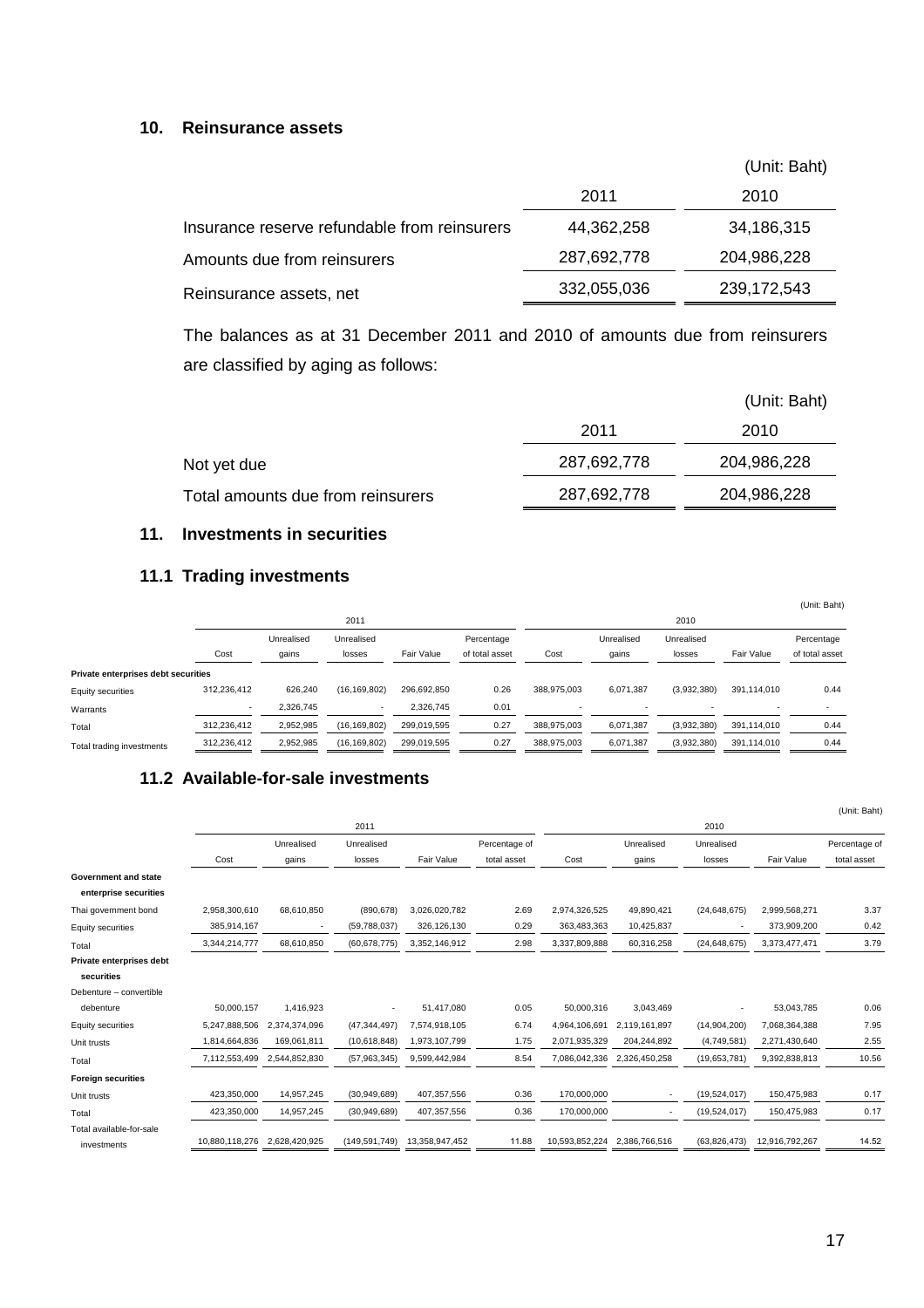# **11.3 Held-to-maturity investments**

|                                         |                |               |                | (Unit: Baht)  |  |  |  |  |
|-----------------------------------------|----------------|---------------|----------------|---------------|--|--|--|--|
|                                         |                | 2011          | 2010           |               |  |  |  |  |
|                                         | Cost/          | Percentage of | Cost/          | Percentage of |  |  |  |  |
|                                         | Amortised cost | total asset   | Amortised cost | total asset   |  |  |  |  |
| Government and state enterprise         |                |               |                |               |  |  |  |  |
| securities                              |                |               |                |               |  |  |  |  |
| Thai government bond                    | 48,467,761,460 | 43.10         | 39,675,423,536 | 44.61         |  |  |  |  |
| State enterprise bond                   | 13,884,381,226 | 12.35         | 12,384,037,615 | 13.92         |  |  |  |  |
| Debenture - convertible debenture       | 2,116,059,896  | 1.88          | 1,916,961,970  | 2.16          |  |  |  |  |
| Promissory note                         | 395,000,000    | 0.35          | 395,000,000    | 0.44          |  |  |  |  |
| <b>Total</b>                            | 64,863,202,582 | 57.68         | 54,371,423,121 | 61.13         |  |  |  |  |
| Private enterprises debt securities     |                |               |                |               |  |  |  |  |
| Promissory note - bills of exchange     | 9,480,000,000  | 8.43          | 3,790,000,000  | 4.26          |  |  |  |  |
| Debenture - convertible debenture       | 8,380,621,815  | 7.45          | 4,425,330,659  | 4.98          |  |  |  |  |
| Total                                   | 17,860,621,815 | 15.88         | 8,215,330,659  | 9.24          |  |  |  |  |
| Less: Allowance for Impairment          |                |               | (7,500,000)    | (0.01)        |  |  |  |  |
| Total                                   | 17,860,621,815 | 15.88         | 8,207,830,659  | 9.23          |  |  |  |  |
| Foreign debt securities                 |                |               |                |               |  |  |  |  |
| <b>Bond</b>                             | 2,068,763,701  | 1.84          | 1,643,110,367  | 1.85          |  |  |  |  |
| Debenture - convertible debenture       | 2,726,751,378  | 2.42          | 2,266,749,331  | 2.55          |  |  |  |  |
| Total                                   | 4,795,515,079  | 4.26          | 3,909,859,698  | 4.40          |  |  |  |  |
| Deposit at financial institutions which |                |               |                |               |  |  |  |  |
| amounts maturing in over 3 months       |                |               |                |               |  |  |  |  |
| Deposit at bank                         | 1,575,000,000  | 1.40          |                |               |  |  |  |  |
| Certificate of deposit                  | 300,000,000    | 0.27          | 300,000,000    | 0.34          |  |  |  |  |
| Total                                   | 1,875,000,000  | 1.67          | 300,000,000    | 0.34          |  |  |  |  |
| Total held-to-maturity investments      | 89,394,339,476 | 79.49         | 66,789,113,478 | 75.10         |  |  |  |  |

# **11.4 Other investments**

|                                       |            |               |            | (Unit: Baht)  |  |
|---------------------------------------|------------|---------------|------------|---------------|--|
|                                       | 2011       |               | 2010       |               |  |
|                                       |            | Percentage of |            | Percentage of |  |
|                                       | Cost       | total asset   | Cost       | total asset   |  |
| Investment in non-listed companies in |            |               |            |               |  |
| Thailand                              | 29,587,830 | 0.03          | 29,587,830 | 0.03          |  |
| Total                                 | 29,587,830 | 0.03          | 29,587,830 | 0.03          |  |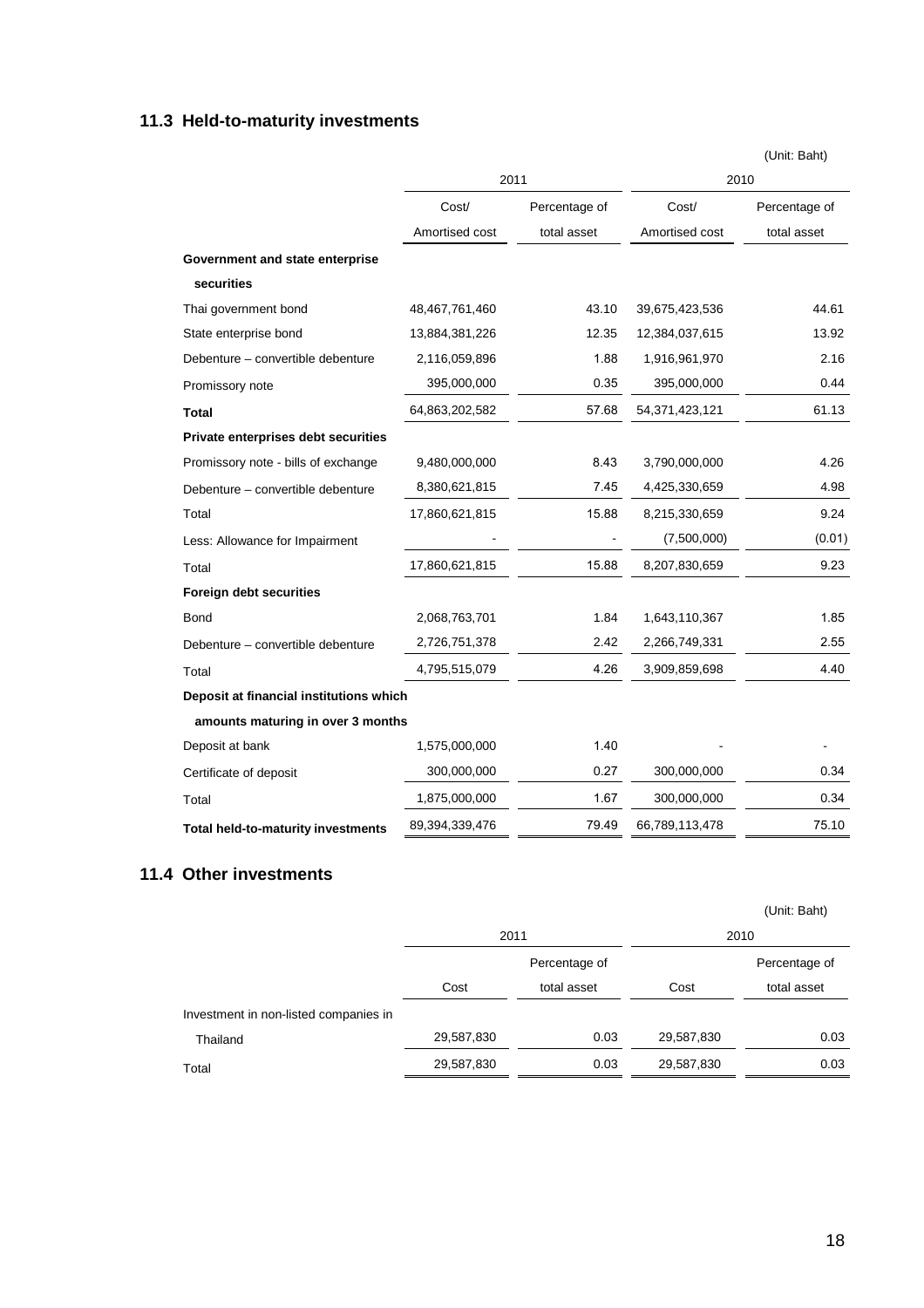# **11.5 Maturity of debt securities**

|                                       |                              |                    | 2011                     |                |                              |                    | 2010           |                |
|---------------------------------------|------------------------------|--------------------|--------------------------|----------------|------------------------------|--------------------|----------------|----------------|
|                                       |                              | Period to maturity |                          |                |                              | Period to maturity |                |                |
|                                       | Within 1 year                | $1 - 5$ years      | Over 5 years             | Total          | Within 1 year                | $1 - 5$ years      | Over 5 years   | Total          |
| Available-for-sale investment         |                              |                    |                          |                |                              |                    |                |                |
| <b>Government and state</b>           |                              |                    |                          |                |                              |                    |                |                |
| enterprise securities                 |                              |                    |                          |                |                              |                    |                |                |
| Thai government bond                  |                              | 1,263,769,233      | 1,694,531,377            | 2,958,300,610  |                              | 714,049,337        | 2,260,277,188  | 2,974,326,525  |
| Add (less): Unrealised gains          |                              |                    |                          |                |                              |                    |                |                |
| (loss) on changes in values           |                              | 1,910,708          | 65,809,465               | 67,720,173     |                              | (2, 193, 528)      | 27,435,275     | 25,241,747     |
| of investments                        |                              |                    |                          | 3,026,020,783  |                              |                    |                |                |
| Total                                 |                              | 1,265,679,941      | 1,760,340,842            |                |                              | 711,855,809        | 2,287,712,463  | 2,999,568,272  |
| Private enterprises securities        |                              |                    |                          |                |                              |                    |                |                |
| Debenture - convertible               |                              |                    |                          |                |                              |                    |                |                |
| debenture<br>Add: Unrealised gains on | 50,000,157                   |                    |                          | 50,000,157     |                              | 50,000,316         |                | 50,000,316     |
| changes in values of                  |                              |                    |                          |                |                              |                    |                |                |
| investments                           | 1,416,923                    |                    |                          | 1,416,923      |                              | 3,043,469          |                | 3,043,469      |
| Total                                 | 51,417,080                   |                    | $\overline{\phantom{a}}$ | 51,417,080     | ٠                            | 53,043,785         |                | 53,043,785     |
| Total available-for-sale              |                              |                    |                          |                |                              |                    |                |                |
| investments                           | 51,417,080                   | 1,265,679,941      | 1,760,340,842            | 3,077,437,863  |                              | 764,899,594        | 2,287,712,463  | 3,052,612,057  |
| Held-to-maturity investment           |                              |                    |                          |                |                              |                    |                |                |
| Government and state                  |                              |                    |                          |                |                              |                    |                |                |
| enterprise securities                 |                              |                    |                          |                |                              |                    |                |                |
| Thai government bond                  |                              | 2,833,957,436      | 45,633,804,024           | 48,467,761,460 | 2,118,148,192                | 2,785,808,433      | 34,771,466,912 | 39,675,423,537 |
| State enterprise bond                 | 1,033,831,067                | 3,731,948,919      | 9,118,601,240            | 13,884,381,226 | 560,328,521                  | 4,587,494,904      | 7,236,214,190  | 12,384,037,615 |
| Debenture - convertible               |                              |                    |                          |                |                              |                    |                |                |
| debenture                             |                              | 820,774,187        | 1,295,285,710            | 2,116,059,897  |                              | 821,108,166        | 1,095,853,804  | 1,916,961,970  |
| Certificate of deposits               |                              | 300,000,000        |                          | 300,000,000    |                              | 300,000,000        |                | 300,000,000    |
| Promissory notes - bills of           |                              |                    |                          |                |                              |                    |                |                |
| exchange                              | 395,000,000                  |                    |                          | 395,000,000    | 395,000,000                  |                    |                | 395,000,000    |
| Total                                 | 1,428,831,067                | 7,686,680,542      | 56,047,690,974           | 65,163,202,583 | 3,073,476,713                | 8,494,411,503      | 43,103,534,906 | 54,671,423,122 |
| Private enterprises securities        |                              |                    |                          |                |                              |                    |                |                |
| Promissory notes - bills of           |                              |                    |                          |                |                              |                    |                |                |
| exchange                              | 4,550,000,000                | 1,630,000,000      | 3,300,000,000            | 9,480,000,000  |                              |                    | 3,790,000,000  | 3,790,000,000  |
| Debenture - convertible               |                              |                    |                          |                |                              |                    |                |                |
| debenture                             | 220,000,000<br>1,575,000,000 | 2,126,000,000      | 6,034,621,815            | 8,380,621,815  | 268,055,726                  | 1,415,000,000      | 2,742,274,933  | 4,425,330,659  |
| Certificated deposit                  |                              |                    |                          | 1,575,000,000  |                              |                    |                |                |
| Total                                 | 6,345,000,000                | 3,756,000,000      | 9,334,621,815            | 19,435,621,815 | 268,055,726                  | 1,415,000,000      | 6,532,274,933  | 8,215,330,659  |
| Less: Allowance for impairment        |                              |                    |                          |                | (7,500,000)                  |                    |                | (7,500,000)    |
| Total                                 | 6,345,000,000                | 3,756,000,000      | 9,334,621,815            | 19,435,621,815 | 260,555,726                  | 1,415,000,000      | 6,532,274,933  | 8,207,830,659  |
| <b>Foreign investments</b>            |                              |                    |                          |                |                              |                    |                |                |
| Bond                                  |                              | 1,468,763,701      | 600,000,000              | 2,068,763,701  |                              | 981,066,310        | 662,044,057    | 1,643,110,367  |
| Debenture - convertible               | ٠                            | 1,500,709,660      |                          |                | $\overline{\phantom{a}}$     | 830,517,357        |                | 2,266,749,331  |
| debenture                             |                              |                    | 1,226,041,717            | 2,726,751,377  |                              |                    | 1,436,231,974  |                |
| Total                                 |                              | 2,969,473,361      | 1,826,041,717            | 4,795,515,078  | $\qquad \qquad \blacksquare$ | 1,811,583,667      | 2,098,276,031  | 3,909,859,698  |
| <b>Total held-to-maturity</b>         | 7,773,831,067                | 14,412,153,903     | 67,208,354,506           | 89,394,339,476 | 3,334,032,439                | 11,720,995,170     | 51,734,085,870 | 66,789,113,479 |
| investments                           |                              |                    |                          |                |                              |                    |                |                |

(Unit: Baht)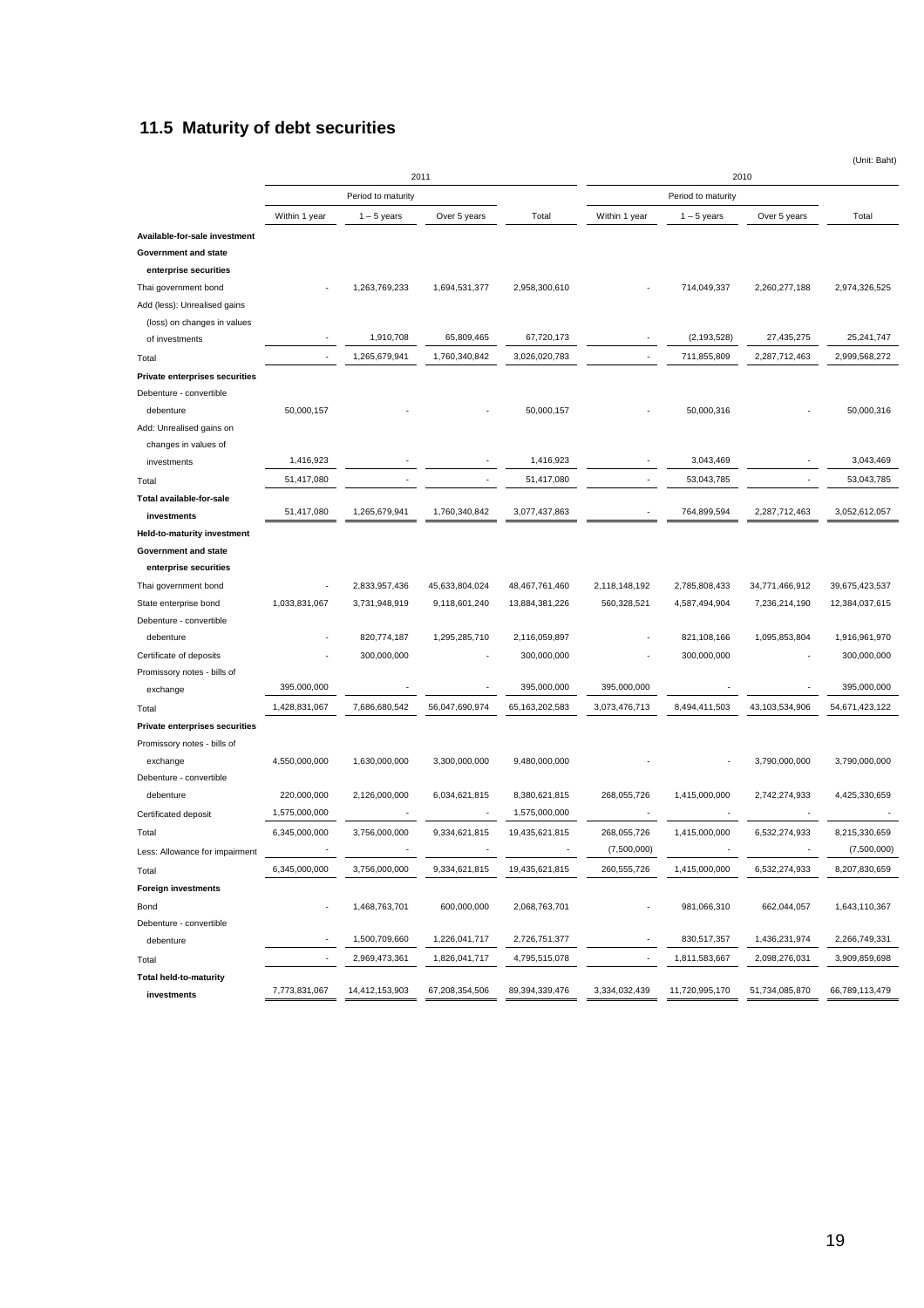As at 31 December 2011, the Company has pledged government and state enterprise bonds of Baht 17,238.64 million (2010: Baht 13,146.02 million) as life assurance policy reserve and assets pledged with the Registrar in accordance with the Life Assurance Act as mentioned in Notes 32 and 33.

- (a) As at 31 December 2011, the Company has investments of Baht 1,800 million (2010: Baht 1,700 million) in promissory notes and bills of exchange, which have been classified as held-to-maturity investments and are presented at amortised cost. Such notes were issued by local banks and branches of foreign commercial banks, have remaining lives of 9 - 11 years, and contain conditions related to early redemption rights or put options obliging the Company to purchase additional notes released by issuers.
- (b) As at 31 December 2011, the Company has investments of Baht 1,330 million (2010: Baht 1,090 million) in promissory notes and bills of exchange, which have been classified as held-to-maturity investments and are presented at amortised cost. Such notes were issued by branches of foreign commercial banks, have remaining lives of 5 years, and contain conditions whereby settlement of principal and interest is to be received on the maturity date per the agreement.
- (c) As at 31 December 2011, the Company has investments of Baht 600 million (2010: Baht 600 million) in promissory notes and bills of exchange, which have been classified as held-to-maturity investments and are presented at amortised cost. Such notes were issued by branches of foreign commercial banks, have remaining lives of 9 years, and contain conditions whereby settlement of principal and interest is to be received based on the rate of return of government bond (CMT Index).
- (d) As at 31 December 2011, the Company has investments of Baht 900 million (2010: Baht 400 million) in promissory notes and bills of exchange, which have been classified as held-to-maturity investments and are presented at amortised cost. Such notes were issued by branches of foreign commercial banks, have remaining lives of 9 - 10 years, and contain conditions whereby settlement of principal is based on the credit event.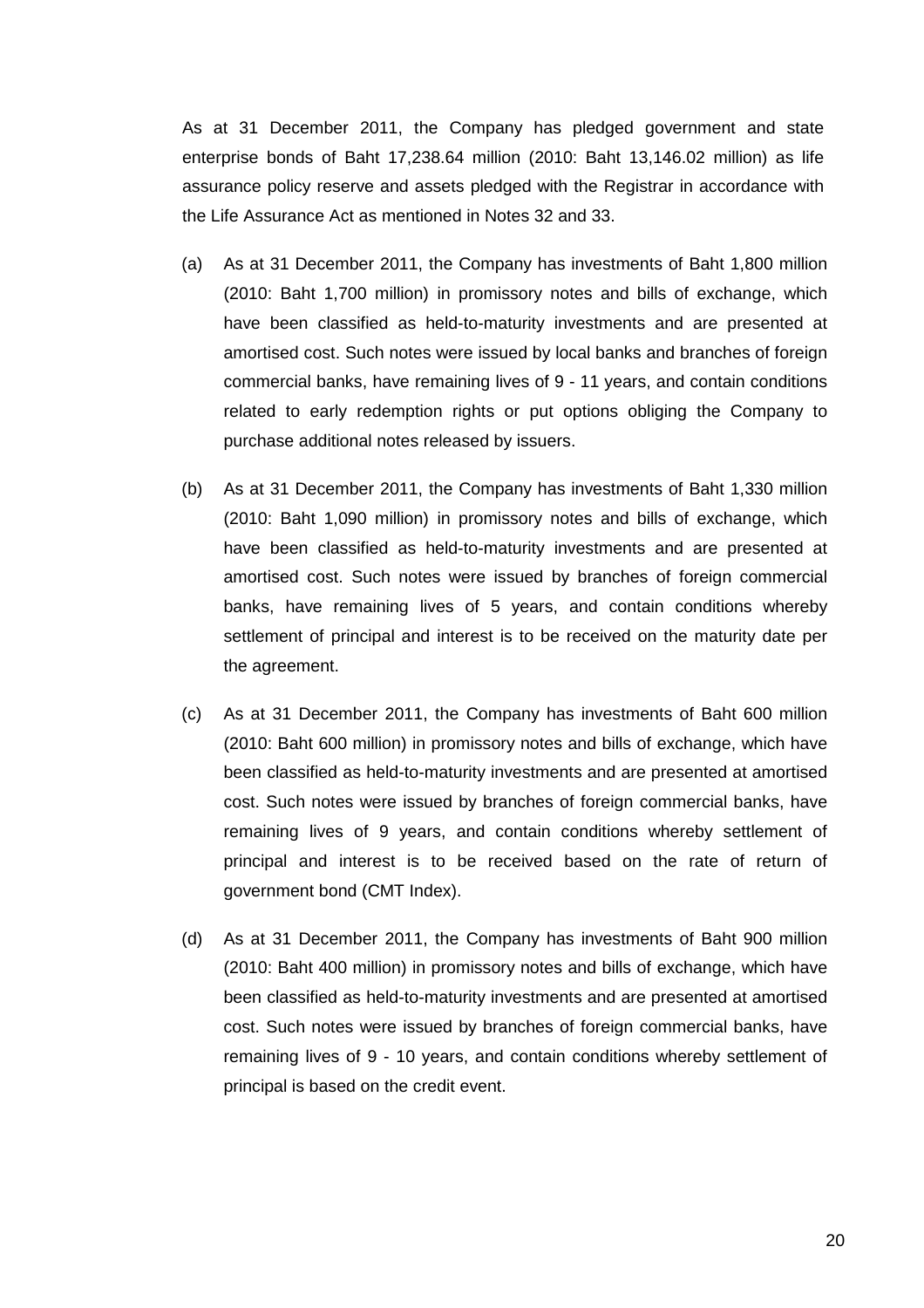The promissory notes and bills of exchange contain embedded derivatives that are not closely related to the host contract instruments, except for one structured note as described in (b).

The Company recorded gains (losses) from investments in securities for the years ended 31 December 2011 and 2010 by included the following.

|                                                   |                | (Unit: Baht) |
|---------------------------------------------------|----------------|--------------|
|                                                   | 2011           | 2010         |
| Unrealised gains (losses) from trading securities | (13, 216, 817) | 2,139,007    |
| Gains from sales of trading securities            | 56,940,570     | 202,615,935  |
| Gains from sales of available-for-sale securities | 283,770,601    | 225,873,311  |
| Gains from sales of held-to-maturity securities   | 3,390,822      | 4,000,000    |
| Unrealised gains on foreign exchange contracts    | (17,632,500)   | 16,200,000   |
| Reversal of impairment loss                       | 16,913         | 5,016        |
| Total                                             | 313,269,589    | 450,833,269  |

# **12. Loans and accrued interest**

 As at 31 December 2011 and 2010, the balances of loans and accrued interest are aged by principal and accrued interest as follows:

|                                  |               |             |                |                          |             |          |               |             | (Unit: Baht)  |
|----------------------------------|---------------|-------------|----------------|--------------------------|-------------|----------|---------------|-------------|---------------|
|                                  |               |             |                |                          | 2011        |          |               |             |               |
| Outstanding period               | Policy loans  |             | Mortgage loans |                          | Other loans |          | Total         |             |               |
|                                  |               | Accrued     |                | Accrued                  |             | Accrued  |               | Accrued     |               |
|                                  | Principal     | interest    | Principal      | interest                 | Principal   | interest | Principal     | interest    | Total         |
| Current                          | 1,939,305,479 | 136,778,194 | 155,587,371    | 38,546                   | 16,145,621  |          | 2,111,038,471 | 136,816,740 | 2,247,855,211 |
| Overdue:                         |               |             |                |                          |             |          |               |             |               |
| Less than 6 months               |               |             | 724,652        | 4,308                    |             |          | 724,652       | 4,308       | 728,960       |
| $6 - 12$ months                  |               |             |                | $\overline{\phantom{a}}$ | 14,592      |          | 14,592        |             | 14,592        |
| Over 12 months                   |               |             | 1,258,520      | 79,478                   | 112,625     | 3,353    | 1,371,145     | 82,831      | 1,453,976     |
| Total                            | 1,939,305,479 | 136,778,194 | 157,570,543    | 122,332                  | 16,272,838  | 3,353    | 2,113,148,860 | 136,903,879 | 2,250,052,739 |
| Less: Allowance for doubtful     |               |             |                |                          |             |          |               |             |               |
| accounts                         |               |             | (66, 408)      | (79, 478)                |             |          | (66, 408)     | (79, 478)   | (145, 886)    |
| Loans and accrued interest - net | 1,939,305,479 | 136,778,194 | 157,504,135    | 42,854                   | 16,272,838  | 3,353    | 2,113,082,452 | 136,824,401 | 2,249,906,853 |
|                                  |               |             |                |                          |             |          |               |             | (Unit: Baht)  |
|                                  |               |             |                |                          | 2010        |          |               |             |               |
| Outstanding period               | Policy loans  |             | Mortgage loans |                          | Other loans |          |               | Total       |               |
|                                  |               | Accrued     |                | Accrued                  |             | Accrued  |               | Accrued     |               |
|                                  | Principal     | interest    | Principal      | interest                 | Principal   | interest | Principal     | interest    | Total         |
| Current                          | 1,517,437,651 | 108,983,658 | 623,913,961    | 2,691,501                | 14,090,179  |          | 2,155,441,791 | 111,675,159 | 2,267,116,950 |
| Overdue:                         |               |             |                |                          |             |          |               |             |               |
| Less than 6 months               |               | ٠           | 1,270,928      |                          |             |          | 1,270,928     |             | 1,270,928     |
| Over 12 months                   |               | ٠           | 1,286,677      | 79,478                   | 112,743     | 3,353    | 1,399,420     | 82,831      | 1,482,251     |
| Total                            | 1,517,437,651 | 108,983,658 | 626,471,566    | 2,770,979                | 14,202,922  | 3,353    | 2,158,112,139 | 111,757,990 | 2,269,870,129 |
| Less: Allowance for doubtful     |               |             |                |                          |             |          |               |             |               |
| accounts                         |               |             | (66, 408)      | (79, 478)                |             |          | (66, 408)     | (79, 478)   | (145, 886)    |
| Loans and accrued interest - net | 1,517,437,651 | 108,983,658 | 626,405,158    | 2,691,501                | 14,202,922  | 3,353    | 2,158,045,731 | 111,678,512 | 2,269,724,243 |
|                                  |               |             |                |                          |             |          |               |             |               |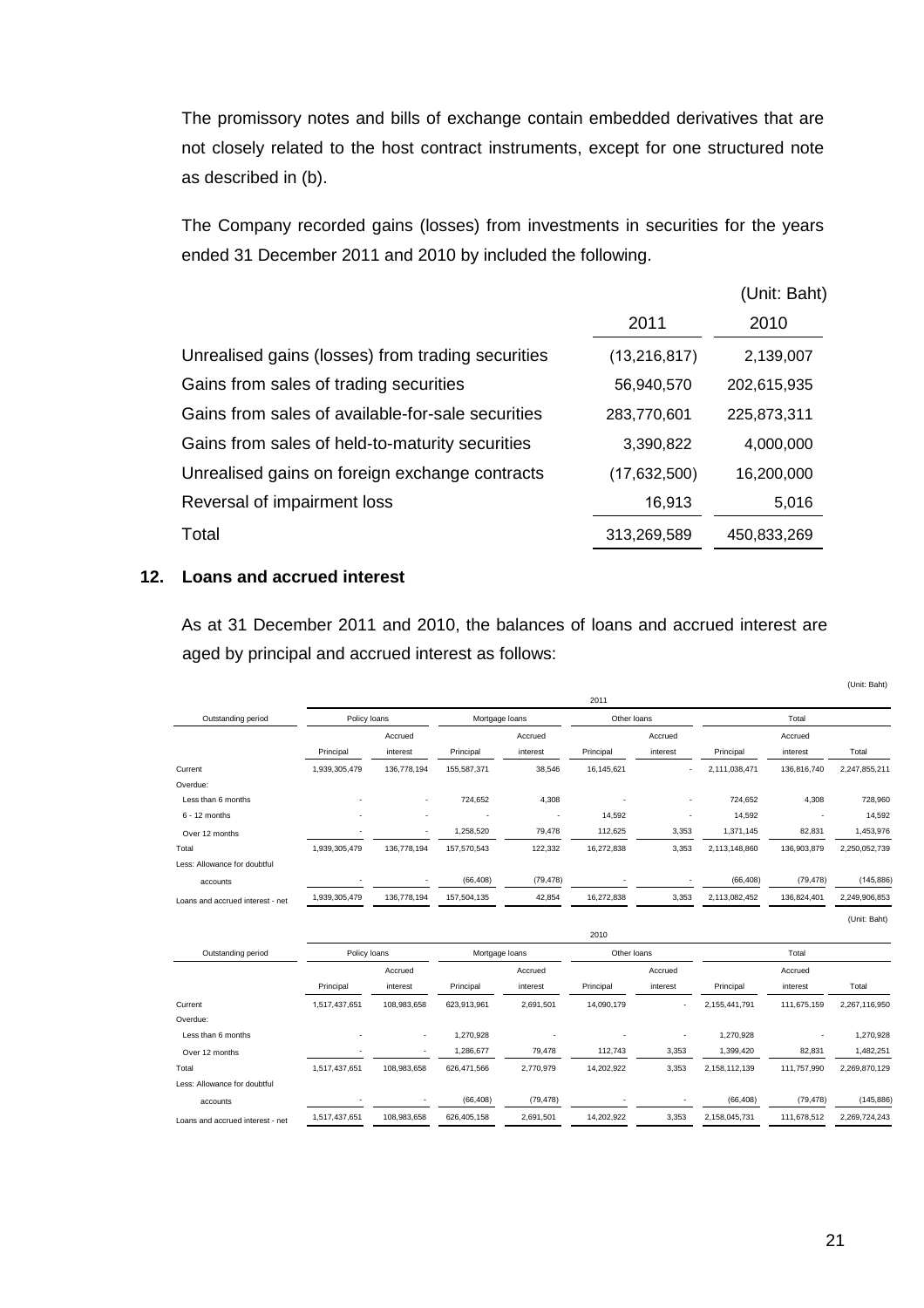Loans provided to employees are in accordance with employee's benefits plan under a credit line of Baht 100,000 or less for personal guarantee loans. In case of secured loans, the credit line is not to exceed 50 times the employee's salary. The interest rates for the loans charge at the rates of 6 percent and 5 percent per annum, respectively. As at 31 December 2011, loans to employees and agents totaled Baht 67.06 million (2010: Baht 55.91 million).

#### **13. Property and equipment**

|                           |                          |                  |                |                   |                |            |                          | (Unit: Baht)   |
|---------------------------|--------------------------|------------------|----------------|-------------------|----------------|------------|--------------------------|----------------|
|                           |                          | <b>Buildings</b> |                | Office furniture, |                |            | Construction             |                |
|                           |                          | and buildings    |                | fixture and       |                | Properties | in                       |                |
|                           | Land                     | improvements     | Condominium    | equipment         | Motor vehicles | foreclosed | progress                 | Total          |
| Cost:                     |                          |                  |                |                   |                |            |                          |                |
| 31 December 2009          | 72,476,800               | 304,875,572      | 36,632,960     | 359,506,638       | 30,762,565     | 6,685,000  | 35,000                   | 810,974,535    |
| Additions                 |                          | 15,067,942       | $\blacksquare$ | 55,562,190        |                |            | 4,565,000                | 75,195,132     |
| Disposals                 |                          | (816, 581)       |                | (23, 243, 570)    | (8,805,000)    |            |                          | (32, 865, 151) |
| Adjustment                |                          |                  |                | 519,862           |                |            |                          | 519,862        |
| Transfer in (out)         |                          | 3,085,000        |                | 690,000           |                |            | (3,775,000)              |                |
| 31 December 2010          | 72,476,800               | 322,211,933      | 36,632,960     | 393,035,120       | 21,957,565     | 6,685,000  | 825,000                  | 853,824,378    |
| Additions                 |                          | 3,757,381        |                | 37,976,026        | 1,248,757      |            | 1,359,000                | 44,341,164     |
| Disposals                 |                          |                  |                | (7,049,551)       |                |            |                          | (7,049,551)    |
| Transfers in (out)        |                          | 829,000          |                | 1,355,000         |                |            | (2, 184, 000)            |                |
| 31 December 2011          | 72,476,800               | 326,798,314      | 36,632,960     | 425,316,595       | 23,206,322     | 6,685,000  |                          | 891,115,991    |
| Accumulated depreciation: |                          |                  |                |                   |                |            |                          |                |
| 31 December 2009          |                          | 186,228,536      | 11,295,999     | 259,475,173       | 18,457,171     | 1,369,973  |                          | 476,826,852    |
| Depreciation on disposals |                          | (816, 503)       | $\blacksquare$ | (22, 328, 659)    | (8,804,930)    |            |                          | (31,950,092)   |
| Depreciation for the year | $\overline{\phantom{a}}$ | 22,249,989       | 1,831,648      | 41,951,426        | 3,776,783      | 90,000     |                          | 69,899,846     |
| 31 December 2010          |                          | 207,662,022      | 13,127,647     | 279,097,940       | 13,429,024     | 1,459,973  |                          | 514,776,606    |
| Depreciation on disposals |                          |                  |                | (6,855,662)       |                |            |                          | (6,855,662)    |
| Depreciation for the year | $\blacksquare$           | 21,982,362       | 1,831,648      | 49,324,969        | 3,515,797      | 125,000    | $\overline{\phantom{a}}$ | 76,779,776     |
| 31 December 2011          |                          | 229,644,384      | 14,959,295     | 321,567,247       | 16,944,821     | 1,584,973  |                          | 584,700,720    |
| Net book value:           |                          |                  |                |                   |                |            |                          |                |
| 31 December 2010          | 72,476,800               | 114,549,911      | 23,505,313     | 113,937,180       | 8,528,541      | 5,225,027  | 825,000                  | 339,047,772    |
| 31 December 2011          | 72,476,800               | 97,153,930       | 21,673,665     | 103,749,348       | 6,261,501      | 5,100,027  |                          | 306,415,271    |
| Depreciation for the year |                          |                  |                |                   |                |            |                          |                |

2010 69,899,846

2011 76,779,776

 As at 31 December 2011, certain of the buildings and equipment items of the Company have been fully depreciated but are still in use. The cost before deducting accumulated depreciation of those assets amounted to Baht 313.26 million (2010: Baht 264.47 million).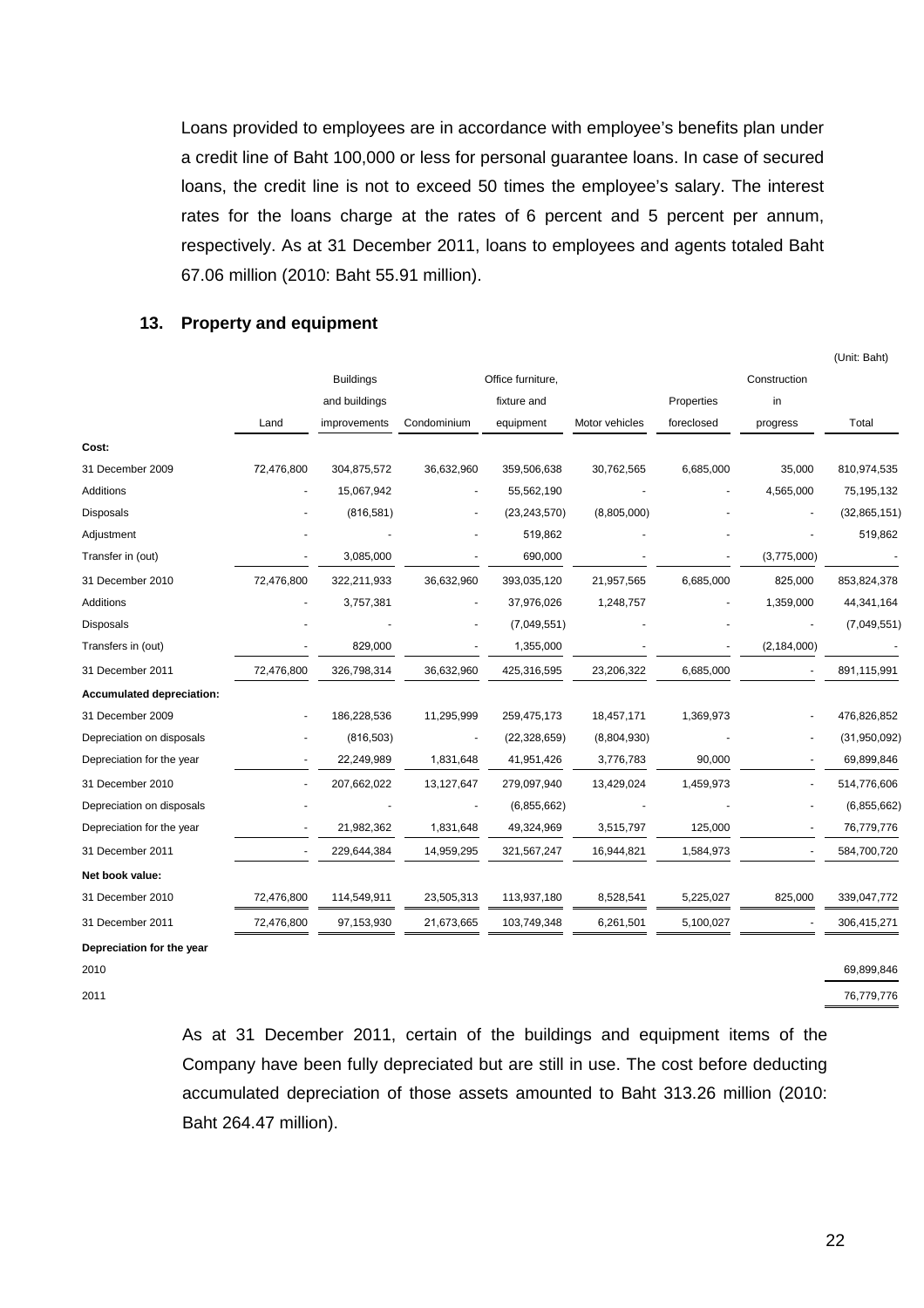# **14. Intangible assets**

(Unit: Baht)

|     |                                                        |            | System      |               |
|-----|--------------------------------------------------------|------------|-------------|---------------|
|     |                                                        |            | development |               |
|     |                                                        | Software   | in progress | Total         |
|     | Cost:                                                  |            |             |               |
|     | 31 December 2009                                       | 39,793,548 | 749,378     | 40,542,926    |
|     | Increase                                               | 8,838,601  | 175,500     | 9,014,101     |
|     | Adjust                                                 | (519, 862) |             | (519, 862)    |
|     | Transfer in (out)                                      | 764,378    | (764, 378)  |               |
|     | 31 December 2010                                       | 48,876,665 | 160,500     | 49,037,165    |
|     | Increase                                               | 11,949,609 |             | 11,949,609    |
|     | Adjust                                                 | (232, 477) |             | (232, 477)    |
|     | 31 December 2011                                       | 60,593,797 | 160,500     | 60,754,297    |
|     | <b>Accumulated amortisation:</b>                       |            |             |               |
|     | 31 December 2009                                       | 22,724,179 |             | 22,724,179    |
|     | Amortisation charged for the year                      | 7,363,955  |             | 7,363,955     |
|     | 31 December 2010                                       | 30,088,134 |             | 30,088,134    |
|     | Amortisation charged for the year                      | 9,275,348  |             | 9,275,348     |
|     | 31 December 2011                                       | 39,363,482 |             | 39,363,482    |
|     | Net book value                                         |            |             |               |
|     | 31 December 2010                                       | 18,788,531 | 160,500     | 18,949,031    |
|     | 31 December 2011                                       | 21,230,315 | 160,500     | 21,390,815    |
|     | Amortisation charged in income statements for the year |            |             |               |
|     | 2010                                                   |            |             | 7,363,955     |
|     | 2011                                                   |            |             | 9,275,348     |
|     |                                                        |            |             |               |
| 15. | <b>Other assets</b>                                    |            |             |               |
|     |                                                        |            |             | (Unite: Baht) |
|     |                                                        | 2011       |             | 2010          |
|     | Prepaid rental expenses                                |            | 105,235,731 | 117,029,111   |
|     | Receivable from sales of investments                   |            | 5,651,811   | 8,258,080     |
|     | Prepaid expenses                                       |            | 32,565,528  | 24,960,298    |
|     | Deposits                                               |            | 24,770,787  | 22,342,680    |
|     | <b>Others</b>                                          |            | 11,384,269  | 11,095,389    |
|     | Total                                                  |            | 179,608,126 | 183,685,558   |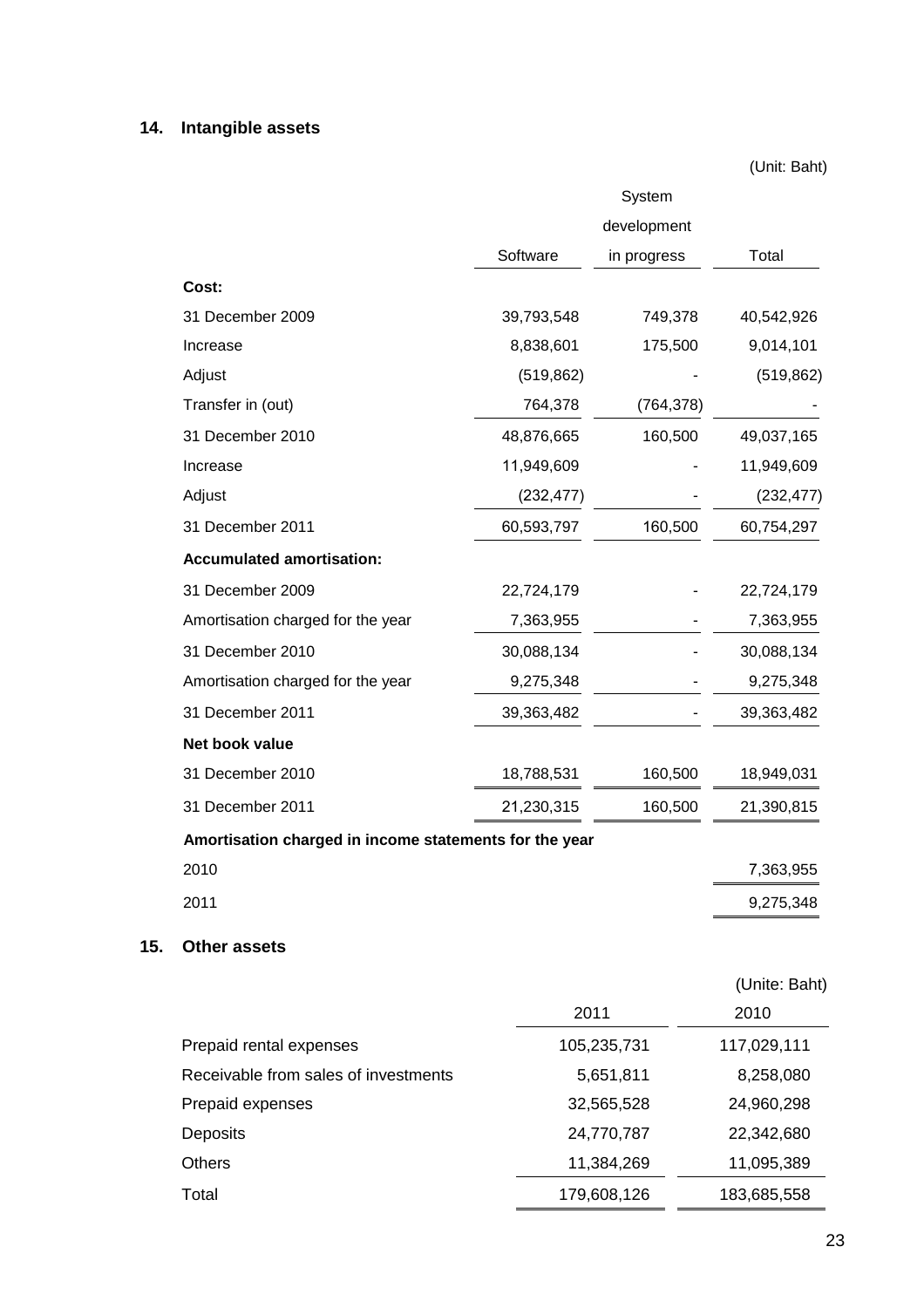## **16**. **Due to reinsurers**

|                         |             | (Unit: Baht)  |  |
|-------------------------|-------------|---------------|--|
|                         | 2011        | 2010          |  |
| Outward premium payable | 266,778,378 | 237, 341, 227 |  |
| Total due to reinsurers | 266,778,378 | 237, 341, 227 |  |

# **17. Life policy reserve**

|                                             |                 | (Unit: Baht)      |
|---------------------------------------------|-----------------|-------------------|
|                                             | 2011            | 2010              |
| Beginning balance                           | 68,189,797,590  | 52,653,892,155    |
| Life policy reserve for premium received    |                 |                   |
| during the period and reserve for           |                 |                   |
| enforced policy benefit and other claims    | 25,096,628,836  | 19,766,489,354    |
| Benefit paid for death, maturity, surrender |                 |                   |
| and other claims                            | (4,900,022,576) | (4,230,583,919)   |
| Ending balance                              | 88,386,403,850  | 68, 189, 797, 590 |

# **18. Unpaid policy benefits**

|                  |            | (Unit: Baht) |
|------------------|------------|--------------|
|                  | 2011       | 2010         |
| Death benefit    | 81,726,023 | 76,645,330   |
| Maturity payment | 862,107    | 934,550      |
| Total            | 82,588,130 | 77,579,880   |

# **19. Loss reserves and outstanding claims**

|                 | (Unit: Baht)    |
|-----------------|-----------------|
| 2011            | 2010            |
| 320,619,427     | 261,543,874     |
|                 |                 |
| 1,799,686,133   | 1,735,641,829   |
|                 |                 |
| (1,786,475,284) | (1,676,566,276) |
| 333,830,276     | 320,619,427     |
|                 |                 |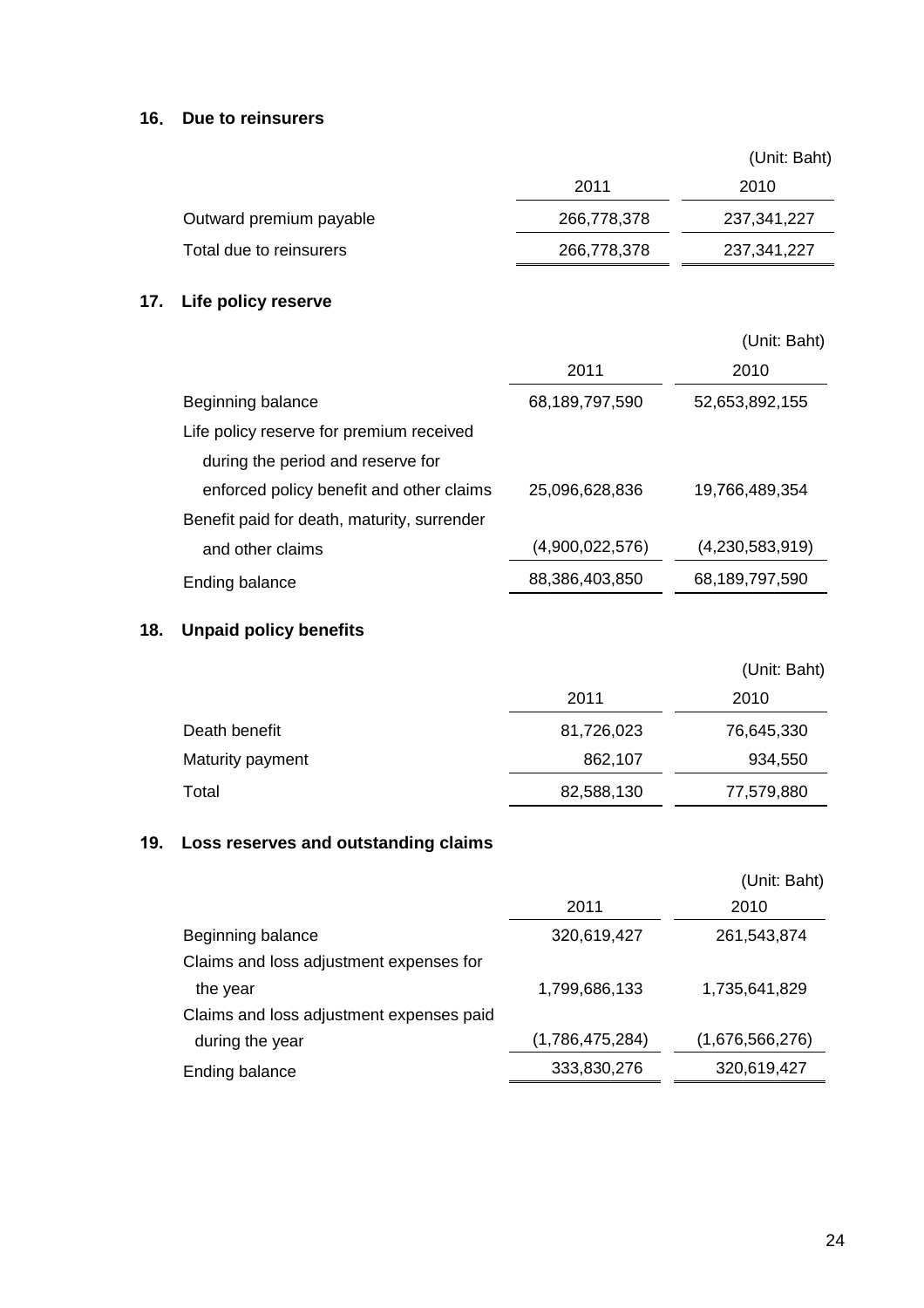### **20. Premium reserve**

#### **20.1 Unearned premium reserve**

|     |                                     |                 | (Unit: Baht)    |
|-----|-------------------------------------|-----------------|-----------------|
|     |                                     | 2011            | 2010            |
|     | Beginning balance                   | 1,013,363,551   | 904,043,211     |
|     | Premium written for the year        | 2,712,992,417   | 2,533,408,881   |
|     | Premium earned for the current year | (2,641,159,001) | (2,424,088,541) |
|     | Ending balance                      | 1,085,196,967   | 1,013,363,551   |
|     | 20.2 Unexpired risk reserve         |                 |                 |
|     |                                     |                 | (Unit: Baht)    |
|     |                                     | 2011            | 2010            |
|     | Beginning balance                   | 780,289,934     | 723,234,569     |
|     | Increase (decrease) during the year | (20,652,057)    | 57,055,365      |
|     | <b>Ending balance</b>               | 759,637,877     | 780,289,934     |
| 21. | <b>Employee benefit obligations</b> |                 |                 |
|     |                                     |                 | (Unit: Baht)    |
|     |                                     | 2011            | 2010            |
|     | Short-term employee benefit         | 112,672,558     | 108,392,538     |
|     | Long-term employee benefit          | 121, 121, 145   |                 |
|     | Employee benefit obligations        | 233,793,703     | 108,392,538     |
|     |                                     |                 |                 |

 Provision from long-term employee benefits as at 31 December 2011 which are compensations on employee retirement and other long-term employee benefit, were as follows:

|                                                               | (Unit: Baht)  |
|---------------------------------------------------------------|---------------|
|                                                               | 2011          |
| Cumulative effect of change in accounting policy for employee |               |
| benefits adjusted against beginning balance of retained       |               |
| earning (Note 5)                                              | 108,188,146   |
| Current service cost                                          | 8,354,432     |
| Interest cost                                                 | 5,408,816     |
| Benefit paid during the year                                  | (7,084,640)   |
| <b>Actuarial losses</b>                                       | 6,254,391     |
| Balance at end of year                                        | 121, 121, 145 |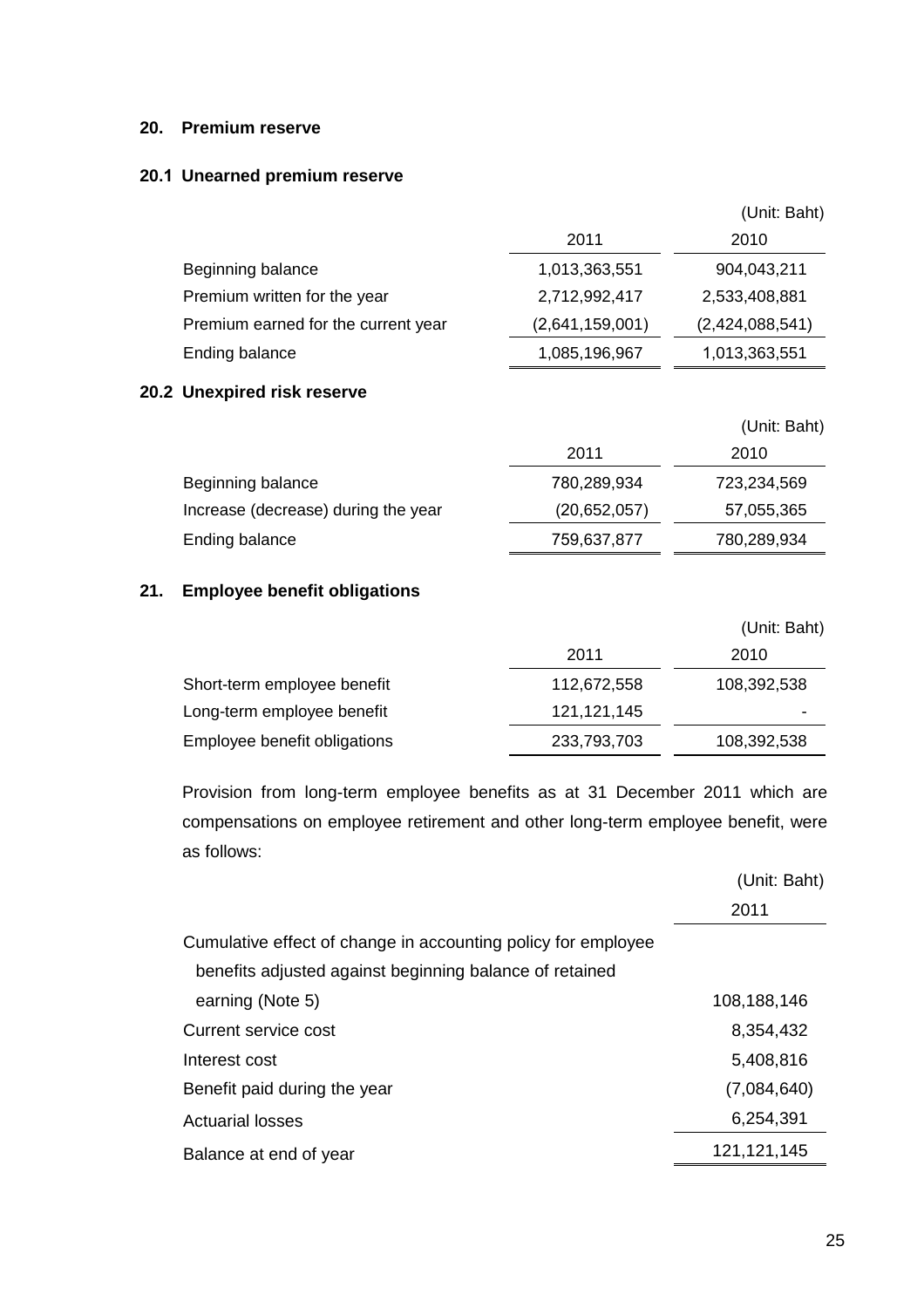Employee benefit expenses for the year ended 31 December 2011 which are compensations on employees retirement and other long-term employee benefit, were as follows:

|                                             | (Unit: Baht) |  |
|---------------------------------------------|--------------|--|
|                                             | 2011         |  |
| Current service cost                        | 8,354,432    |  |
| Interest cost                               | 5,408,816    |  |
| <b>Actuarial loss</b>                       | 6,254,391    |  |
| Reserve for retirement benefit expense, net | 20,017,639   |  |

Principal assumptions at the valuation date were as follows:

|                                                    | (% per annum) |
|----------------------------------------------------|---------------|
| Discount rate                                      | 5%            |
| Future salary increasing rate                      | 5.75%         |
| Staff turnover rate (depending on age of employee) | $1\% - 9\%$   |

# **22. Other liabilities**

|                                           |               | (Unit: Baht)  |
|-------------------------------------------|---------------|---------------|
|                                           | 2011          | 2010          |
| Accrued commission expenses               | 420,500,352   | 604,751,763   |
| Accrued expenses                          | 138,228,344   | 223,127,921   |
| Withholding tax payable                   | 21,413,594    | 19,716,519    |
| Premium received for policies not yet     |               |               |
| approved                                  | 72,012,505    | 76,962,715    |
| Amounts received awaiting transfer        | 95,778,232    | 125,158,636   |
| Unpaid benefits to life policies exempted |               |               |
| premium                                   | 95,767,729    | 89,503,128    |
| Forward contracts payables                | 56,231,300    | 39,487,950    |
| Payable from purchases of investments     | 72,303,102    | 2,590,007     |
| <b>Others</b>                             | 76,626,246    | 53,129,425    |
| Total                                     | 1,048,861,404 | 1,234,428,064 |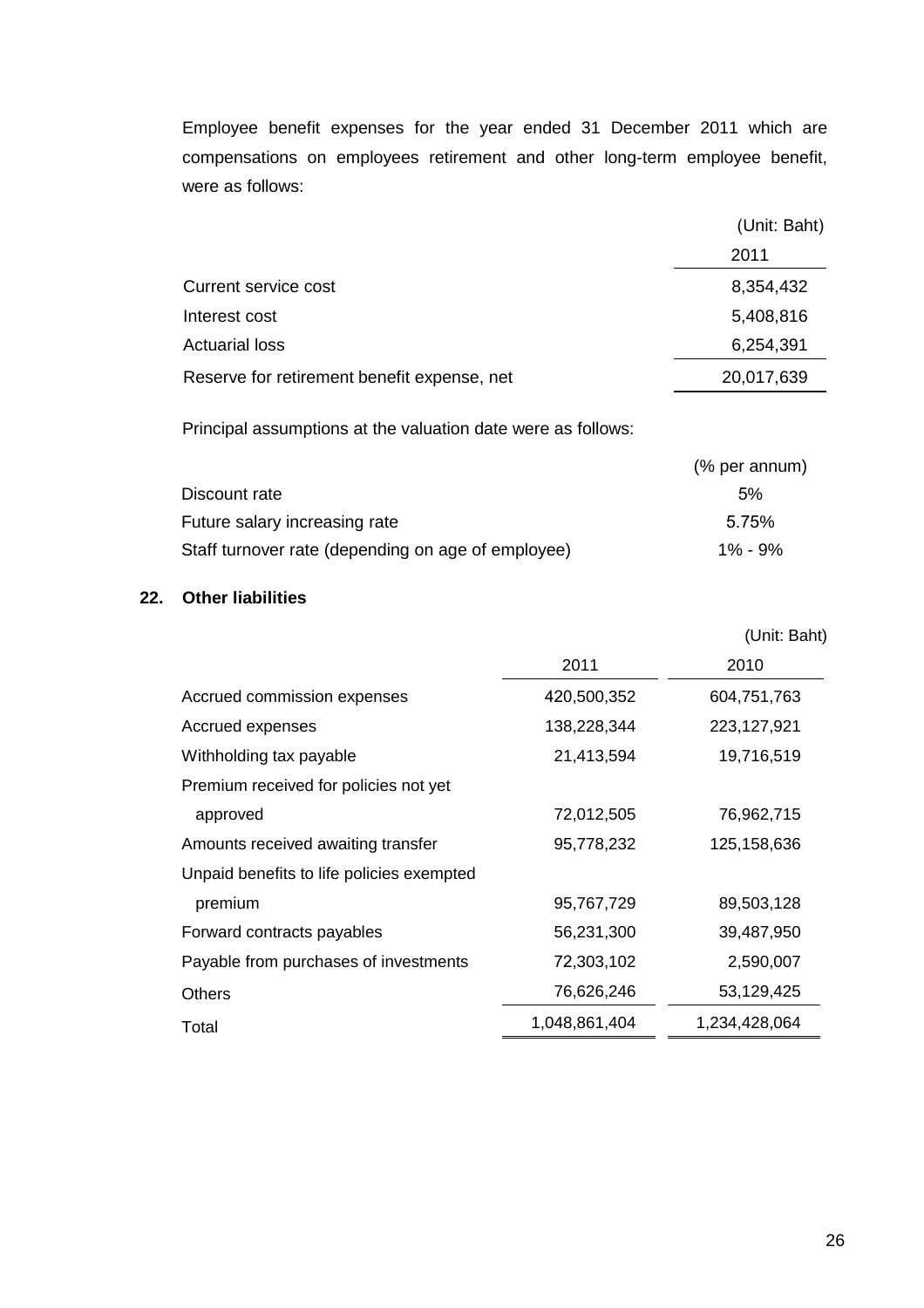#### **23. Warrants**

On 23 November 2007, Extraordinary General Meeting No. 2 of the Company's shareholders passed a resolution approving the issuance of 20 million registered and non-transferrable warrants to subscribe to the Company's ordinary shares, to be allotted to employees as follow:

| Approved by                                                | Warrants            |
|------------------------------------------------------------|---------------------|
| The Executive Board of Directors of the Company, on 29 May | 11.50 million units |
| 2008                                                       |                     |
| The Board of Directors of the Company, on                  | 1.35 million units  |
| 11 August 2009                                             |                     |
| Unallocated warrants                                       | 7.15 million units  |

 These warrants expire 5 years from the issue date or on the termination date of employment, if earlier. The exercise ratio is 1 warrant to 1 new ordinary share and the exercise price is the public offering price.

 Subsequently, on 26 April 2011, the Annual General Meeting of shareholders of the Company passed a resolution approving the cancelation of the 7.15 million unallocated warrants and the issuance of 7.15 million registered and nontransferrable units of Warrant No.2 to employees and/or management. The Company is still considering the allocation of Warrant No.2 and there has yet to be any allocation in the current year.

#### **24. Dividend paid**

Dividend declared during the periods 2011 and 2010 consist of the following:

|                                        | Approved by                                                                                    | Total dividend |        |
|----------------------------------------|------------------------------------------------------------------------------------------------|----------------|--------|
|                                        |                                                                                                | (Million Baht) | (Baht) |
| Final dividend for 2010<br>a)          | Annual General Meeting of the<br>Shareholders on 26 April 2011<br>and the OIC on 20 April 2011 | 480.0          | 0.40   |
| Interim dividend from operations<br>b) | Meeting of Board of Directors on                                                               | 456.0          | 0.38   |
| for six-month periods ended            | 10 August 2011 and the OIC on                                                                  |                |        |
| 30 June 2011                           | 6 September 2011                                                                               |                |        |
| Total dividend for the period 2011     |                                                                                                | 936.0          | 0.78   |
| a) Final dividend for 2009             | Annual General Meeting of the                                                                  | 180.0          | 0.15   |
|                                        | Shareholders on 27 April 2010<br>and the OIC on 22 April 2010                                  |                |        |
| Interim dividend from operations<br>b) | Meeting of Board of Directors on                                                               | 240.0          | 0.20   |
| for six-month periods ended            | 10 August 2011 and the OIC on                                                                  |                |        |
| 30 June 2010                           | 8 September 2010                                                                               |                |        |
| Total dividend for the period 2010     |                                                                                                | 420.0          | 0.35   |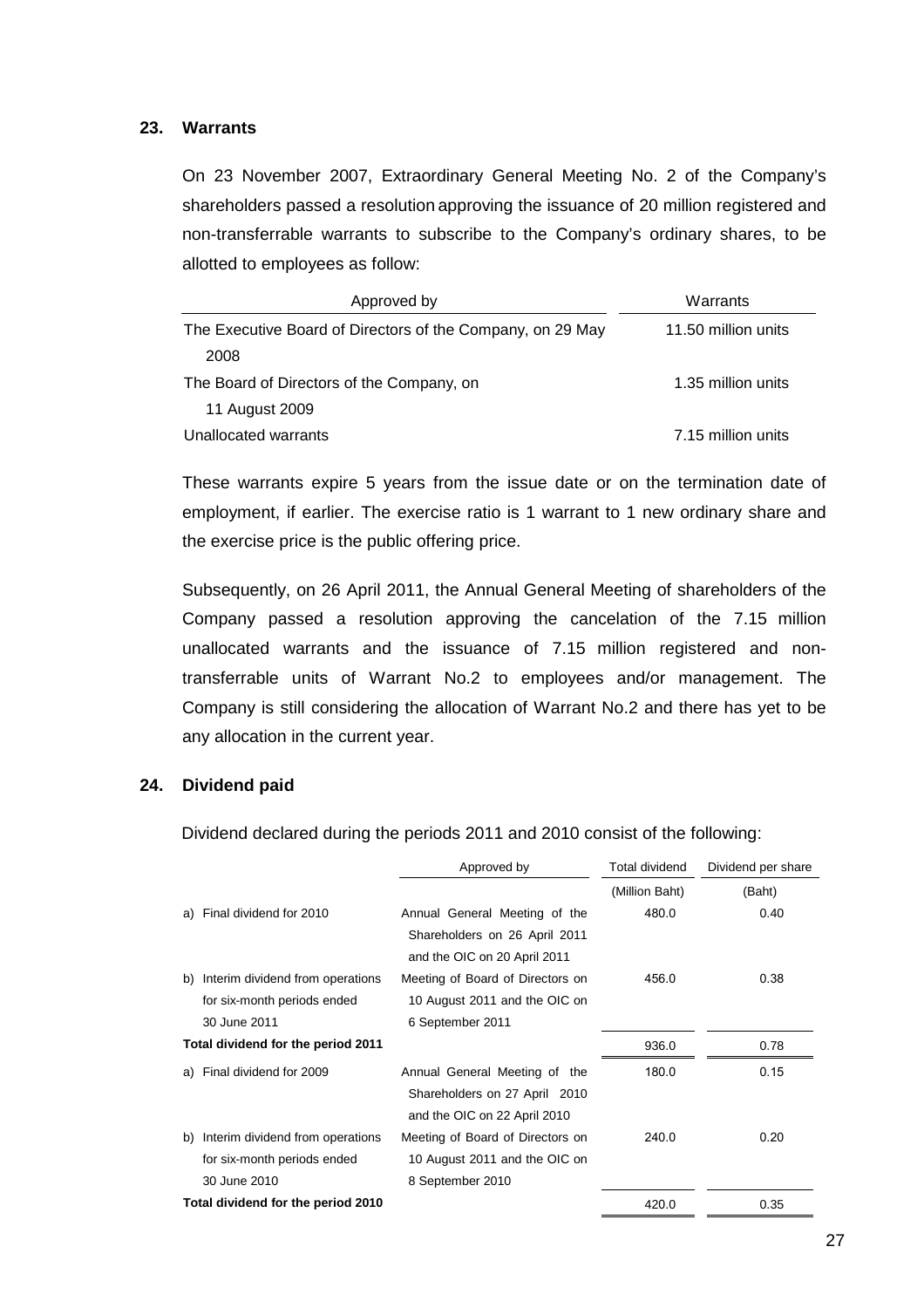#### **25. Statutory reserve**

 Pursuant to Section 116 of the Public Limited Companies Act B.E. 2535, the Company is required to set aside to a statutory reserve at least 5 percent of its net profit after deducting accumulated deficit brought forward (if any), until the reserve reaches 10 percent of the registered capital. The statutory reserve is not available for dividend distribution.

#### **26. Underwriting information reported by insurance categories**

 Underwriting information classified by insurance categories for the year ended 31 December 2011 is as follows:

|                                               |                  |                   | (Unit: Baht)    |
|-----------------------------------------------|------------------|-------------------|-----------------|
|                                               | Traditional      |                   |                 |
|                                               | products -       |                   |                 |
|                                               | no participating |                   |                 |
|                                               | dividend         | Personal accident | Total           |
| <b>Underwriting income</b>                    |                  |                   |                 |
| Premium written                               | 31,509,704,298   | 46,464,496        | 31,556,168,794  |
| Less: Premium ceded                           | (414, 142, 541)  | (3,489,838)       | (417, 632, 379) |
| Net premium written                           | 31,095,561,757   | 42,974,658        | 31,138,536,415  |
| Add (less): Unearned premium reserve          | (73,583,867)     | 1,750,451         | (71, 833, 416)  |
| <b>Total underwriting income</b>              | 31,021,977,890   | 44,725,109        | 31,066,702,999  |
| <b>Underwriting expenses</b>                  |                  |                   |                 |
| Life policy reserve increase from prior year  | 20,196,606,260   |                   | 20,196,606,260  |
| Benefit payments to life policies and benefit |                  |                   |                 |
| adjustment expenses                           | 5,380,207,311    |                   | 5,380,207,311   |
| Claims and losses adjustment expenses         | 1,552,422,741    | 6,682,173         | 1,559,104,914   |
| Commissions and brokerage expenses            | 2,438,477,641    | 714,958           | 2,439,192,599   |
| Sales promotion expenses                      | 328,300,388      | 473,318           | 328,773,706     |
| Other underwriting expenses                   | 20,754,224       | 29,922            | 20,784,146      |
| <b>Total underwriting expenses</b>            | 29,916,768,565   | 7,900,371         | 29,924,668,936  |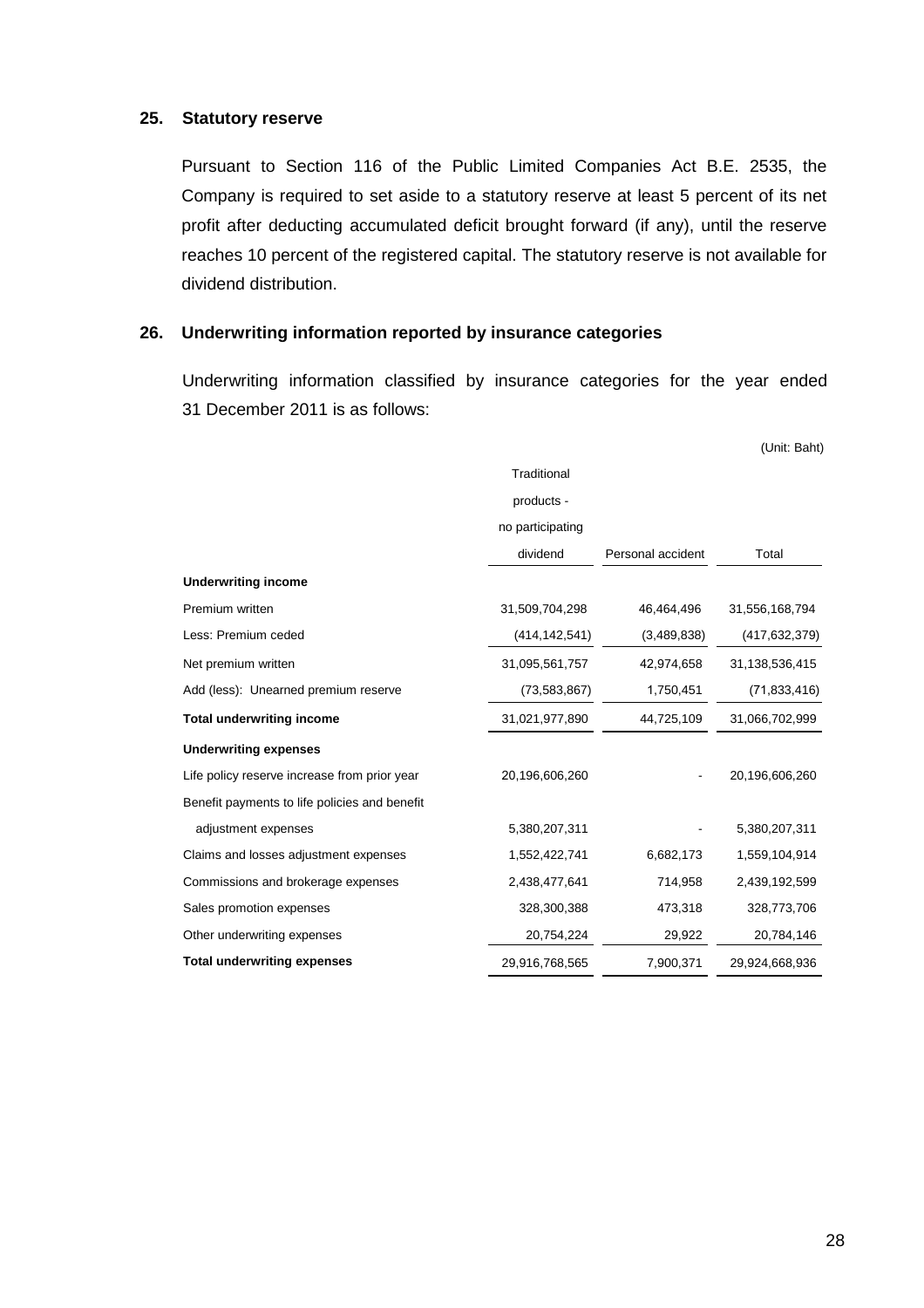Underwriting information classified by insurance categories for the year ended 31 December 2010 is as follows:

(Unit: Baht) **Traditional** products no participating dividend Personal accident Total **Underwriting income**  Premium written 26,301,102,548 50,840,623 26,351,943,171 Less: Premium ceded (366,383,594) (3,490,745) (369,874,339) Net premium written 25,934,718,954 47,349,878 25,982,068,832 Less: Unearned premium reserve (112,267,408) 2,947,068 (109,320,340) **Total underwriting income** 25,822,451,546 50,296,946 25,872,748,492 **Underwriting expenses**  Life policy reserve increase from prior year 15,535,905,435 15,535,905,435 Benefit payments to life policies and benefit adjustment expenses and the control of the 4,873,985,599 and the 4,873,985,599 and the 4,873,985,599 Claims and losses adjustment expenses 1,545,630,537 9,709,019 1,555,339,556 Commissions and brokerages expenses 2,700,834,050 662,465 2,701,496,515 Sales promotion expenses 301,016,904 586,320 301,603,224 Other underwriting expenses 24,804,316 48,314 24,852,630 **Total underwriting expenses** 24,982,176,841 11,006,118 24,993,182,959

#### **27. Operating expenses**

|                                             |               | (Unit: Baht)  |
|---------------------------------------------|---------------|---------------|
|                                             | 2011          | 2010          |
| Personal expenses which is not expenses for |               |               |
| underwriting and claims                     | 628,520,842   | 586,566,563   |
| Premises and equipment expenses which is    |               |               |
| not expenses for underwriting               | 149,873,926   | 138,811,472   |
| Taxes and duties                            | 130,892,838   | 94,251,096    |
| Other operating expenses                    | 340,812,226   | 300,419,660   |
| Total operating expenses                    | 1,250,099,832 | 1,120,048,791 |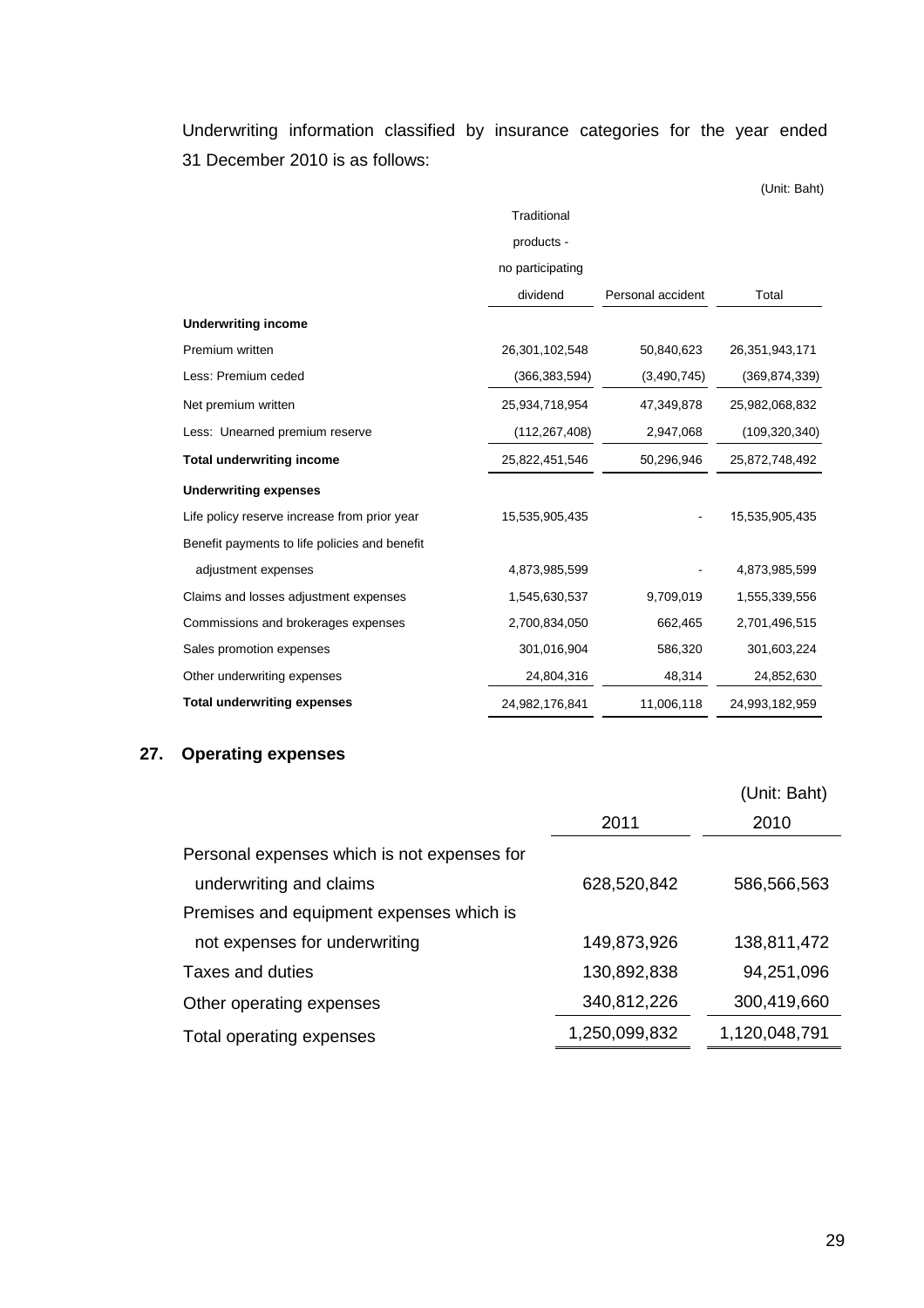## **28. Employee expenses**

|                                          |             | (Unit: Baht) |
|------------------------------------------|-------------|--------------|
|                                          | 2011        | 2010         |
| Salary and wages                         | 583,414,258 | 559,575,240  |
| Social security fund                     | 10,747,816  | 10,797,128   |
| Contribution to defined employee benefit | 22,368,237  | 23,069,420   |
| Other benefits                           | 41,460,399  | 24,830,968   |
| Total employee expenses                  | 657,990,710 | 618,272,756  |

 The Company and its employees have jointly established a provident fund in accordance with the Provident Fund Act. B.E. 2530. Both employees and the Company contribute to the fund at rates ranging from 5 percent to 10 percent and the Company at rates ranging from 5 percent to 10 percent of the employees' basic salaries, based on length of service. The fund, which is managed by a fund manager licensed by the Ministry of Commerce will be paid to the employees upon termination in accordance with the rules of fund. During 2011, a total of Baht 22.37 million (2010: Baht 23.07 million) has been contributed to the fund.

## **29. Corporate income tax**

 Corporate income taxes of the Company for the years ended 31 December 2011 and 2010 have been calculated on taxable income at rates of 25% on earnings after adding back provisions and certain expenses which are disallowed for tax computation purposes, deducting dividends exempted from income tax.

#### **30. Basic earnings per share**

 Basic earnings per share is calculated by dividing the profit for the year (excluding other comprehensive income) by the weighted average number of ordinary shares in issue during the year.

 Diluted earnings per share is calculated by dividing profit for the year (excluding other comprehensive income) by the weighted average number of ordinary shares in issue during the year plus the weighted average number of ordinary shares which would need to be issued to convert all dilutive potential ordinary shares into ordinary shares. The calculation assumes that the conversion took place either at the beginning of the year or on the date the potential ordinary shares were issued.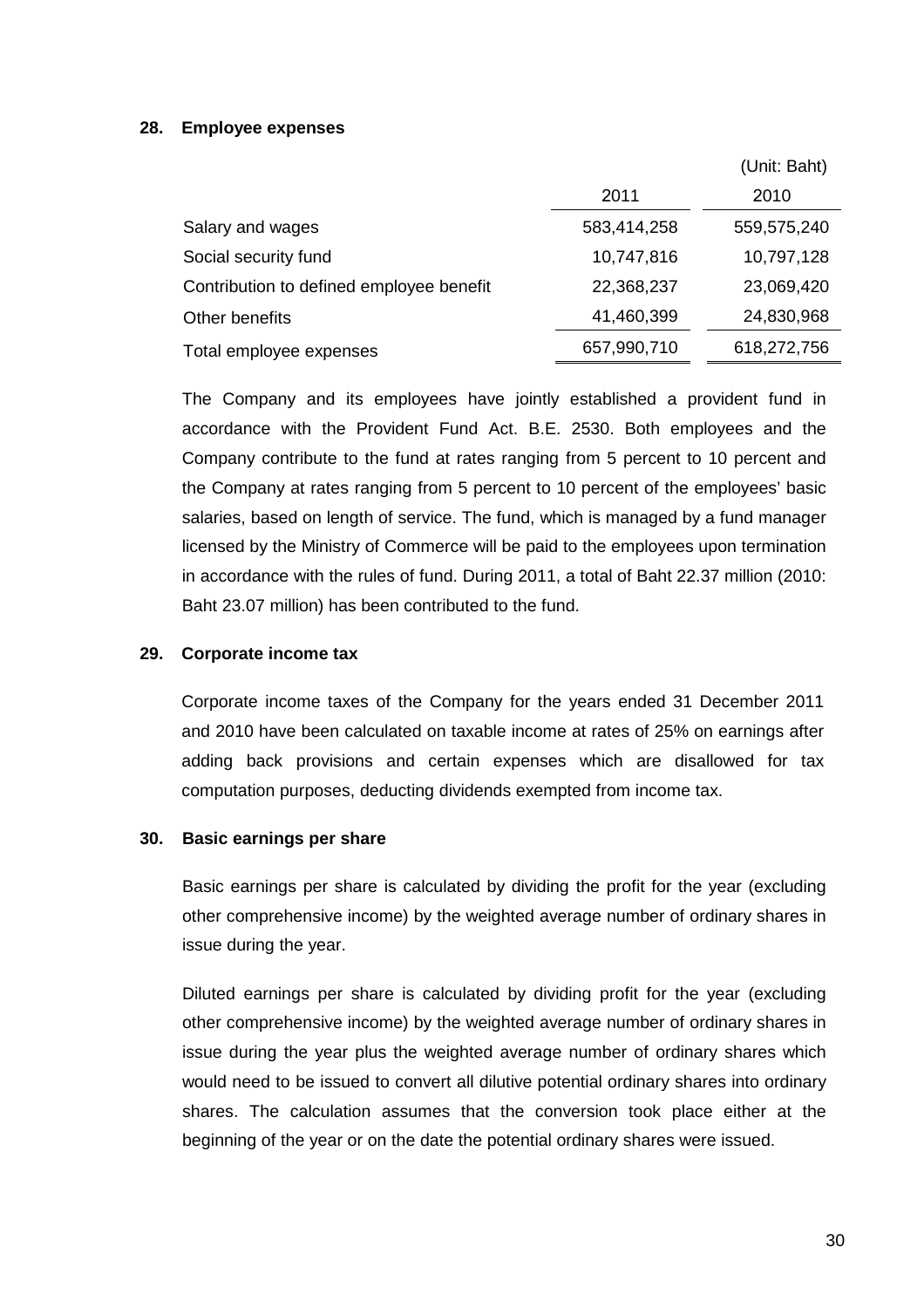Basis earning per share and diluted earnings per share were calculated as follows:

|                                     | Weighted average                       |           |                          |                    |              |              |  |
|-------------------------------------|----------------------------------------|-----------|--------------------------|--------------------|--------------|--------------|--|
|                                     | Profit for the year<br>(Thousand Baht) |           |                          | number of ordinary |              | Earnings per |  |
|                                     |                                        |           | shares (Thousand shares) |                    | share (Baht) |              |  |
|                                     | 2011                                   | 2010      | 2011                     | 2010               | 2011         | 2010         |  |
| Basic earnings per share            |                                        |           |                          |                    |              |              |  |
| Profit                              | 3,417,098                              | 2,796,484 | 1,200,000                | 1,200,000          | 2.848        | 2.330        |  |
| <b>Effect of dilutive potential</b> |                                        |           |                          |                    |              |              |  |
| ordinary share                      |                                        |           |                          |                    |              |              |  |
| Dilutive effect of warrants         |                                        |           | 8,929                    | 6,199              |              |              |  |
| Diluted earnings per share          |                                        |           |                          |                    |              |              |  |
| Profit of ordinary                  |                                        |           |                          |                    |              |              |  |
| shareholder assuming the            |                                        |           |                          |                    |              |              |  |
| conversion of warrants to           |                                        |           |                          |                    |              |              |  |
| ordinary shares                     | 3,417,098                              | 2,796,484 | 1,208,929                | 1,206,199          | 2.827        | 2.318        |  |

## **31. Related party transactions**

During the years, the Company had significant business transactions with its related parties. Such transactions, which have been concluded on commercial terms and bases agreed upon in the ordinary course business between the Company and those parties are as follows:

(Unit: Baht)

|                                      | 2011          | 2010          | <b>Pricing Policy</b>                                      |
|--------------------------------------|---------------|---------------|------------------------------------------------------------|
| <b>Transaction with related</b>      |               |               |                                                            |
| companies                            |               |               |                                                            |
| Premium written                      | 3,879,210     | 3,875,200     | Normal commercial terms for underwriting                   |
| Premium ceded                        | 21,263,036    | 6,900,852     | Normal commercial terms for reinsurance                    |
|                                      |               |               | depending on type of insurance and reinsurance<br>contract |
| Claim recoverable from<br>reinsurer  | 24,398,091    | 4,205,847     | At a mutually agreed percentage of reinsurance<br>premium  |
| Commission and brokerages            | 1,068,694,475 | 1,212,770,112 | At a mutually agreed percentage of premium<br>written      |
| Claim payment and diagnose<br>charge | 73,016,717    | 74,096,851    | Normal commercial terms for underwriting                   |
| Interest income - deposits at        | 76,481,564    | 17,325,292    | Same rates as those offered by financial                   |
| bank, promissory notes and           |               |               | institutions and related companies to general              |
| debentures                           |               |               | customers                                                  |
| Interest income mortgage loans       | 5,541,058     | 7,834,080     | Same rates as the Company charged to general               |
|                                      |               |               | borrowers who mortgage assets as collateral                |
| Dividend income                      | 130,561,381   | 98,609,805    | The declared amount                                        |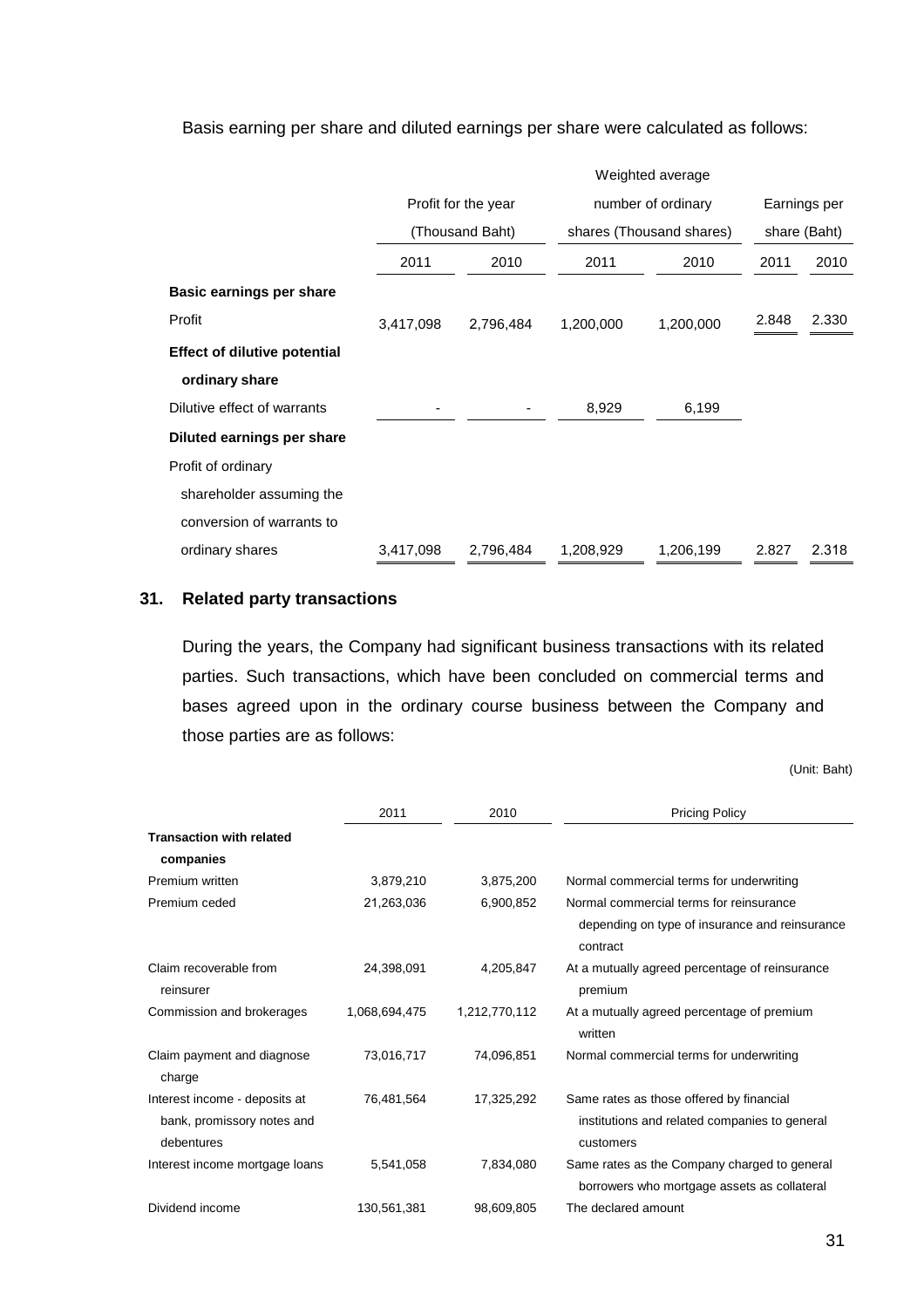(Unit: Baht)

|                                 | 2011       | 2010       | <b>Pricing Policy</b>                                         |
|---------------------------------|------------|------------|---------------------------------------------------------------|
| <b>Transaction with related</b> |            |            |                                                               |
| companies (continued)           |            |            |                                                               |
| Bank charges                    | 71,321,935 | 61,135,516 | Same rates as those charged by financial                      |
|                                 |            |            | institutions and related companies to general                 |
|                                 |            |            | customers                                                     |
| Insurance premium               | 921,275    | 1,040,141  | Normal commercial terms for underwriting                      |
| Building space rental           | 61,433,042 | 72,655,332 | Head office building: Rental fee of approximately             |
| and services                    |            |            | Baht 90 per square meter per month and service                |
|                                 |            |            | fee of Baht 29 per square meter per month since               |
|                                 |            |            | 1 August 2010 (before 1 August 2010: fee of                   |
|                                 |            |            | Baht 20 per square meter) for long-term                       |
|                                 |            |            | agreement and approximately Baht 44, Baht 138                 |
|                                 |            |            | per square meter per month and service fees                   |
|                                 |            |            | approximately Baht 91, Baht 307 per square                    |
|                                 |            |            | meter per month.                                              |
|                                 |            |            | <b>Branch</b><br>office<br>buildings:<br>Rental<br>fees<br>of |
|                                 |            |            | approximately Baht 100, Baht 150, Baht 188 and                |
|                                 |            |            | Baht 315 per square meter per month and                       |
|                                 |            |            | service fees of approximately Baht 342 and Baht               |
|                                 |            |            | 200 per square meter per month.                               |

For the years 2011 and 2010, the premium generated from the Bancassurance distribution channel represented approximately 61.83 percent and 56.38 percent of total net premium written, respectively.

As at 31 December 2011 and 2010, the balance of the accounts between the Company and those related companies are as follows:

|                                                    |             |           | (Unit: Thousand Baht) |
|----------------------------------------------------|-------------|-----------|-----------------------|
|                                                    | <b>Note</b> | 2011      | 2010                  |
|                                                    |             |           |                       |
| <b>Transactions with related companies</b>         |             |           |                       |
| Investments in marketable equity securities - cost | 11          | 1,266,585 | 610,333               |
| Add: Unrealised gain                               |             | 576,627   | 480,663               |
| Investments in marketable equity securities -      |             |           |                       |
| fair value                                         |             | 1,843,212 | 1,090,996             |
| Investments in unit trusts - cost                  | 11          | 1,247,518 | 1,468,503             |
| Add: Unrealised gain                               |             | 102,972   | 156,466               |
| Investments in unit trusts - fair value            |             | 1,350,490 | 1,624,969             |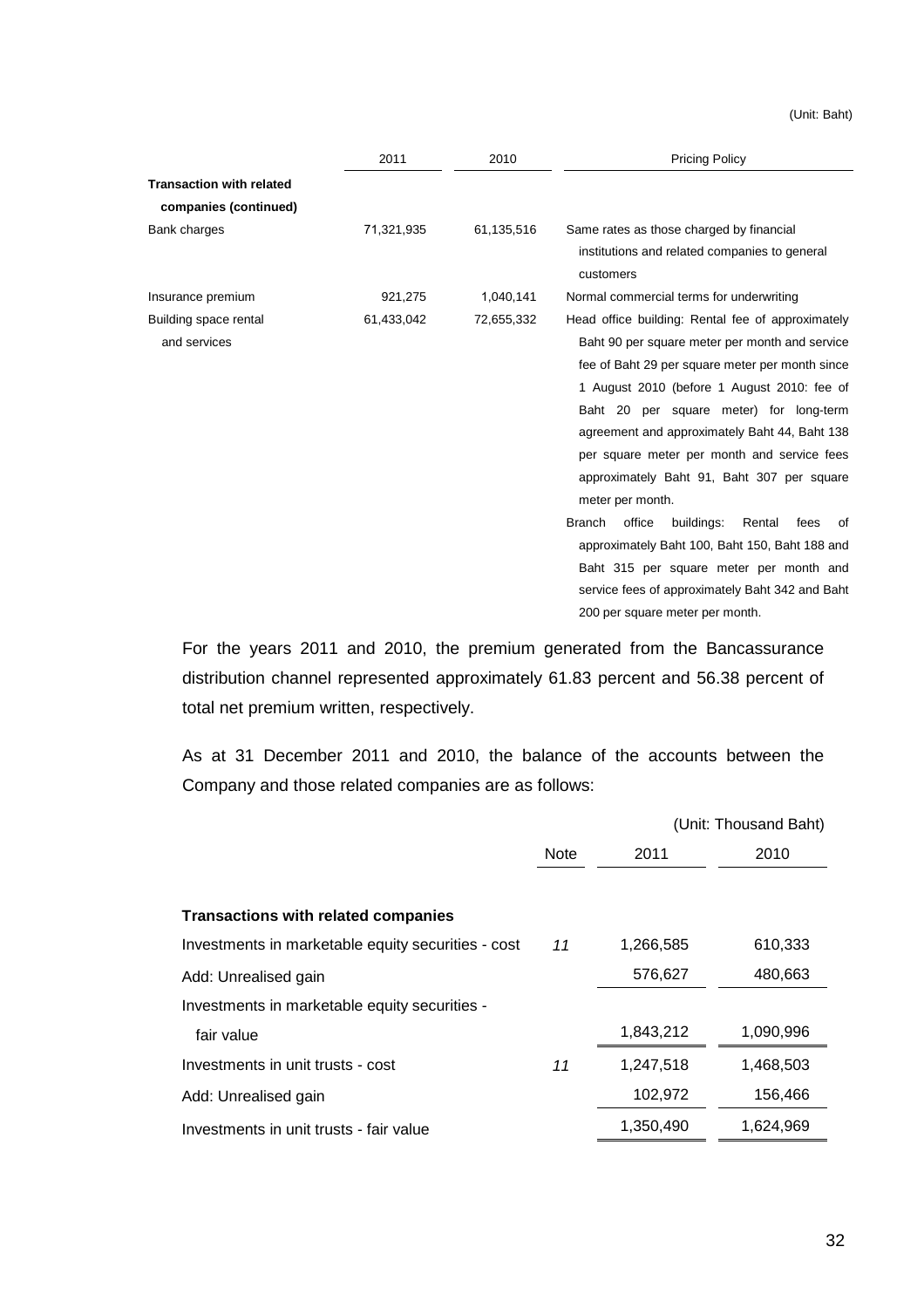|                                                     |             |           | (Unit: Thousand Baht) |
|-----------------------------------------------------|-------------|-----------|-----------------------|
|                                                     | <b>Note</b> | 2011      | 2010                  |
| Transactions with related companies (continued)     |             |           |                       |
| Investments in non-marketable equity securities     | 11          | 11,167    | 11,167                |
| Investments in debentures                           | 11          | 3,555,000 | 100,000               |
| Investments in foreign debentures                   | 11          | 1,046,041 | 1,046,232             |
| Deposit at financial institution                    | 8           | 689,495   | 519,817               |
| Mortgage loans                                      | 12          | 83,620    | 99,679                |
| Prepaid rental expense (Including in other assets)  | 15          | 105,236   | 117,029               |
| Reinsurance assets                                  | 10          | 16,903    | 2,835                 |
| Amounts due to reinsurers                           | 16          | 10,887    | 4,100                 |
| Accrued commission (Including in other liabilities) | 22          | 160,787   | 282,450               |
| Accrued rental and service expense                  | 22          | 16,525    | 284                   |
| (Including in other liabilities)                    |             |           |                       |
| Outstanding claims                                  | 19          | 16,113    | 13,874                |
|                                                     |             |           |                       |

#### **Directors and management's benefits**

 During the year ended 31 December 2011 and 2010, the Company had employee benefit expenses payable to their directors and management as below.

|                              | (Unit: Million Baht) |                          |
|------------------------------|----------------------|--------------------------|
|                              | 2011                 | <u> 2010</u>             |
| Short-term employee benefits | 33.37                | 55.54                    |
| Long-term employee benefits  | 11.66                | $\overline{\phantom{0}}$ |
| Total                        | 45.03                | 55.54                    |

 In addition, the Company has allocated 20 million warrants to its employees without charge. The details of the warrants are presented in Note 23.

## **32. Assets pledged with registrar**

 As at 31 December 2011 and 2010, the following assets have been pledged with the Registrar in accordance with the Life Assurance Act.

|                        |                |            |                | (Unit: Baht) |
|------------------------|----------------|------------|----------------|--------------|
|                        | 2011           |            | 2010           |              |
|                        | Cost/          |            | Cost/          |              |
|                        | Amortised cost | Fair value | Amortised cost | Fair value   |
| State enterprise bonds | 20,000,000     | 21,361,905 | 20,000,000     | 21,436,731   |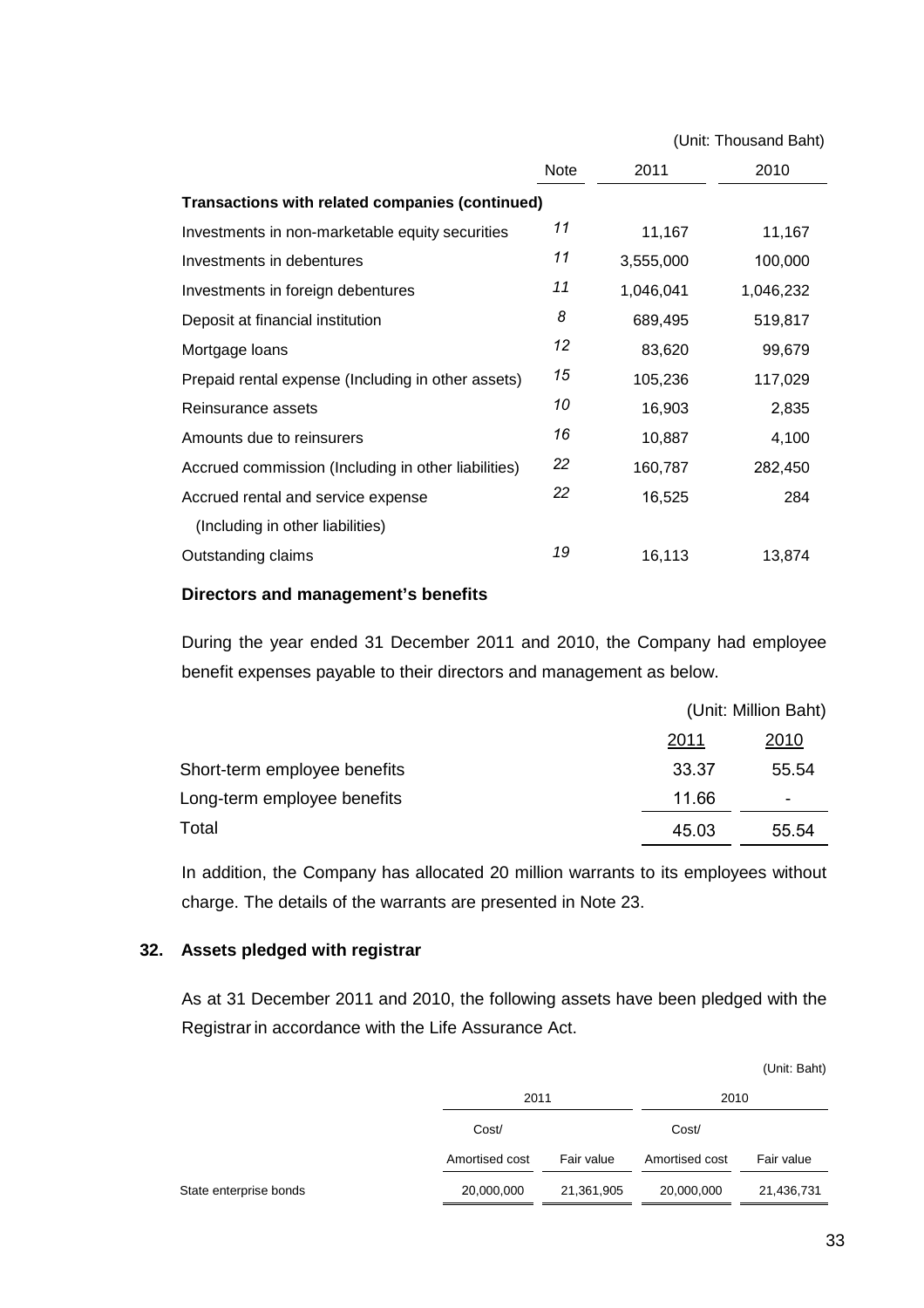#### **33. Assets reserve with registrar**

 As at 31 December 2011 and 2010, the following assets have been pledged as life assurance policy reserve with the Registrar in accordance with the Life Assurance Act.

|                        | 2011           |                | 2010           |                |
|------------------------|----------------|----------------|----------------|----------------|
|                        | Cost/          |                | Cost/          |                |
|                        | Amortised cost | Fair value     | Amortised cost | Fair value     |
| Government bonds       | 8,877,714,310  | 9,667,637,947  | 4,780,291,574  | 5,328,042,582  |
| State enterprise bonds | 8,340,931,088  | 9,194,442,506  | 8,345,723,786  | 8,981,768,409  |
| Total                  | 17,218,645,398 | 18,862,080,453 | 13,126,015,360 | 14,309,810,991 |

#### **34. Commitments**

 The Company has entered into several lease agreements in respect of the lease of office building space, motor vehicles and equipment. The terms of the agreements are generally between 3 and 24 years for lease of building space and are generally between 1 and 5 years for lease of motor vehicles and equipments. Operating lease agreements can not be cancelled.

 As at 31 December 2011, future minimum lease payments required under these noncancellable operating lease contracts were as follows:

|                            |        | Pay within  |         |        |  |
|----------------------------|--------|-------------|---------|--------|--|
|                            |        | Over        |         |        |  |
|                            | 1 year | 1 - 5 years | 5 years | Total  |  |
| Operating lease agreements | 28.91  | 34.07       | 3.76    | 66.74  |  |
| Services agreements        | 42.13  | 66.49       | 17.68   | 126.30 |  |
| Total                      | 71.04  | 100.56      | 21.44   | 193.04 |  |
|                            |        |             |         |        |  |

As at 31 December 2010, future minimum lease payments required under these noncancellable operating lease contracts were as follows:

|                            |        |               |         | (Unit: Million Baht) |
|----------------------------|--------|---------------|---------|----------------------|
|                            |        | Pay within    |         |                      |
|                            |        |               | Over    |                      |
|                            | 1 year | 1 - $5$ years | 5 years | Total                |
| Operating lease agreements | 22.59  | 14.53         | 4.70    | 41.82                |
| Services agreements        | 23.82  | 32.20         | 22.10   | 78.12                |
| Total                      | 46.41  | 46.73         | 26.80   | 119.94               |

(Unit: Baht)

(Unit: Million Baht)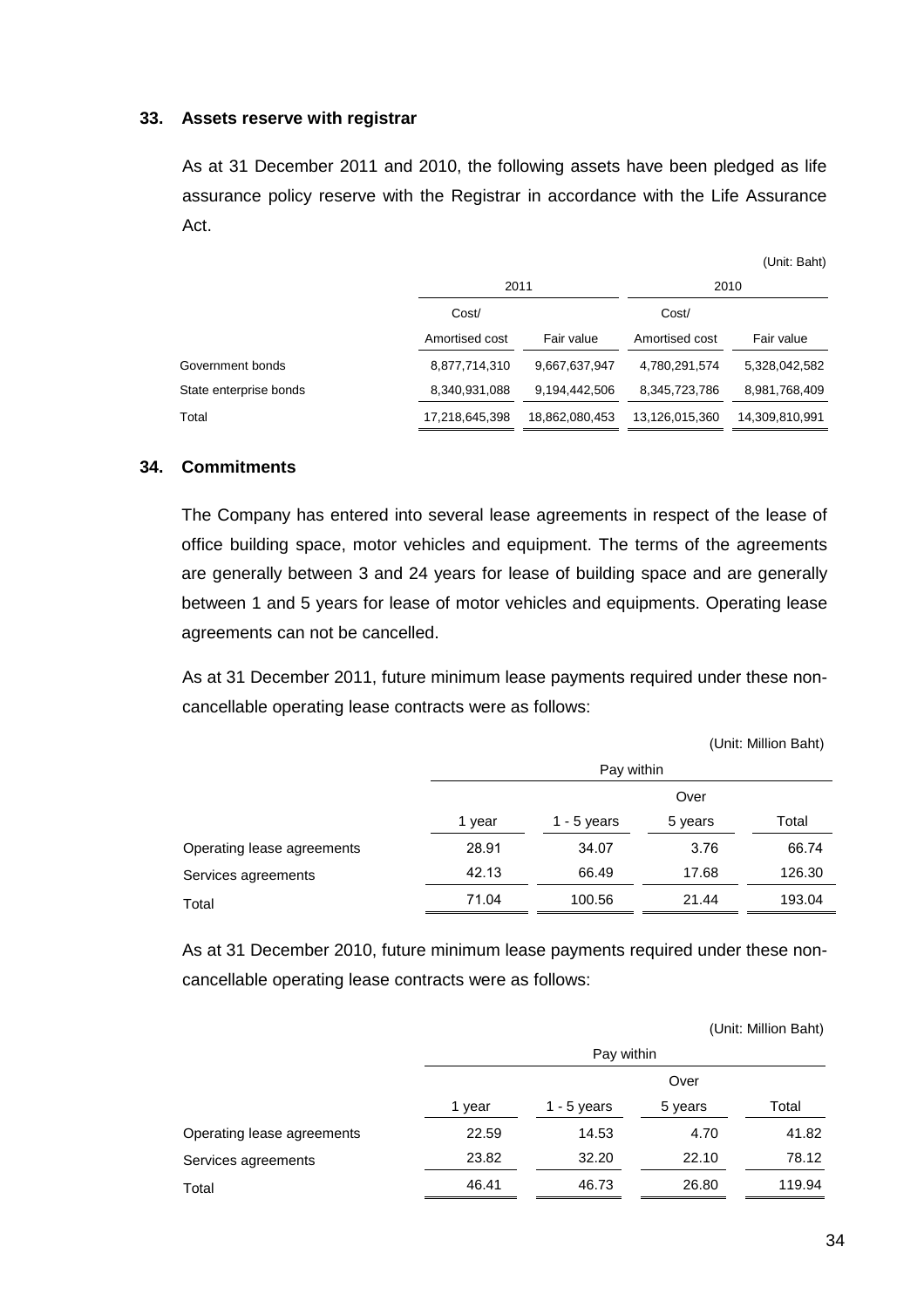## **35. Litigation**

As at 31 December 2011, the Company has been sued for damaged totaling approximately Baht 38.27 million (2010: Baht 33.78 million) as insurer. The outcomes of these causes have not yet been finalised. The Company did not set up for the above liabilities due to the uncertainly of the outcome.

## **36. Financial information by segment**

 The Company's operations involve a single industry segment in life insurance and are carried on in the single geographic area in Thailand. As a result, all of the revenues, operating profits and assets as reflected in these financial statements pertain to the aforementioned industry segment and geographic area.

## **37. Financial instruments**

## **37.1 Financial risk management**

The Company's financial instruments, as defined under Thai Accounting Standard No.107 "Financial Instruments: Disclosure and Presentations", principally comprise cash and cash equivalents, premiums receivable, reinsurance assets (liabilities), loans, and investments. The financial risks associated with these financial instruments and how they are managed is described below.

# **Credit risk**

 Concentrations of the credit risk with respect to loans and premium receivables are insignificant due to the large number of customers comprising the customer base and their dispersion across different industries and geographic regions in Thailand. The maximum exposure to credit risk is the book value of assets as presented in statement of financial position.

 There is insignificant risk from policy loans since the sum that the Company has lent to insured parties is less than cash value of their policies with the Company. The maximum value of the risk arising from secured loans is the amount of the loan less the value which the Company is able to derive from the assets placed as collateral.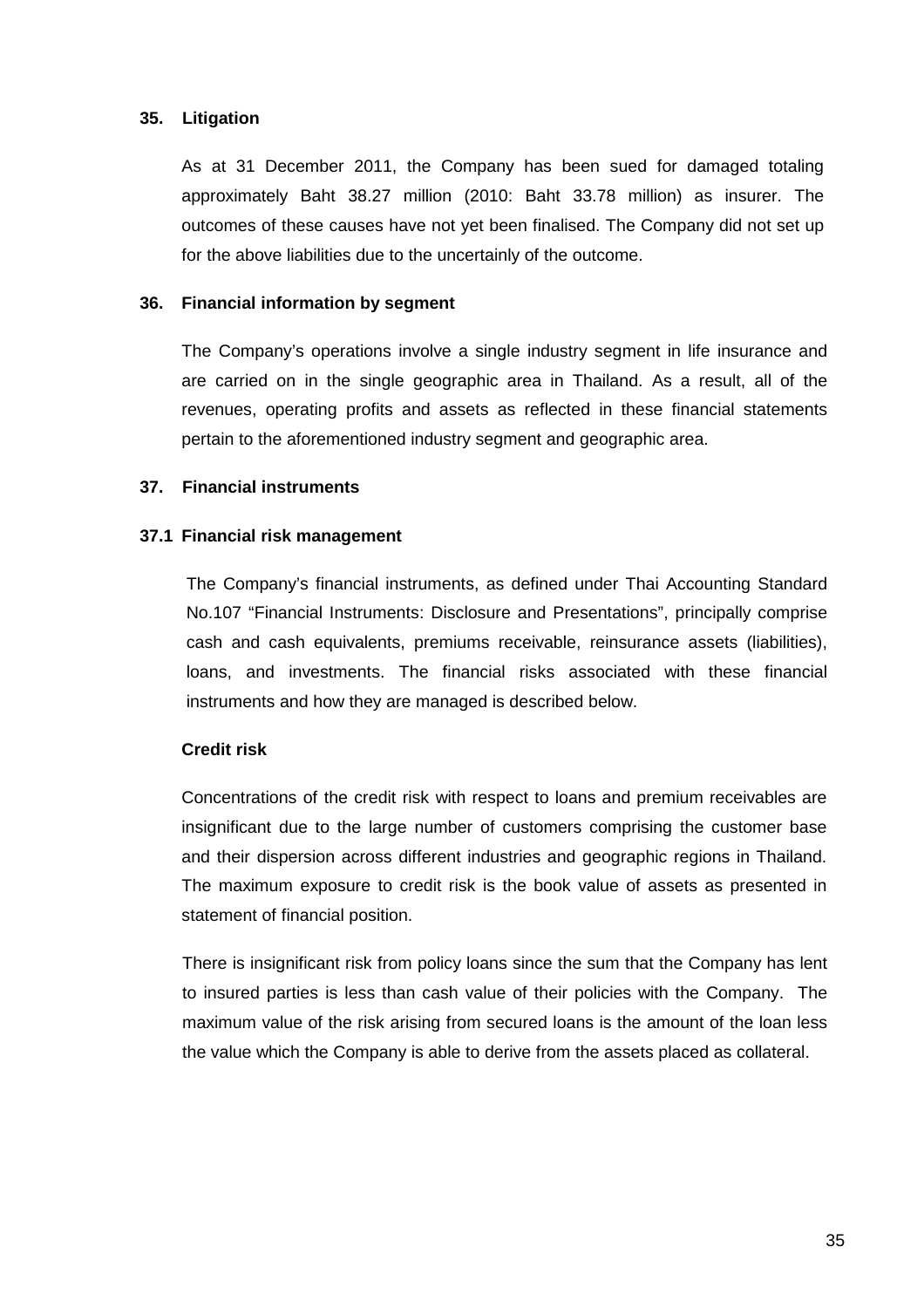### **Interest rate risk**

 The Company's exposure to interest rate risk relates primarily to its deposits at financial institutions, investments in securities and loans.

 As at 31 December 2011, financial assets classified by type of interest rate are summarised in the table below.

|                                     |                                                              |             | (Unit: Baht)   |  |
|-------------------------------------|--------------------------------------------------------------|-------------|----------------|--|
|                                     | Balance as at 31 December 2011                               |             |                |  |
|                                     | No interest<br>Floating interest rate<br>Fixed interest rate |             |                |  |
| Cash equivalent                     | 308,719,181                                                  | 408,001,295 | 2,020,000,000  |  |
| Investments in securities - net     |                                                              |             |                |  |
| Government and state enterprise     |                                                              |             |                |  |
| securities                          |                                                              |             | 68,189,223,364 |  |
| Private enterprises debt securities |                                                              |             | 19,487,038,896 |  |
| Foreign debt securities             |                                                              |             | 4,795,515,079  |  |
| Loans - net                         |                                                              | 51,981,194  | 2,061,101,258  |  |
| Total                               | 308,719,181                                                  | 459,982,489 | 96,552,878,597 |  |

 As at 31 December 2011, the financial assets that carry fixed interest rates further classified based on the maturity date, or the repricing date if this occurs before the maturity date as follows:

|                                     |               |                |                |                | (Unit: Baht)                |
|-------------------------------------|---------------|----------------|----------------|----------------|-----------------------------|
|                                     | Within        |                |                |                | Average                     |
|                                     | 1 year        | $1 - 5$ years  | Over 5 years   | Total          | interest rate               |
|                                     |               |                |                |                | $(% \mathbb{R}^2)$ (% p.a.) |
| Cash equivalent                     | 2,020,000,000 |                | ۰              | 2,020,000,000  | 3.24                        |
| Investments in securities - net     |               |                |                |                |                             |
| Government and state enterprise     |               |                |                |                |                             |
| securities                          | 1,428,831,067 | 8,952,360,483  | 57,808,031,814 | 68,189,223,364 | 4.56                        |
| Private enterprises debt securities | 6,396,417,081 | 3,756,000,000  | 9,334,621,815  | 19,487,038,896 | 5.04                        |
| Foreign debt securities             | ۰             | 2,969,473,362  | 1,826,041,717  | 4,795,515,079  | 5.26                        |
| Loans - net                         | 1,286,626     | 16,379,379     | 2,043,435,253  | 2,061,101,258  | $5.72 - 8.00$               |
| Total                               | 9,846,534,774 | 15.694.213.224 | 71,012,130,599 | 96,552,878,597 |                             |
|                                     |               |                |                |                |                             |

### **Foreign currency risk**

 The Company's significant exposure to foreign currency risk is in respect of its investments in bonds and unit trusts which are denominated in foreign currencies and reinsurance with foreign reinsurers. The Company utilises forward exchange and cross currency swap contracts to manage the risk.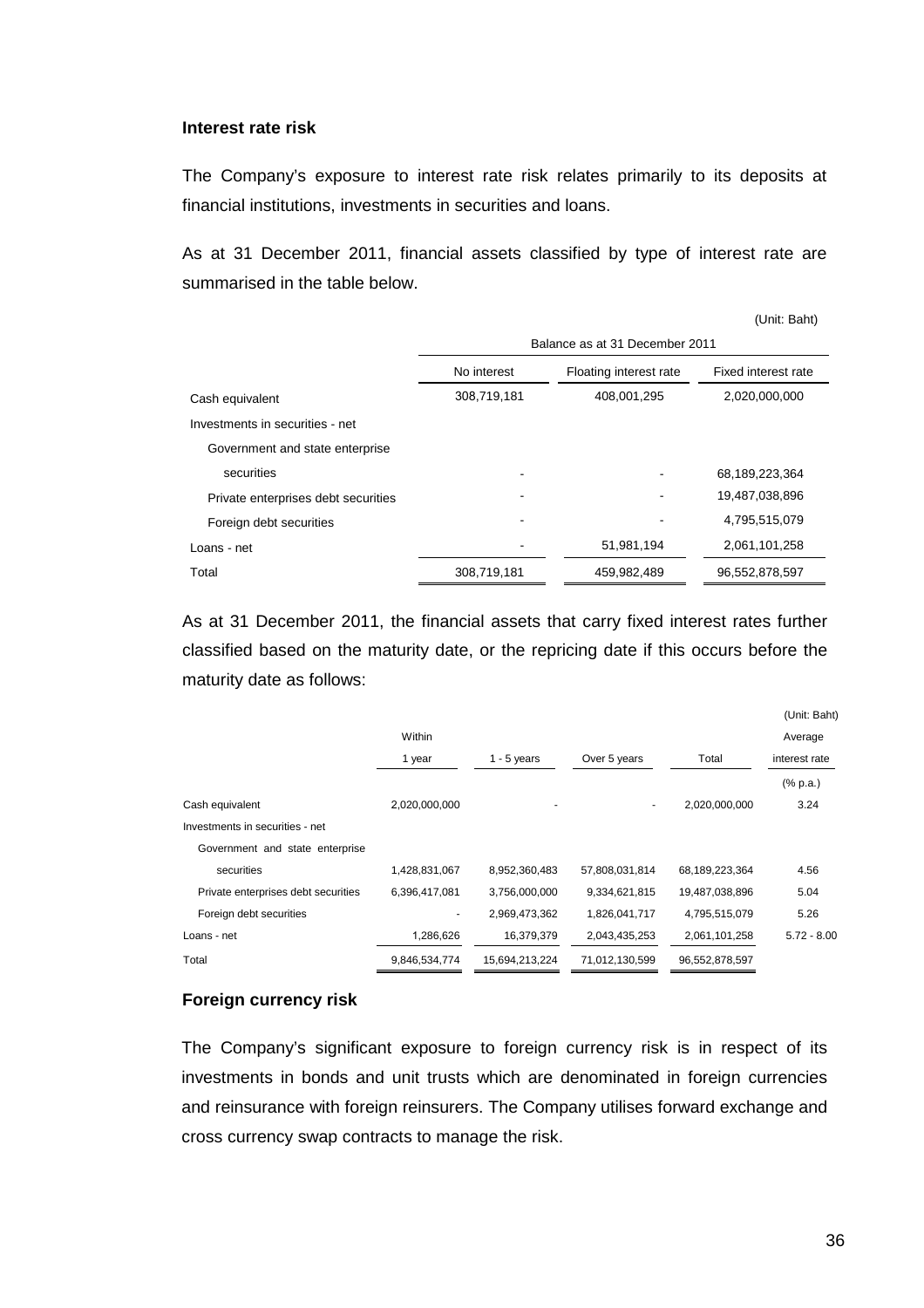As at 31 December 2011, the balances of financial assets denominated in foreign currencies are summarised below.

|                  |                         | Average exchange rate              |
|------------------|-------------------------|------------------------------------|
| Foreign currency | <b>Financial assets</b> | as at 31 December 2011             |
|                  | (Million)               | (Baht per 1 foreign currency unit) |
| US dollar        | 127.76                  | 31.55                              |

 Foreign exchange contracts outstanding at 31 December 2011 are summarised below.

|                  |               | Contractual exchange | Contractual    |
|------------------|---------------|----------------------|----------------|
| Foreign currency | Bought amount | rate bought          | maturity date  |
|                  |               | (Baht per 1 foreign  |                |
|                  | (Million)     | currency unit)       |                |
|                  |               |                      | February 2012- |
| US dollar        | 127.75        | $29.80 - 41.00$      | October 2020   |

## **37.2 Fair value**

 A fair value is the amount for which an asset can be exchanged or a liability settled between knowledgeable, willing parties in an arm's length transaction. The fair value is determined by depending on the nature of the instrument.

 The fair value is determined by reference to the market price of the financial instrument or by using an appropriate valuation technique, depending on the nature of the instrument.

 The following methods and assumptions were used by the Company in estimating the fair values of financial instruments:

## **Investments in securities**

The fair values of listed securities are based on their quoted market prices.

 The fair values of other securities cannot be properly calculated, and therefore no disclosure is made.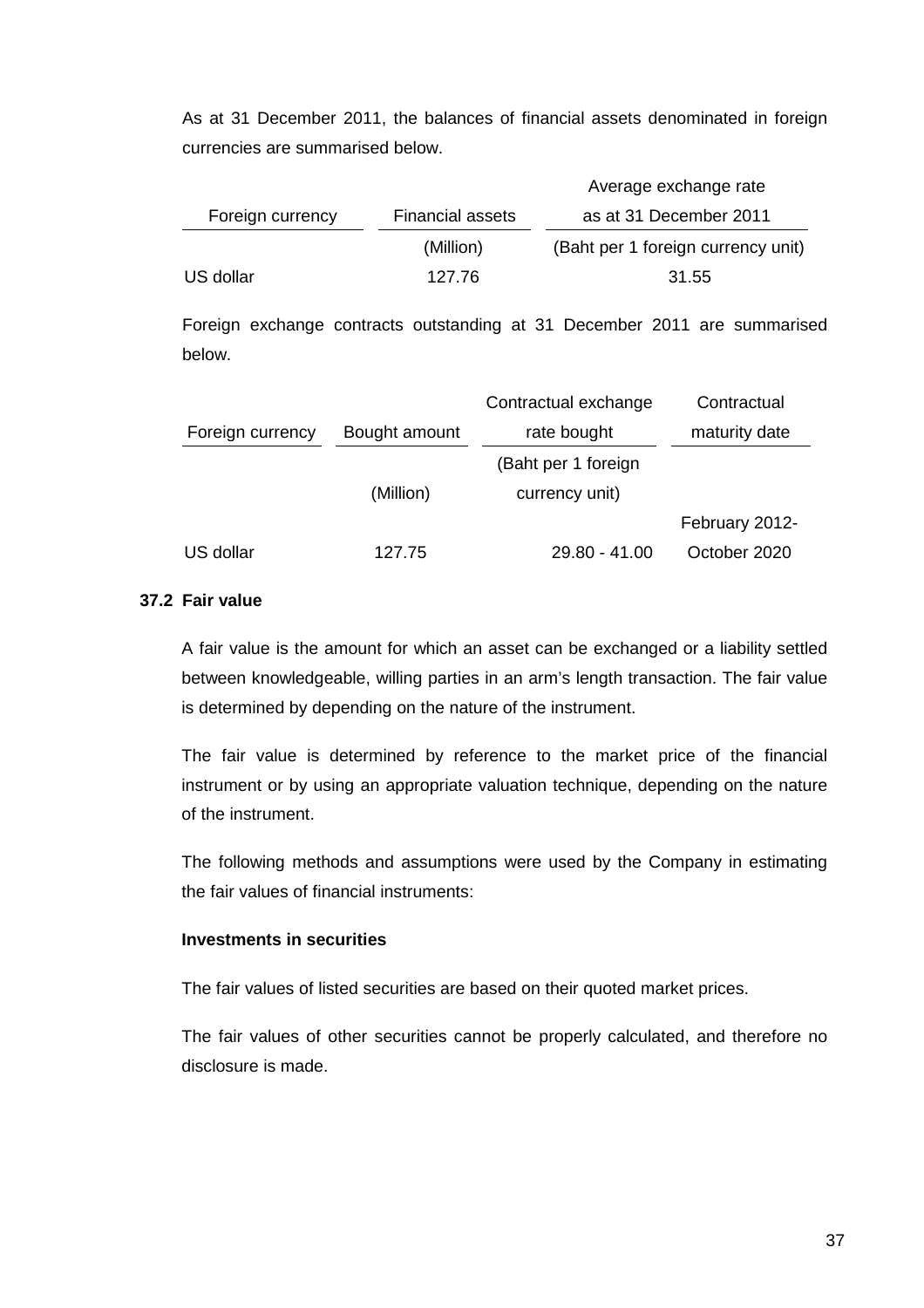The fair values of deposits at financial institutions, bonds, treasury bill, debentures and notes with maturity periods of less than 90 days are based on their carrying values. For those with maturity periods longer than 90 days, fair values are estimated using a discounted cash flow analysis based on the current interest rate and the remaining period to maturity.

 The fair value of debt securities in the form of embedded derivatives are based on the calculations made by the issuers.

## **Policy loans**

 The fair value of policy loan is based on the amount presented in the statement of financial position.

 As at 31 December 2011, the aggregate carrying values of the Company's financial instruments which are significantly different from their aggregate fair values can be defined as follows:

|                                         |                | (Unit: Baht)   |
|-----------------------------------------|----------------|----------------|
|                                         | Carrying value | Fair value     |
| <b>Held-to-maturity debt securities</b> |                |                |
| Bonds - net                             | 64,420,906,387 | 68,777,238,710 |
| Debentures - net                        | 13,223,433,090 | 14,024,139,862 |
| Investments in notes in Note 11 (a)     |                |                |
| (exclusion of put option)               | 1,800,000,000  | 1,922,014,781  |
| Investments in notes in Note 11 (b)     | 1,330,000,000  | 1,836,689,535  |
| Investments in notes in Note 11 (c)     | 600,000,000    | 656,940,000    |
| Investments in notes in Note 11 (d)     | 900,000,000    | 841,540,000    |

 The Company has recorded the above bonds, debentures and notes at their book values because the Company intends to hold the investments to maturity.

#### **Investments in notes as Note 11 (a) and Note 11 (b)**

 As at 31 December 2011, the Company may need to deposit additional amounts in the future under the promissory notes and bills of exchange agreements, as summarised below.

| Within     | (Unit: Million Baht) |
|------------|----------------------|
| 1 year     | 1,640                |
| 2 - 5 year | 830                  |